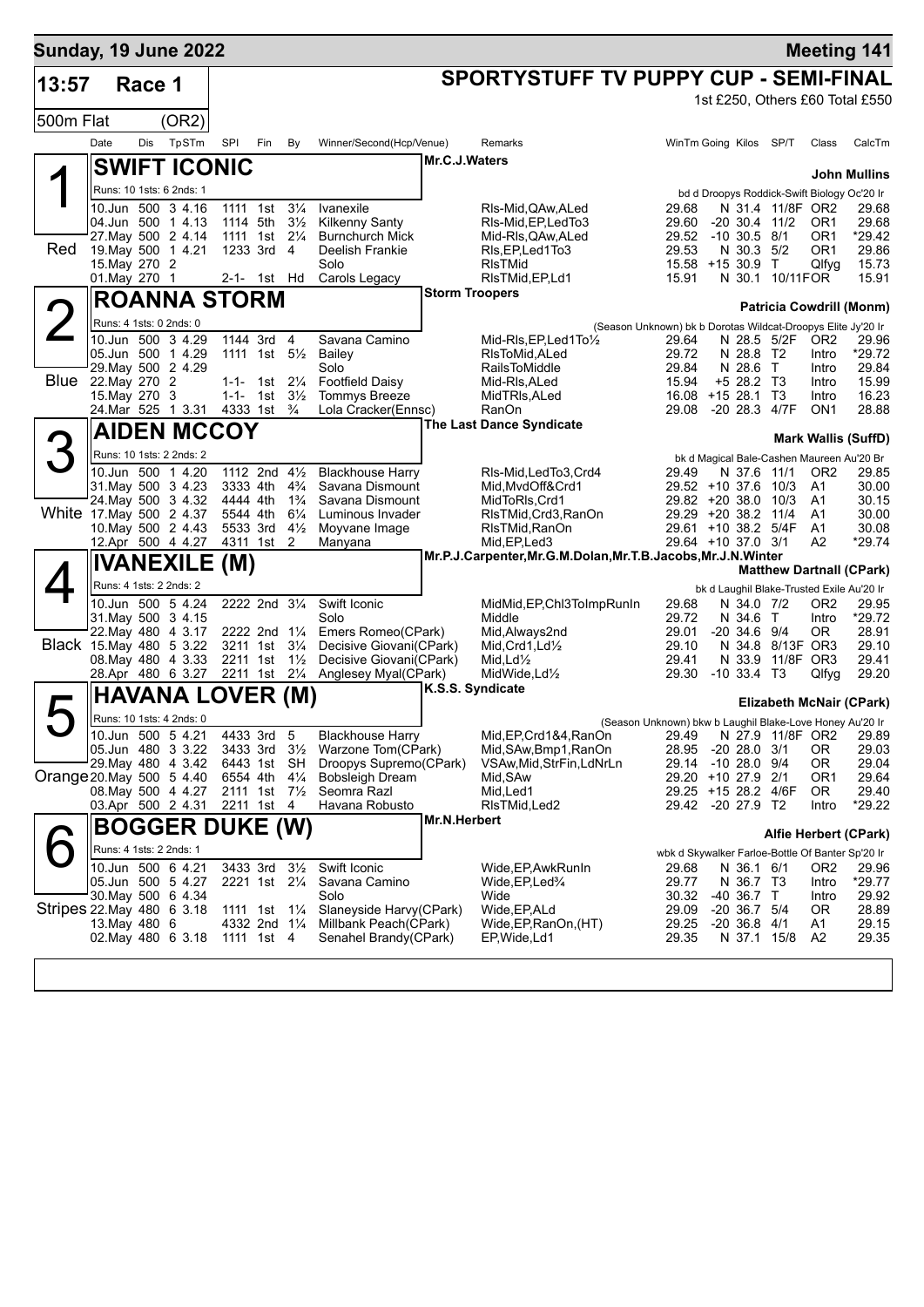| <b>Sunday, 19 June 2022</b> |                         |        |                                          |          |                                                                   |                |                                                            |             |                                                        |                                                            |                            |                                   |                                                            | <b>Meeting 141</b>                         |
|-----------------------------|-------------------------|--------|------------------------------------------|----------|-------------------------------------------------------------------|----------------|------------------------------------------------------------|-------------|--------------------------------------------------------|------------------------------------------------------------|----------------------------|-----------------------------------|------------------------------------------------------------|--------------------------------------------|
| 14:12                       |                         | Race 2 |                                          |          |                                                                   |                |                                                            |             | <b>SPORTYSTUFF TV PUPPY CUP - SEMI-FINAL</b>           |                                                            |                            |                                   |                                                            |                                            |
|                             |                         |        |                                          |          |                                                                   |                |                                                            |             |                                                        |                                                            |                            |                                   |                                                            | 1st £250, Others £60 Total £550            |
| 500m Flat                   |                         |        | (OR2)                                    |          |                                                                   |                |                                                            |             |                                                        |                                                            |                            |                                   |                                                            |                                            |
|                             | Date                    | Dis    | TpSTm                                    | SPI      | Fin                                                               | By             | Winner/Second(Hcp/Venue)                                   |             | Remarks                                                | WinTm Going Kilos SP/T                                     |                            |                                   | Class                                                      | CalcTm                                     |
|                             |                         |        | <b>MILTON HARBOUR</b>                    |          |                                                                   |                |                                                            |             | Mrs.L.Butland,Mr.M.M.Garcia,Mr.J.Harris,Mr.L.J.Wheeler |                                                            |                            |                                   |                                                            | Lee Field (Unatt)                          |
|                             |                         |        | Runs: 5 1sts: 2 2nds: 2                  |          |                                                                   |                |                                                            |             |                                                        |                                                            |                            |                                   | bkw d Ballymac Bolger-Holycross Heidi Jy'20 Ir             |                                            |
|                             |                         |        | 10.Jun 500 1 4.29                        |          | 3311 1st 11/2                                                     |                | Distant Emma                                               |             | RIs, Led 3                                             | 29.80                                                      |                            | N 35.0 11/2                       | OR <sub>2</sub>                                            | 29.80                                      |
|                             |                         |        | 05.Jun 500 1 4.27<br>31 May 500 3 4.34   |          | 2211 1st                                                          | $\frac{3}{4}$  | Solo<br>Skywalker Mint(Sheff)                              |             | <b>R</b> ls<br>EP,Bmp1,Led2                            | 29.63 +10 35.1 T<br>29.08 +10 35.1 14/1                    |                            |                                   | Intro<br>OR.                                               | *29.73<br>29.18                            |
| Red                         |                         |        | 26. May 500 3 4.42                       |          | 2222 2nd Nk                                                       |                | Luminous Invader(Sheff)                                    |             | RIsToMid, FcdTCk1/4                                    | 29.28 +30 35.2 T2                                          |                            |                                   | Intro                                                      | 29.61                                      |
|                             |                         |        | 21. May 500 3 4.20<br>10. May 500 1 4.25 | 5566 6th | 2111 2nd 3 <sup>3</sup> / <sub>4</sub>                            | $8\frac{3}{4}$ | <b>Storys Peewee</b><br>Moyvane Image                      |             | RIs-Mid, Crd1<br>RIs, EP, Led 1-4                      | 29.37<br>29.61 +10 34.9 7/1                                | N 35.2 16/1                |                                   | OR <sub>1</sub><br>A1                                      | 30.07<br>30.01                             |
|                             |                         |        | <b>BUBBLY RANGER</b>                     |          |                                                                   |                |                                                            |             | The Champagne Club Syndicate                           |                                                            |                            |                                   |                                                            |                                            |
|                             | Runs: 2 1sts: 0 2nds: 1 |        |                                          |          |                                                                   |                |                                                            |             |                                                        |                                                            |                            |                                   |                                                            | Paul Young (Rom)                           |
|                             |                         |        | 10.Jun 500 1 4.36                        |          | 4432 2nd 11/4                                                     |                | Savana Camino                                              |             | RIs-Mid                                                | 29.64                                                      | N 35.5 11/4                |                                   | bk d Eden The Kid-Hello Alexus Au'20 Ir<br>OR <sub>2</sub> | 29.74                                      |
|                             |                         |        | 05.Jun 500 2 4.32                        |          |                                                                   |                | Solo                                                       |             | RIsToMid                                               | 29.53 +10 35.5 T                                           |                            |                                   | Intro                                                      | *29.63                                     |
| Blue                        | 22. May 270             |        | 30. May 500 1 4.31<br>-2                 |          | 1111 1st 21/ <sub>4</sub>                                         |                | Jeopardy Dawg<br>Solo                                      |             | RIsToMid, ALed<br>RIsTMid                              | 30.21<br>15.96                                             | -40 35.3 T2<br>$+535.5$ T  |                                   | Intro<br>Intro                                             | 29.81<br>16.01                             |
|                             |                         |        | 18. May 400 2 3.94                       |          |                                                                   |                | Solo(Rom)                                                  |             | Middle                                                 | 24.73                                                      | N 35.3 T                   |                                   |                                                            | 24.73                                      |
|                             | 11. May 270 2           |        |                                          |          |                                                                   |                | Solo                                                       | Mr.P.D.Band | <b>RIsTMid</b>                                         | 16.19                                                      | N 36.0 T                   |                                   | Intro                                                      | 16.19                                      |
|                             |                         |        | <b>DISTANT EMMA</b>                      |          |                                                                   |                |                                                            |             |                                                        |                                                            |                            |                                   |                                                            | <b>Barrie Draper (Sheff)</b>               |
|                             | Runs: 2 1sts: 0 2nds: 1 |        |                                          |          |                                                                   |                |                                                            |             |                                                        | (Season Unknown) bk b Droopys Sydney-Distant Lucy Oc'20 Ir |                            |                                   |                                                            |                                            |
|                             |                         |        | 10.Jun 500 3 4.31<br>06.Jun 500 1 4.29   | 2222 1st | 4442 2nd 11/2                                                     | $\frac{1}{2}$  | <b>Milton Harbour</b><br><b>Distant Prince</b>             |             | Mid-RIs.Crd1.FinWell<br>RIsToMid, LedRnIn              | 29.80<br>29.94                                             | N 28.5 6/1<br>N 28.4 T2    |                                   | OR <sub>2</sub><br>Intro                                   | *29.92<br>29.94                            |
|                             |                         |        | 31. May 500 2 4.36                       | 3555 4th |                                                                   | 3              | Milton Harbour(Sheff)                                      |             | Bmp1                                                   | 29.08 +10 28.2 7/2                                         |                            |                                   | OR.                                                        | 29.43                                      |
| White 21 May 500 1 4.30     |                         |        | 14 May 500 1 4.48                        |          | 1111 1st 21/ <sub>4</sub><br>2222 1st <sup>3</sup> / <sub>4</sub> |                | Flattenthecurve(Sheff)<br>Salty Lad(Sheff)                 |             | RIsToMid, EP, Led1<br>RIsToMid, LedRunIn               | 28.93<br>29.70                                             | +20 28.1<br>$+20$ 27.5 T3  | Т3                                | Qlfyg<br>Qlfyg                                             | 29.13<br>29.90                             |
|                             | 06. May 280 3           |        |                                          |          |                                                                   |                | Solo(Sheff)                                                |             | RIs                                                    | 16.09                                                      | +5 27.0 T                  |                                   | Qlfyg                                                      | 16.14                                      |
|                             |                         |        |                                          |          |                                                                   |                | <b>BLACKHOUSE HARRY (M)</b>                                | Mr.S.Ray    |                                                        |                                                            |                            |                                   |                                                            | <b>Stuart Ray (Newcl)</b>                  |
|                             |                         |        | Runs: 20 1sts: 11 2nds: 3                |          |                                                                   |                |                                                            |             |                                                        |                                                            |                            |                                   | bk d Confident Rankin-Emers Diva Au'20 Ir                  |                                            |
|                             |                         |        | 10.Jun 500 4 4.28                        |          | 3221 1st $4\frac{1}{2}$                                           |                | Aiden Mccoy                                                |             | RIs-Mid, Led3                                          | 29.49                                                      | N 32.7 9/4                 |                                   | OR <sub>2</sub>                                            | *29.49                                     |
|                             |                         |        | 05.Jun 500 3 4.21<br>31 May 480 4 4.73   |          | 4544 3rd 21/4                                                     |                | Solo<br><b>Ballintee Emily(Newcl)</b>                      |             | Mid<br>BBmp1/ <sub>4</sub> ,Crowded2,RanOn             | 29.45 +10 32.7 T<br>28.98                                  |                            | -20 33.1 1/2F                     | Intro<br><b>OR</b>                                         | 29.55<br>28.96                             |
| Black 18. May 480 3 4.70    |                         |        |                                          | 3311 1st |                                                                   | $2\frac{1}{2}$ | Droopys Odds On(Newcl)                                     |             | Led <sub>2</sub>                                       | 28.48                                                      |                            | N 33.4 10/11FA1                   |                                                            | 28.48                                      |
|                             |                         |        | 10. May 480 3 4.70<br>04. May 480 3 4.67 | 5311 1st | 3222 2nd 11/2                                                     | $1\frac{1}{2}$ | Droopys Hooray(Newcl)<br>Killieford Defoe(Newcl)           |             | $Led\frac{1}{2}$<br>AlwaysHandy,FcdTCk1/2              | 28.41<br>28.47                                             |                            | N 33.2 5/6F A1<br>N 33.4 11/8F A1 |                                                            | 28.41<br>28.59                             |
|                             |                         |        | <b>SAVANA CAMINO (M)</b>                 |          |                                                                   |                |                                                            |             | Mr.K.A.Boothby                                         |                                                            |                            |                                   |                                                            |                                            |
|                             |                         |        | Runs: 20 1sts: 3 2nds: 6                 |          |                                                                   |                |                                                            |             |                                                        |                                                            |                            |                                   | bk d Jaytee Yankee-Hello Diva Au'20 Ir                     | Jason Bloomfield (Hnlow)                   |
|                             |                         |        | 10.Jun 500 4 4.27                        |          |                                                                   |                | 2211 1st 11/4 Bubbly Ranger                                |             | Mid, QAw, Led <sup>1</sup> / <sub>2</sub>              | 29.64                                                      |                            |                                   |                                                            | N 32.0 6/1 OR2 29.64                       |
|                             |                         |        | 05.Jun 500 3 4.44                        |          |                                                                   |                | 3333 2nd 21/4 Bogger Duke                                  |             | Mid, SAw, RanOn                                        | 29.77                                                      | N 32.8 T3                  |                                   | Intro                                                      | 29.95                                      |
| Orange 19 May 500 5 4.28    |                         |        | 27 May 500 6 4.39                        | 2223 3rd |                                                                   |                | 6544 4th 61⁄4 Signet Ace<br>101/ <sub>2</sub> Bockos Belly |             | Mid, SAw<br>Mid, EP, Crd2                              | 29.31<br>29.36                                             | N 32.7 66/1<br>N 32.4 66/1 |                                   | OR <sub>1</sub><br>OR <sub>1</sub>                         | 29.81<br>30.21                             |
|                             |                         |        | 08. May 500 4 4.35                       |          |                                                                   |                | 5656 3rd 31/2 Deanridge Skippy                             |             | Middle, Crd1                                           | 29.49 +15 32.7 4/1                                         |                            |                                   | 0R                                                         | 29.93                                      |
|                             |                         |        | 01 May 500 5 4.34                        |          |                                                                   |                | 3222 2nd 21/4 Hellofakerfuffle                             | Mr.K.P.Boon | Middle                                                 | 29.44                                                      | N 32.5 33/1                |                                   | OR <sub>1</sub>                                            | $*29.63$                                   |
|                             |                         |        | FARNEYS RICHIE (M)                       |          |                                                                   |                |                                                            |             |                                                        |                                                            |                            |                                   |                                                            | <b>Kevin Boon</b>                          |
|                             |                         |        | Runs: 14 1sts: 2 2nds: 2                 |          |                                                                   |                |                                                            |             |                                                        |                                                            |                            |                                   |                                                            | bk d Magical Bale-Ballintee Annie Jy'20 Ir |
|                             |                         |        | 10.Jun 500 4 4.17<br>31 May 500 3 4.45   |          | 1234 3rd 2 <sup>3</sup> / <sub>4</sub><br>5566 6th 61/2           |                | <b>Milton Harbour</b><br>Savana Eruption(Sheff)            |             | Mid, QAw, Led To 2<br>CrdStart, FcdWide1               | 29.80<br>29.02 +10 31.5 5/2                                | N 31.0 11/4                |                                   | OR <sub>2</sub><br>OR.                                     | 30.03<br>29.64                             |
|                             |                         |        | 21. May 500 5 4.26                       |          | 5455 5th 9 <sup>3</sup> / <sub>4</sub>                            |                | <b>Ballymac Leon</b>                                       |             | FcdTCkWide1,Crd4                                       | 29.04                                                      | N 31.0 4/1                 |                                   | OR1                                                        | 29.81                                      |
| Stripes 08 May 500 5 4.27   |                         |        | 01. May 500 4 4.16                       | 1111 1st |                                                                   | -5             | 4555 5th 81/2 Sporting Chile<br>Savana Banba               |             | Middle, (TrackRecord)<br>Mid, QAw, ALd                 | 28.99 +15 31.5 3/1<br>29.17 +10 31.6 7/2                   |                            |                                   | OR.<br>0R                                                  | 29.80<br>$*29.27$                          |
|                             |                         |        | 24.Apr 500 3 4.34                        |          | 5666 5th 31/4                                                     |                | Global Vision                                              |             | Middle                                                 | 29.67                                                      | N 31.5 10/1                |                                   | OR.                                                        | 29.93                                      |
|                             |                         |        |                                          |          |                                                                   |                |                                                            |             |                                                        |                                                            |                            |                                   |                                                            |                                            |
|                             |                         |        |                                          |          |                                                                   |                |                                                            |             |                                                        |                                                            |                            |                                   |                                                            |                                            |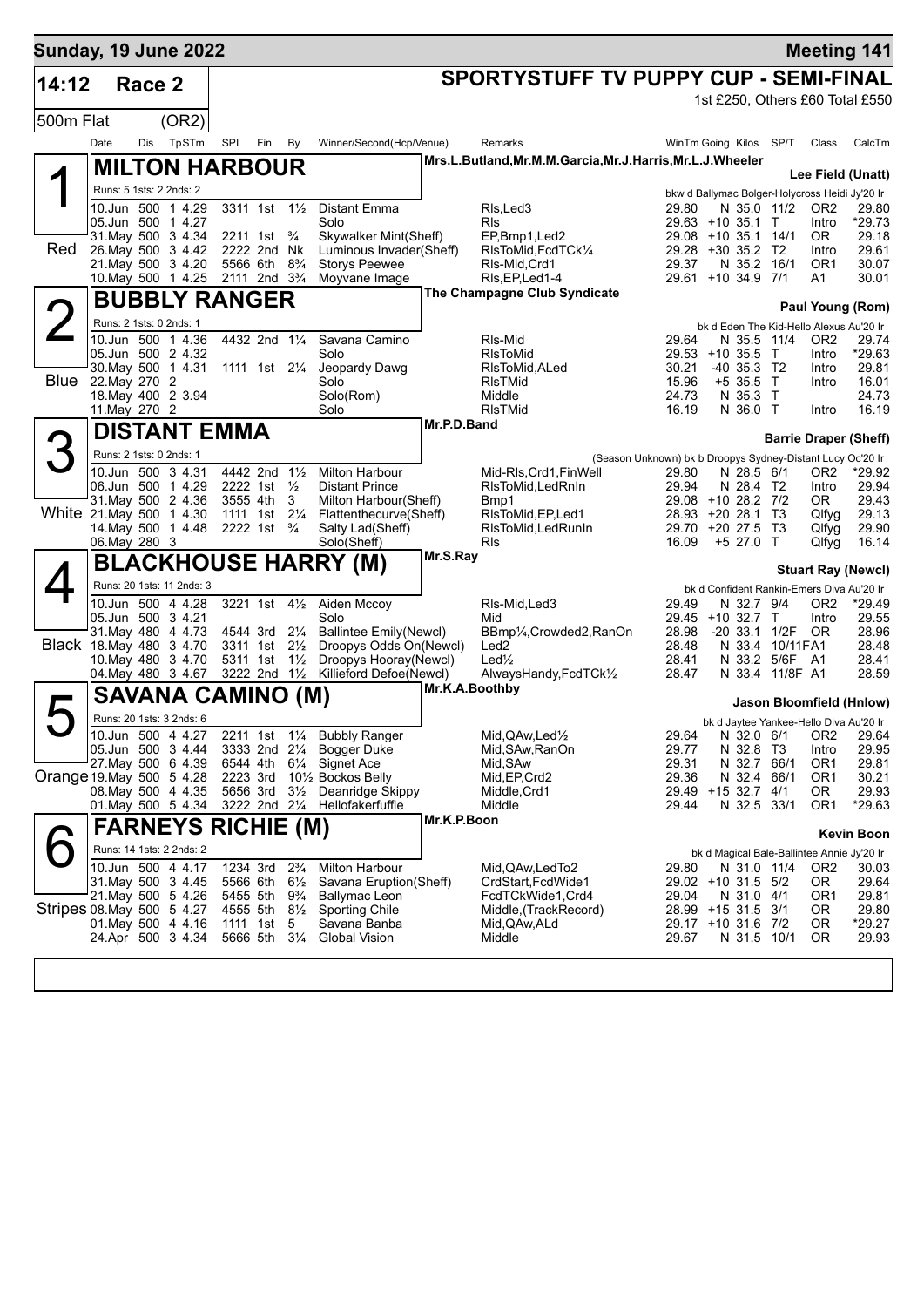| <b>Sunday, 19 June 2022</b> |      |              |                                                                                            |          |                                                        |                |                                                                                              |               |                                                                                            |                                                                    |                                 |                                 | <b>Meeting 141</b>                    |                   |
|-----------------------------|------|--------------|--------------------------------------------------------------------------------------------|----------|--------------------------------------------------------|----------------|----------------------------------------------------------------------------------------------|---------------|--------------------------------------------------------------------------------------------|--------------------------------------------------------------------|---------------------------------|---------------------------------|---------------------------------------|-------------------|
| 14:32                       |      | Race 3       |                                                                                            |          |                                                        |                |                                                                                              |               | <b>MADRI EXCEPIONAL LADIES STAKES - SEMI-FINAL</b>                                         |                                                                    |                                 |                                 |                                       |                   |
|                             |      |              |                                                                                            |          |                                                        |                |                                                                                              |               |                                                                                            |                                                                    |                                 |                                 | 1st £250, Others £60 Total £550       |                   |
| 500m Flat                   |      |              | (OR2)                                                                                      |          |                                                        |                |                                                                                              |               |                                                                                            |                                                                    |                                 |                                 |                                       |                   |
|                             | Date | Dis          | TpSTm                                                                                      | SPI      | Fin By                                                 |                | Winner/Second(Hcp/Venue)                                                                     |               | Remarks                                                                                    | WinTm Going Kilos SP/T                                             |                                 |                                 | Class                                 | CalcTm            |
|                             |      |              | <b>BONJOUR BULLET</b>                                                                      |          |                                                        |                |                                                                                              |               | The Bruiser Boyz                                                                           |                                                                    |                                 |                                 | Belinda Green (Hove)                  |                   |
|                             |      |              | Runs: 24 1sts: 9 2nds: 3                                                                   |          |                                                        |                |                                                                                              |               | (Season 09.De'21) bk b Dorotas Wildcat-Droopys Achieve Fb'20 Ir                            |                                                                    |                                 |                                 |                                       |                   |
|                             |      |              | 10.Jun 500 1 4.24<br>06.Jun 500 3 4.42                                                     |          | 5553 3rd 11/2                                          |                | <b>Bettys Book</b><br>Solo                                                                   |               | RIs-Mid, Crd2<br>MidToRIs                                                                  | 30.13<br>30.21                                                     | N 29.3 T                        | N 29.3 11/2                     | OR <sub>2</sub><br>Intro              | 30.25<br>30.21    |
|                             |      |              | 26. May 500 1 4.30                                                                         |          |                                                        |                | Solo                                                                                         |               | SItStbStart, Rails                                                                         | 29.93 +10 29.4 T                                                   |                                 |                                 | Intro                                 | *30.03            |
| <b>Red</b>                  |      |              | 21. May 540 4 13.22 4333 3rd 8 <sup>3</sup> / <sub>4</sub><br>14. May 540 3 13.20 6444 4th |          |                                                        | $7\frac{3}{4}$ | Milton Mia(Cryfd)<br>Freeky Pumbaa(Cryfd)                                                    |               | Crd1&4&5, RIs<br>SlpStt, Crd1&1/2, RIs                                                     | 33.61 +20 29.2 2/1<br>33.96                                        | N 29.1 7/4                      |                                 | OR.<br>OR3                            | 34.51<br>34.58    |
|                             |      |              | 07. May 540 2 12.99 5222 2nd Hd                                                            |          |                                                        |                | Clairekeith Rosa(Cryfd)                                                                      |               | 2ndFrom2, Chl&Crd5, RanOn                                                                  | 34.10                                                              | N 29.5 2/1                      |                                 | <b>OR</b>                             | 34.12             |
|                             |      |              | <b>ANTIGUA CUDDLES</b>                                                                     |          |                                                        |                |                                                                                              | Mrs.A.J.Jeal  |                                                                                            |                                                                    |                                 |                                 | <b>Mark Wallis (SuffD)</b>            |                   |
|                             |      |              | Runs: 21 1sts: 8 2nds: 7                                                                   |          |                                                        |                |                                                                                              |               | (Season Unknown) bk b Droopys Sydney-High St Jesse Ja'20 Ir                                |                                                                    |                                 |                                 |                                       |                   |
|                             |      |              | 10.Jun 500 3 4.20                                                                          |          | 3211 2nd Hd                                            |                | Wide Open                                                                                    |               | RIs-Mid, Crd1, Led3ToNrLine                                                                | 29.49                                                              |                                 | N 30.2 13/8                     | OR <sub>2</sub>                       | 29.51             |
|                             |      |              | 04.Jun 500 3 4.25<br>27. May 500 1 4.16                                                    |          | 1243 4th 4 <sup>3</sup> / <sub>4</sub><br>3222 2nd 1/2 |                | Global Vision<br>Signet Ace                                                                  |               | RIs-Mid, Bmp1, CrdRunIn<br>RIs, Crd1, Fin Well                                             | 29.52<br>29.31                                                     | $-10$ 29.9 $5/2J$<br>N 30.4 6/1 |                                 | OR <sub>1</sub><br>OR1                | 29.80<br>*29.35   |
| Blue                        |      |              | 19. May 500 4 4.19                                                                         |          | 2122 2nd 31/4                                          |                | Deelish Frankie                                                                              |               | RIs-Mid, QAw                                                                               | 29.53                                                              | N 30.0                          | 10/3                            | OR <sub>1</sub>                       | 29.79             |
|                             |      |              | 11. May 500 1 4.28<br>30.Apr 480 4 4.39                                                    |          | 1122 2nd $\frac{1}{2}$<br>1111 1st 21/ <sub>2</sub>    |                | <b>Balterio</b><br>Lights Out(Monm)                                                          |               | RIsTMid, LdTo2<br>VQAw, Mid, ALed                                                          | 29.45<br>28.68                                                     | N 30.5                          | T2<br>-30 30.2 4/6F             | Qlfyg<br>IV                           | 29.50<br>28.38    |
|                             |      |              | <b>MAKEIT FOR WAZ</b>                                                                      |          |                                                        |                |                                                                                              |               | <b>Makeit Syndicate</b>                                                                    |                                                                    |                                 |                                 |                                       |                   |
| 3                           |      |              | Runs: 29 1sts: 7 2nds: 7                                                                   |          |                                                        |                |                                                                                              |               |                                                                                            |                                                                    |                                 |                                 |                                       | <b>Frank Gray</b> |
|                             |      |              | 10.Jun 500 4 4.20                                                                          |          | 3331 2nd 1                                             |                | <b>Bettys Book</b>                                                                           |               | (Season Unknown) bk b Droopys Sydney-Alien Nipper Fb'20 Ir<br>RIs-Mid, EP, Crd1, Ld4TRunIn | 30.13                                                              | N 26.2 9/4                      |                                 | OR2                                   | 30.21             |
|                             |      |              | 04.Jun 500 2 4.21                                                                          | 4655 5th |                                                        |                | 10 <sup>1</sup> / <sub>2</sub> Signet Goofy                                                  |               | RIs-Mid, Bmp1                                                                              | 29.55                                                              | $-20$ 26.0 20/1                 |                                 | OR <sub>1</sub>                       | 30.20             |
| White 21. May 500 1 4.06    |      |              | 28. May 500 1 4.25                                                                         |          | 1111 1st 1<br>1122 2nd 41/4                            |                | Droopys Cavalry<br><b>Bockos Vieira</b>                                                      |               | RIs-Mid, ALed<br>RIs-Mid, Led To 3                                                         | 29.64<br>29.08                                                     | N 25.8 14/1<br>N 25.8           | 33/1                            | OR <sub>1</sub><br>OR <sub>1</sub>    | 29.64<br>$*29.43$ |
|                             |      |              | 07. May 500 2 4.26                                                                         | 3666 6th |                                                        | $8\frac{1}{4}$ | Leazes Fergus                                                                                |               | RIsTMid, BCrd1                                                                             | 29.89 +10 26.7 7/4F                                                |                                 |                                 | A2                                    | 30.65             |
|                             |      | 27.Apr 270 1 | <b>WIDE OPEN</b>                                                                           | 2-1-     | 1st                                                    | $1\frac{3}{4}$ | Makeit A Bluey                                                                               | Mr.B.Matthews | RIs, Led1                                                                                  | 16.10                                                              | N 26.7 T3                       |                                 | ReQul 16.10                           |                   |
|                             |      |              |                                                                                            |          |                                                        |                |                                                                                              |               |                                                                                            |                                                                    |                                 |                                 | <b>Brendan Matthews (Irish)</b>       |                   |
|                             |      |              | Runs: 7 1sts: 5 2nds: 0<br>10.Jun 500 1 4.19                                               |          | 2342 1st Hd                                            |                | Antigua Cuddles                                                                              |               | RIs-Mid, LedNrLine                                                                         | (Season Unknown) bk b Ballymac Bolger-Dolce Vita Au'20 Ir<br>29.49 |                                 | N 28.3 5/6F                     | OR2                                   | 29.49             |
|                             |      |              | 28. May 500 4 4.16                                                                         | 4555 5th |                                                        |                | 261/2 Jaytee Wexford                                                                         |               | QAw,ChlToBCrd1                                                                             | 29.18                                                              |                                 | N 28.7 13/8F OR1                |                                       | 31.31             |
|                             |      |              | 21.May 500 1 4.15<br>Black 01 May 500 1 4.39                                               | 4333 3rd | 1111 1st 21/ <sub>4</sub>                              | $2\frac{1}{2}$ | Zazzeras Jack<br>Hellofakerfuffle                                                            |               | RIs-Mid, ALed<br>Rails, MsdBrk                                                             | 29.16<br>29.44                                                     |                                 | N 28.3 15/8<br>N 28.6 8/13F OR1 | OR <sub>1</sub>                       | *29.16<br>29.65   |
|                             |      |              | 24.Apr 500 2 4.31                                                                          |          | 1222 1st                                               | $3\frac{3}{4}$ | <b>Farneys Maestro</b>                                                                       |               | RIsTMid, Crd1, Led4                                                                        | 29.59                                                              |                                 | N 28.7 5/4F                     | OR <sub>1</sub>                       | 29.59             |
|                             |      |              | 17.Apr 500 3 4.14                                                                          |          | 1111 1st 2 <sup>3</sup> / <sub>4</sub>                 |                | <b>Storys Peewee</b>                                                                         |               | RIsTMid, QAw, ALed<br><b>Alnwick Greyhound Group</b>                                       | 29.18                                                              |                                 | N 28.7 4/9F                     | <b>OR</b>                             | 29.18             |
|                             |      |              | <b>COOLAVANNY AUNTY</b>                                                                    |          |                                                        |                |                                                                                              |               |                                                                                            |                                                                    |                                 |                                 | Angela Harrison (Newcl)               |                   |
|                             |      |              | Runs: 36 1sts: 22 2nds: 5                                                                  |          |                                                        |                |                                                                                              |               | (Season Unknown) bk b Droopys Sydney-Yahoo Katie Sp'19 Ir                                  |                                                                    |                                 |                                 |                                       |                   |
|                             |      |              | 10.Jun 500 2 4.22<br>04.Jun 500 1 4.31                                                     |          |                                                        |                | 2222 1st 21/2 Churchill Holly<br>Solo                                                        |               | RIs-Mid, Led RunIn<br>Rails                                                                | 30.27 -60 28.2 T                                                   |                                 |                                 | 29.67 N 28.2 1/2F OR2 *29.67<br>Intro | 29.67             |
|                             |      |              | 31 May 480 2 4.63                                                                          |          |                                                        |                | Solo(Newcl)                                                                                  |               | QAw, Rails                                                                                 | 28.80                                                              | $-20$ 28.4 T                    |                                 | ReQul                                 | 28.60             |
| Orange 24. May 480 1 3.11   |      |              |                                                                                            |          |                                                        |                | Solo(Sheff)<br>30.Apr 630 3 13.00 2223 3rd 31/4 Bombardier(Monm)                             |               | <b>RIs</b><br>EP, RIsToMid, Crd3                                                           | 27.69 +30 28.5 T<br>38.81                                          |                                 | -40 28.3 4/7F                   | Intro<br>IV                           | 27.99<br>38.67    |
|                             |      |              | 21.Apr 640 2 15.77 2222 1st 1/2                                                            |          |                                                        |                | Coolavanny Bani(Sunld)                                                                       |               | MidToRIs, LedNearLine                                                                      | 39.07 +20 28.4 4/9F                                                |                                 |                                 | 0R                                    | 39.27             |
|                             |      |              |                                                                                            |          |                                                        |                | OLD FORT CHICAGO (M)                                                                         | Mr.K.P.Boon   |                                                                                            |                                                                    |                                 |                                 |                                       | <b>Kevin Boon</b> |
|                             |      |              | Runs: 7 1sts: 1 2nds: 2                                                                    |          |                                                        |                |                                                                                              |               | (Season Unknown) bd b Droopys Sydney-Lemon Stacey Jn'20 Ir                                 |                                                                    |                                 |                                 |                                       |                   |
|                             |      |              | 10.Jun 500 6 4.15                                                                          |          |                                                        |                | 1124 3rd 41/ <sub>2</sub> Wide Open                                                          |               | Mid,LedTo3,Crd4                                                                            | 29.49                                                              |                                 | N 30.2 12/1                     | OR <sub>2</sub>                       | 29.86             |
|                             |      |              | 06.Jun 480 34.14<br>28. May 500 6 4.35                                                     |          |                                                        |                | 1111 1st 31/4 Chasing Landy(Notts)<br>4444 6th 5 <sup>3</sup> / <sub>4</sub> Singalong Sally |               | ALd, RIs-Mid<br>Mid, SAw                                                                   | 29.03 +10 30.6 T2<br>29.33                                         | N 30.8 33/1                     |                                 | Intro<br>OR <sub>1</sub>              | 29.13<br>29.80    |
| Stripes 20 May 500 4 4.20   |      |              |                                                                                            |          |                                                        |                | 3333 3rd 41/2 Emilys Jet                                                                     |               | Mid, EP                                                                                    | 29.32                                                              | N 30.9 8/1                      |                                 | OR1                                   | 29.68             |
|                             |      |              | 08. May 500 3 4.20                                                                         |          |                                                        |                | 1122 2nd 21/ <sub>2</sub> Lemon Tossy<br>01. May 500 5 4.16 3332 2nd 21/4 Pocket Lola        |               | MidTRIs, QAw, Led To 3<br>Mid, EP, Crd4                                                    | 29.23 +15 31.3 6/5F<br>29.56                                       | N 31.6 16/1                     |                                 | OR.<br>OR.                            | $*29.59$<br>29.74 |
|                             |      |              |                                                                                            |          |                                                        |                |                                                                                              |               |                                                                                            |                                                                    |                                 |                                 |                                       |                   |
|                             |      |              |                                                                                            |          |                                                        |                |                                                                                              |               |                                                                                            |                                                                    |                                 |                                 |                                       |                   |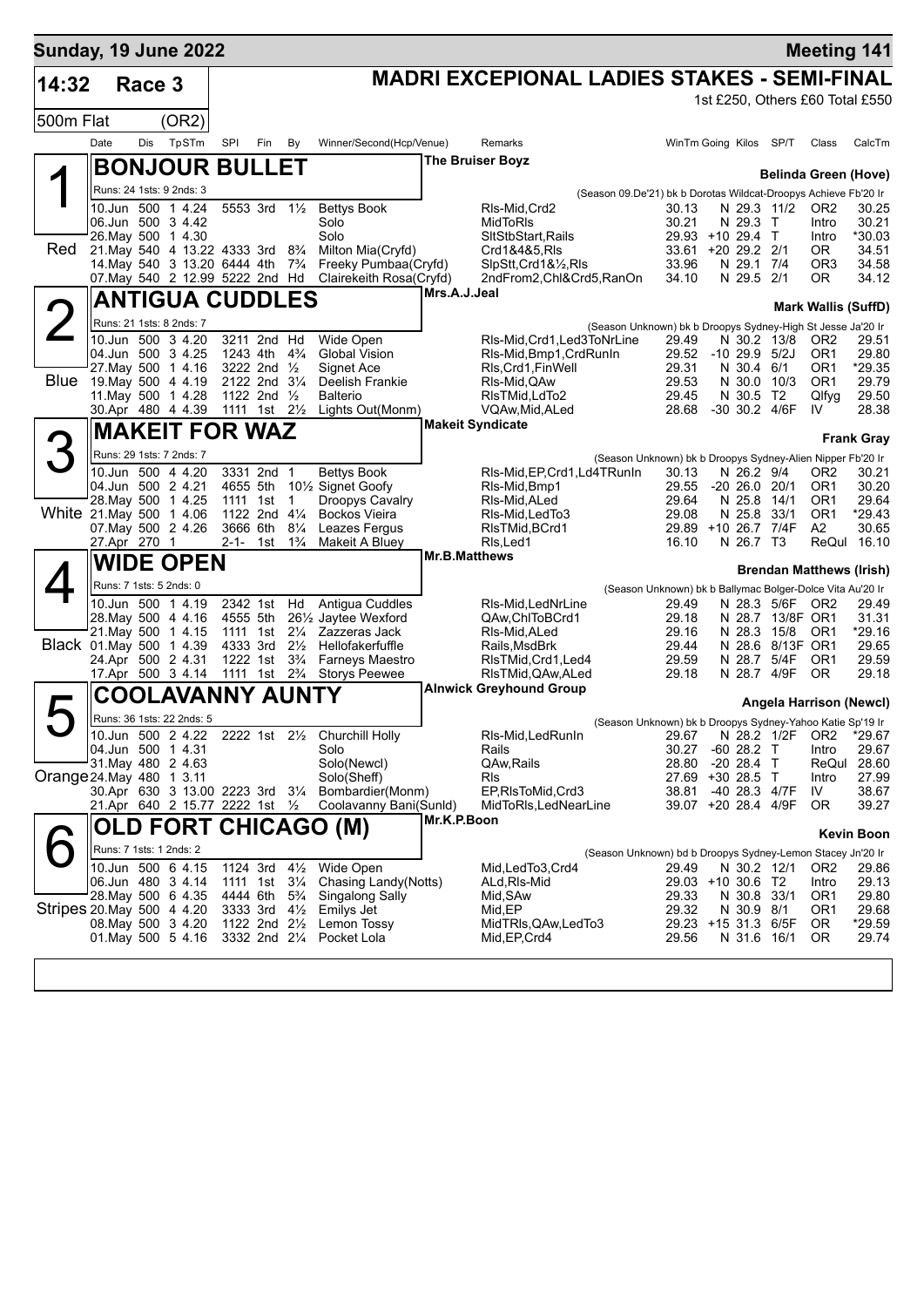|             |      |               | <b>Sunday, 19 June 2022</b> |          |                                        |                |                                       |                                                    |                                                                         |                         |                | <b>Meeting 141</b>                |                   |
|-------------|------|---------------|-----------------------------|----------|----------------------------------------|----------------|---------------------------------------|----------------------------------------------------|-------------------------------------------------------------------------|-------------------------|----------------|-----------------------------------|-------------------|
| 14:52       |      | Race 4        |                             |          |                                        |                |                                       | <b>MADRI EXCEPIONAL LADIES STAKES - SEMI-FINAL</b> |                                                                         |                         |                |                                   |                   |
| 500m Flat   |      |               | (OR2)                       |          |                                        |                |                                       |                                                    |                                                                         |                         |                | 1st £250, Others £60 Total £430   |                   |
|             | Date | <b>Dis</b>    | TpSTm                       | SPI      | Fin                                    | By             | Winner/Second(Hcp/Venue)              | Remarks                                            | WinTm Going Kilos                                                       |                         | SP/T           | Class                             | CalcTm            |
|             |      |               | <b>ARTHUR PUMPKIN</b>       |          |                                        |                |                                       | <b>The Mad Monk Syndicate</b>                      |                                                                         |                         |                | <b>Patrick Godfrey (Swndn)</b>    |                   |
|             |      |               | Runs: 21 1sts: 3 2nds: 6    |          |                                        |                |                                       |                                                    | (Season 08.Fb'22) bk b Out Of Range ASB-Ballyboy Flash Nv'19 Ir         |                         |                |                                   |                   |
|             |      | 05.Jun 262    | 10.Jun 500 1 4.22           |          | 3332 2nd 1 <sup>3</sup> / <sub>4</sub> |                | <b>Goldies Mabbutt</b><br>Solo(Swndn) | RIs, EP, Crd1<br><b>RIs</b>                        | 29.60<br>15.75                                                          | N 25.8                  | N 25.5 14/1    | OR <sub>2</sub><br>xLame          | $*29.74$<br>15.75 |
| Red         |      | 30. May 500   | 1 4.26<br>14 May 480 2 4.55 | 5666 6th |                                        | $8\frac{1}{2}$ | Solo<br>Billis Tudor(Monm)            | Rails<br>MsdBrk, RIs, Crd1                         | 30.28<br>28.68                                                          | -40 25.7<br>$-30, 26.5$ | $\top$<br>12/1 | Intro<br>OR.                      | 29.88<br>29.05    |
|             |      |               | 07 May 480 2 4.55           | 6455 5th |                                        | $8\frac{3}{4}$ | Lemming Fizz(Monm)                    | SAw, RIs, Crd1/4&2                                 | 28.62                                                                   | $-30, 26.7$             | 9/1            | OR <sub>3</sub>                   | 29.03             |
|             |      |               | 01. May 500 1 4.25          | 4466 6th |                                        | 7              | Pocket Lola                           | Rails, Crd2                                        | 29.56                                                                   | N 26.8                  | 25/1           | OR.                               | 30.11             |
|             |      |               | <b>GOLDIES MABBUTT</b>      |          |                                        |                |                                       | Mr.J.E.Collins, Mrs.J.Nock                         |                                                                         |                         |                |                                   |                   |
|             |      |               | Runs: 41 1sts: 9 2nds: 10   |          |                                        |                |                                       |                                                    |                                                                         |                         |                | <b>Christopher Fereday (Monm)</b> |                   |
|             |      |               | 10.Jun 500 4 4.19           | 1111     | 1st                                    | $1\frac{3}{4}$ | <b>Arthur Pumpkin</b>                 | RIs-Mid, EP, SoonLed                               | (Ssn Suppressed) wbk b Ballymac Matt-Ballymac Efirgie Jy'19 Ir<br>29.60 | N 28.2 7/2              |                | OR <sub>2</sub>                   | *29.60            |
|             |      | 28. May 480   | 1 4.45                      | 3334 3rd |                                        | 4              | Antigua Woofwoof(Monm)                | EP.RIs.Crd4                                        | 28.41                                                                   | $-10, 28.1$             | 5/2            | OR <sub>3</sub>                   | 28.64             |
|             |      |               | 21. May 480 3 4.35          |          | 1111 1st                               | $3\frac{1}{4}$ | Vixons Power(Monm)                    | VQAw.RIs.ALed                                      | 28.23                                                                   | N 27.9                  | 6/4F           | A1                                | 28.23             |
| <b>Blue</b> |      |               | 12. May 480 3 3.51          |          | 2222 2nd 21/4                          |                | Romeo De Niro(PBarr)                  | EP, MidRIs, Crd1, AHandy                           | 28.17                                                                   | $+10, 27.9$             | 6/1            | 0 <sub>R</sub>                    | 28.45             |
|             |      | 01. May 476   | 1 3.94                      | 1111     | 1st $4\frac{3}{4}$                     |                | Coppice Fire(Swndn)                   | Rails, QAw, ALed                                   | 28.11                                                                   | $+10, 27.8$             | 6/1            | 0 <sub>R</sub>                    | 28.21             |
|             |      |               | 26.Apr 500 1 4.34           |          | 1222 1st Hd                            |                | Goldies Symnsy                        | RIs, Led To 2, Cm Ag Rn In                         | 29.89                                                                   | N 27.9                  | T <sub>2</sub> | Intro                             | 29.89             |
|             |      | <b>VACANT</b> |                             |          |                                        |                |                                       |                                                    |                                                                         |                         |                |                                   |                   |
|             |      |               |                             |          |                                        |                |                                       |                                                    |                                                                         |                         |                |                                   |                   |

**White** 

| <b>BETTYS BOOK</b>                                         |             |                     | Mr.K.P.Boon                                                  |       |              |      |             |                 | <b>Kevin Boon</b> |
|------------------------------------------------------------|-------------|---------------------|--------------------------------------------------------------|-------|--------------|------|-------------|-----------------|-------------------|
| Runs: 48 1sts: 15 2nds: 8                                  |             |                     | (Season Unknown) wbk b Droopys Sydney-Laughil Irene Jn'19 Ir |       |              |      |             |                 |                   |
| 10.Jun 500 2 4.31                                          | 4442 1st    | Makeit For Waz      | RIs-Mid, SAw, Crd1, Led Run In                               | 30.13 |              |      | N 27.6 5/4F | OR <sub>2</sub> | *30.13            |
| 106.Jun 480 1 4.04                                         | 3322 1st 1  | De Bumblebee(Notts) | Chl&Crd4,LdNrLn                                              | 28.91 | +40 28.1 3/1 |      |             | OR <sub>3</sub> | 29.31             |
| 30. May 480 1                                              |             | (Notts)             | (NoRace)                                                     |       |              | 28.2 |             | OR              |                   |
| Black 23. May 480 2 4.07                                   | 3322 2nd Hd | Another Dove(Notts) | CrdRunUp&2                                                   | 28.88 | +50 28.2     |      | 7/4F        | <b>OR</b>       | 29.40             |
| 14. May 714 2 23.17 1111 4th 3 <sup>3</sup> / <sub>4</sub> |             | Bombardier(Cryfd)   | EP.SnLdTo8.MidToRIs                                          | 45.74 | N 28.3       |      | 14/1        | OR1             | 46.03             |
| 07. May 714 2 23.25 1111 2nd $1\frac{1}{2}$                |             | Navy Blue(Cryfd)    | EP.SnLdToRnIn.MidToRIs                                       | 45.80 | N 28.8 3/1   |      |             | OR1             | 45.92             |
| <b>VACANT</b>                                              |             |                     |                                                              |       |              |      |             |                 |                   |

**Orange** 

|                                      |                          | <b>SETAWAYWITHIT (W)</b>      |            |                    |                         | Mr.B.Matthews |                            |                                                            |     |             |     |                             | <b>Brendan Matthews (Irish)</b> |
|--------------------------------------|--------------------------|-------------------------------|------------|--------------------|-------------------------|---------------|----------------------------|------------------------------------------------------------|-----|-------------|-----|-----------------------------|---------------------------------|
|                                      | IRuns: 2 1sts: 0 2nds: 0 |                               |            |                    |                         |               |                            | (Season Unknown) bk b Droopys Cain-Precious Story Ap'19 Ir |     |             |     |                             |                                 |
|                                      |                          | 10.Jun 500 6 4.31             | 2223 3rd 2 |                    | <b>Goldies Mabbutt</b>  |               | EP, Chl&VeryW4             | 29.60                                                      |     | N 30.6 6/1  |     | OR <sub>2</sub>             | 29.76                           |
|                                      |                          | 20. May 500 6 4.34            | 6655 5th 9 |                    | Ballinabola Ed          |               | Wide.SAw                   | 28.97                                                      |     | N 30.2 33/1 |     | OR <sub>1</sub>             | *29.69                          |
|                                      |                          | 07 May 750 6 13.77 2222 3rd 3 |            |                    | Tinnock Solis(Shelb)    |               | EvAw, FinWll, (Irish Race) | 41.56                                                      | +40 |             | 4/7 | D <sub>D</sub> <sub>0</sub> | 42.17                           |
| Stripes 30.Apr 575 6 4.83 3422 2nd 2 |                          |                               |            |                    | Sentimental Lad(Shelb)  |               | W1, Fin Well, (Irish Race) | 31.42                                                      | -50 |             | 5/1 | AA0                         | 31.06                           |
|                                      |                          | 22.Apr 750 5 13.36 4432 2nd 2 |            |                    | Jacktavern Bella(Lmrck) |               | Chl&CrdBStr,(IrishRace)    | 41.88                                                      | N.  |             | 9/1 | DD <sub>0</sub>             | 42.02                           |
|                                      | 09.Apr 525 6             |                               |            | 2nd $1\frac{1}{2}$ | Glogheen Lass(Lmrck)    |               | (IrishTrial)               | 28.59                                                      | N   |             | T2  |                             | 28.69                           |
|                                      |                          |                               |            |                    |                         |               |                            |                                                            |     |             |     |                             |                                 |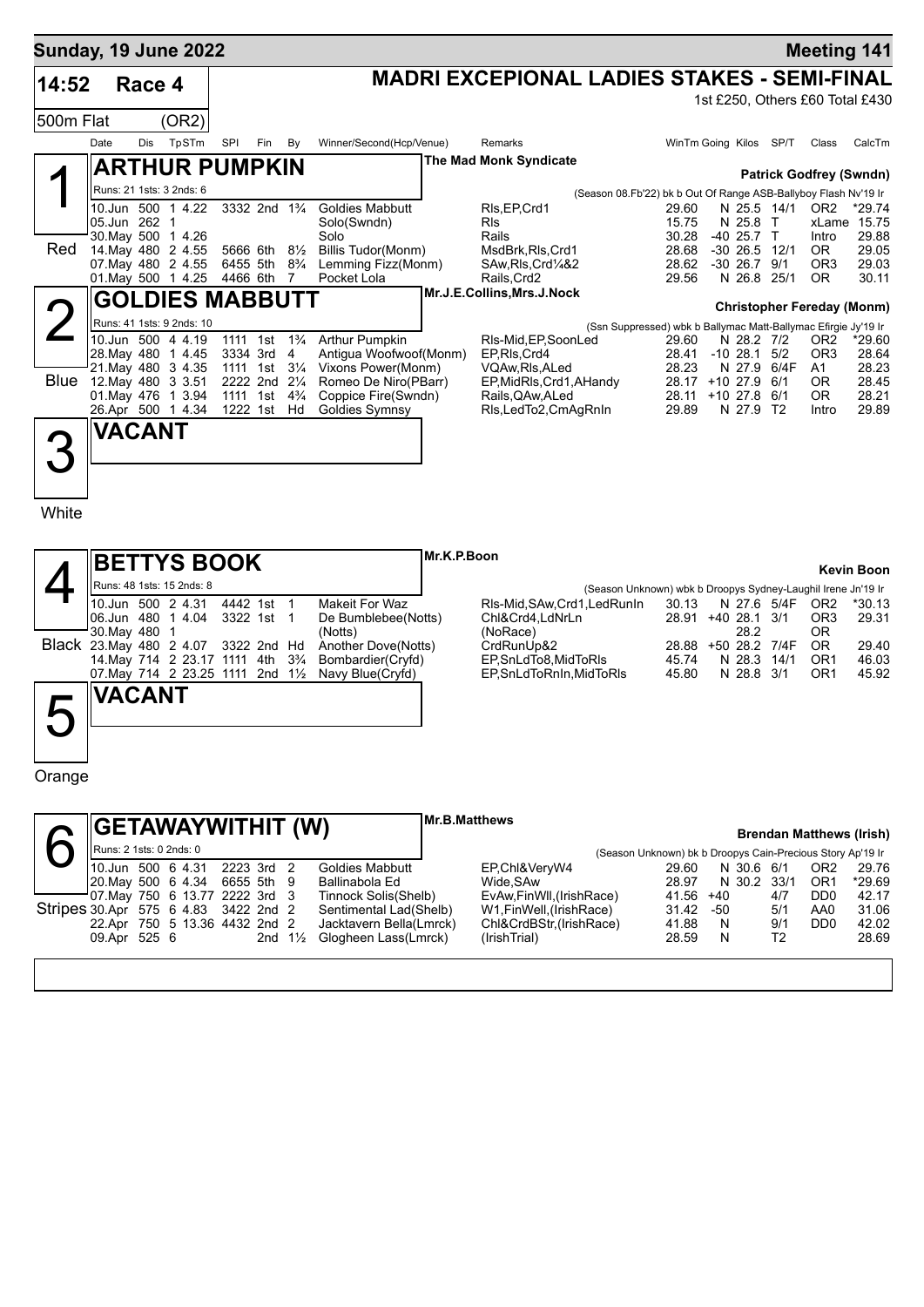| <b>Sunday, 19 June 2022</b> |      |               |                                               |                                                                                |                                  |                                                 |                 |                                                           |                                                                               |                              |                              | <b>Meeting 141</b>                                                          |                            |
|-----------------------------|------|---------------|-----------------------------------------------|--------------------------------------------------------------------------------|----------------------------------|-------------------------------------------------|-----------------|-----------------------------------------------------------|-------------------------------------------------------------------------------|------------------------------|------------------------------|-----------------------------------------------------------------------------|----------------------------|
| 15:11                       |      | Race 5        |                                               |                                                                                |                                  |                                                 |                 | <b>BGBF TRUFRAME BRITISH BRED CHAMPION STAKES - SEMI-</b> |                                                                               |                              |                              |                                                                             |                            |
| 500m Flat                   |      |               | (OR2)                                         | <b>FINAL</b>                                                                   |                                  |                                                 |                 |                                                           |                                                                               |                              |                              | 1st £250, Others £60 Total £490                                             |                            |
|                             | Date | Dis           | TpSTm                                         | SPI<br>Fin                                                                     | By                               | Winner/Second(Hcp/Venue)                        |                 | Remarks                                                   |                                                                               |                              | WinTm Going Kilos SP/T Class |                                                                             | CalcTm                     |
|                             |      |               |                                               | <b>LOCKED DOWN</b>                                                             |                                  |                                                 | Mr.S.A.Kneafsey |                                                           |                                                                               |                              |                              |                                                                             |                            |
|                             |      |               | Runs: 32 1sts: 10 2nds: 8                     |                                                                                |                                  |                                                 |                 |                                                           |                                                                               |                              |                              | <b>Barrie Draper (Sheff)</b><br>wbk d Droopys Sydney-Droopys Velma Sp'19 Br |                            |
|                             |      |               | 12.Jun 500 2 4.29                             | 4433 3rd                                                                       | 6                                | Romeo De Niro                                   |                 | RIs, Crd1                                                 | 29.39 +20 34.5 7/1                                                            |                              |                              | OR2                                                                         | 30.08                      |
|                             |      |               | 06.Jun 500 1 4.27<br>31. May 500 3 4.28       | 2222 2nd $7\frac{1}{2}$<br>1111 1st SH                                         |                                  | Swift Woof<br>Carrowkeal Syd(Sheff)             |                 | <b>RIs</b><br>QAw, ALed                                   | 29.75<br>28.91 +10 35.0 15/8                                                  | N 34.6                       | T2                           | Intro<br>OR.                                                                | 30.35<br>29.01             |
| Red                         |      |               | 24. May 500 2 4.33                            |                                                                                |                                  | Solo(Sheff)                                     |                 | RIsToMid                                                  | $28.83 + 30.34.8$                                                             |                              | $\top$                       |                                                                             | ReQul 29.13                |
|                             |      |               | 16. May 500 2 5.23<br>05. May 500 1 4.22      | 4432 2nd 3 <sup>3</sup> / <sub>4</sub>                                         |                                  | <b>Black Tower(Notts)</b><br>Solo               |                 | CrdRunUp&2&3<br>Rls                                       | 30.00 +40 34.7 6/4<br>29.64 +20 34.4 T                                        |                              |                              | OR.<br>Intro                                                                | 30.70<br>*29.84            |
|                             |      |               | <b>LIGHTS OUT</b>                             |                                                                                |                                  |                                                 |                 | Mr.G.M.Burton, Mr.M.A.Burton                              |                                                                               |                              |                              |                                                                             |                            |
|                             |      |               | Runs: 38 1sts: 8 2nds: 15                     |                                                                                |                                  |                                                 |                 |                                                           |                                                                               |                              |                              |                                                                             | <b>Kevin Hutton</b>        |
|                             |      |               | 12.Jun 500 2 4.40                             | 6665 3rd                                                                       | $3\frac{1}{2}$                   | Moments Of Magic                                |                 | RIsTMid, SAw, FinStrong                                   | (Season 03.Ja'21) wbk b Taylors Sky-Terminator Sp'18 Br<br>29.38 +20 28.5 9/2 |                              |                              | OR <sub>2</sub>                                                             | *29.87                     |
|                             |      | 05.Jun 262 2  |                                               | 2-2- 2nd                                                                       | $3\frac{1}{2}$                   | Droopys Samantha(Swndn) Rails, ClrRun           |                 |                                                           | 15.76                                                                         | N 28.2 T2                    |                              | Intro                                                                       | 16.05                      |
| <b>Blue</b>                 |      |               | 08. May 500 1 4.28<br>30.Apr 480 1 4.53       | 1121 1st<br>3222 2nd                                                           | $5\frac{1}{4}$<br>$2\frac{1}{2}$ | <b>Signet Otis</b><br>Antigua Cuddles(Monm)     |                 | RIs, Crd1, Ld-1/2&Fr3, Crd4<br>EP, RIs, Crd1/4, RanOn     | 29.94<br>28.68                                                                | N 28.1 T2<br>$-3028.2$       | 7/1                          | Qlfyq<br>IV                                                                 | 29.94<br>28.58             |
|                             |      |               | 24.Apr 476 1 4.08                             | 1222 1st Hd                                                                    |                                  | Annual Sydney(Swndn)                            |                 | Rls, Led-1, CmAg4                                         | 28.89                                                                         | N 28.5                       | T <sub>2</sub>               | Intro                                                                       | 28.89                      |
|                             |      |               | 03.Apr 476 1 4.06                             |                                                                                |                                  | Solo(Swndn)                                     | Mr.D.P.Firmager | Rls                                                       | 28.45                                                                         | $-20$ 28.8 T                 |                              | Intro                                                                       | 28.25                      |
|                             |      |               |                                               | <b>ROMEO ON TILT</b>                                                           |                                  |                                                 |                 |                                                           |                                                                               |                              |                              | <b>Patrick Janssens</b>                                                     |                            |
|                             |      |               | Runs: 12 1sts: 4 2nds: 3                      |                                                                                |                                  |                                                 |                 |                                                           |                                                                               |                              |                              | bk d Kilty Lad-Fabulous Pin Ap'20 Br                                        |                            |
|                             |      |               | 12.Jun 500 1 4.26<br>04.Jun 500 2 4.37        | 2222 1st<br>5555 4th                                                           | $\frac{3}{4}$<br>5               | <b>Westwell Emer</b><br><b>Ballymac Fairone</b> |                 | RIsTMid, EP, LedNrLn<br>RIs-Mid, CIrRun                   | 29.54                                                                         | $-20, 36.1$                  | 29.41 +20 35.7 1/4F<br>5/1   | OR <sub>2</sub><br>OR1                                                      | 29.61<br>29.73             |
|                             |      |               | 28. May 500 3 4.29                            | 1111 1st                                                                       | $4\frac{1}{2}$                   | <b>Bobsleigh Dream</b>                          |                 | RIs-Mid, ALed                                             | 29.22                                                                         | N 36.1 6/1                   |                              | OR1                                                                         | *29.22                     |
|                             |      |               | White 21.May 500 1 4.21<br>08. May 500 3 4.28 | 3322 2nd 2<br>2222 2nd 1/2                                                     |                                  | Deadly Showtime<br>Mickys Barrett               |                 | Rls, RanOn<br>RIsTMid, EP, FcdToCk2                       | 29.32<br>29.53 +15 36.1                                                       |                              | N 36.1 13/8<br>5/2           | OR <sub>1</sub><br>OR.                                                      | 29.49<br>29.73             |
|                             |      |               | 01. May 500 1 4.23                            | 3222 2nd 1 <sup>3</sup> / <sub>4</sub>                                         |                                  | <b>Bockos Budsit</b>                            |                 | Rails, Crd1, Bmp2, RanOn                                  | 29.37                                                                         | N 35.8 7/2                   |                              | OR.                                                                         | 29.52                      |
|                             |      | VACANT        |                                               |                                                                                |                                  |                                                 |                 |                                                           |                                                                               |                              |                              |                                                                             |                            |
|                             |      |               |                                               |                                                                                |                                  |                                                 |                 |                                                           |                                                                               |                              |                              |                                                                             |                            |
|                             |      |               |                                               |                                                                                |                                  |                                                 |                 |                                                           |                                                                               |                              |                              |                                                                             |                            |
|                             |      |               |                                               |                                                                                |                                  |                                                 |                 |                                                           |                                                                               |                              |                              |                                                                             |                            |
| <b>Black</b>                |      |               |                                               |                                                                                |                                  |                                                 |                 |                                                           |                                                                               |                              |                              |                                                                             |                            |
|                             |      |               |                                               |                                                                                |                                  |                                                 |                 |                                                           |                                                                               |                              |                              |                                                                             |                            |
|                             |      |               |                                               | <b>WESTWELL EMER</b>                                                           |                                  |                                                 |                 | <b>Westwell Racing Club</b>                               |                                                                               |                              |                              |                                                                             | <b>Kevin Hutton</b>        |
|                             |      |               | Runs: 8 1sts: 1 2nds: 2                       |                                                                                |                                  |                                                 |                 |                                                           | (Season 29.Ja'22) bd b Magical Bale-Forest Natalee Ja'20 Br                   |                              |                              |                                                                             |                            |
|                             |      |               | 12.Jun 500 4 4.12<br>07.Jun 500 3 4.22        | 1111 2nd <sup>3</sup> / <sub>4</sub><br>2222 2nd 1 <sup>1</sup> / <sub>4</sub> |                                  | Romeo On Tilt<br>Apache Breeze                  |                 | RIsTMid, QAw, Led ToNrLn<br>MidToRIs                      | 29.41 +20 28.1 12/1<br>29.91                                                  | N 27.6 T2                    |                              | OR <sub>2</sub><br>Qlfyg                                                    | *29.67<br>30.01            |
|                             |      |               | 29. May 476 1 4.18                            | 2222 2nd 3½                                                                    |                                  | Magical Firebird(Swndn)                         |                 | RIsMid, ClearRun                                          | 28.52 +10 28.3 T2                                                             |                              |                              | Intro                                                                       | 28.90                      |
| Orange 17 May 500 2 4.11    |      | 10. May 270 1 |                                               |                                                                                |                                  | Solo<br>Solo                                    |                 | RIsTMid,QAw<br>RIsTMid                                    | 29.66 +30 28.2 T<br>15.87                                                     | N 27.8 T                     |                              |                                                                             | ReQul 29.96<br>ReQul 15.87 |
|                             |      | 04.Apr 270 1  |                                               | 2-2- 2nd $1\frac{1}{2}$                                                        |                                  | Coppice Believer                                |                 | Rls                                                       | 16.13 -10 28.2 T3                                                             |                              |                              |                                                                             | ReQul 16.16                |
|                             |      |               |                                               | <b>ROMEO DE NIRO</b>                                                           |                                  |                                                 | Mr.D.P.Firmager |                                                           |                                                                               |                              |                              | <b>Patrick Janssens</b>                                                     |                            |
|                             |      |               | Runs: 22 1sts: 10 2nds: 0                     |                                                                                |                                  |                                                 |                 |                                                           |                                                                               |                              |                              | bkw d Tullymurry Act-Buckos Lass Ja'20 Br                                   |                            |
|                             |      |               | 12.Jun 500 5 4.18                             | 2111 1st 3                                                                     |                                  | Shockwave Iolite                                |                 | MidTRIs, EP, Led2                                         |                                                                               |                              | 29.39 +20 31.7 1/1F          | OR <sub>2</sub>                                                             | 29.59                      |
|                             |      |               | 04.Jun 500 4 4.20<br>28. May 500 1 4.21       | 2223 5th<br>3333 3rd                                                           | $5\frac{3}{4}$<br>$3\frac{1}{4}$ | <b>Ballymac Fairone</b><br>Coppice Fox          |                 | Mid-RIs,EP<br>RIs-Mid,EP                                  | 29.54<br>29.30                                                                | $-20$ 32.5 5/1<br>N 32.4 7/2 |                              | OR1<br>OR <sub>1</sub>                                                      | 29.79<br>*29.56            |
| Stripes 21 May 500 2 4.18   |      |               |                                               | 1111 1st                                                                       | SH                               | Stefans Rocket                                  |                 | Mid-Rls, AlwaysLed, HeldOn                                | 29.58                                                                         | N 32.5                       | 13/8F OR1                    |                                                                             | 29.58                      |
|                             |      |               | 12. May 480 4 3.46<br>08. May 500 1 4.16      | 1111 1st 21/ <sub>4</sub><br>2255 5th 8                                        |                                  | Goldies Mabbutt(PBarr)<br>Faughan Rebel         |                 | EP,Mid,ALd,RanOn<br>MidTRIs, QAw, Crd2&3                  | 28.17 +10 32.4 7/4J<br>29.24 +15 32.2 9/2                                     |                              |                              | OR.<br>0R                                                                   | 28.27<br>30.03             |
|                             |      |               |                                               |                                                                                |                                  |                                                 |                 |                                                           |                                                                               |                              |                              |                                                                             |                            |
|                             |      |               |                                               |                                                                                |                                  |                                                 |                 |                                                           |                                                                               |                              |                              |                                                                             |                            |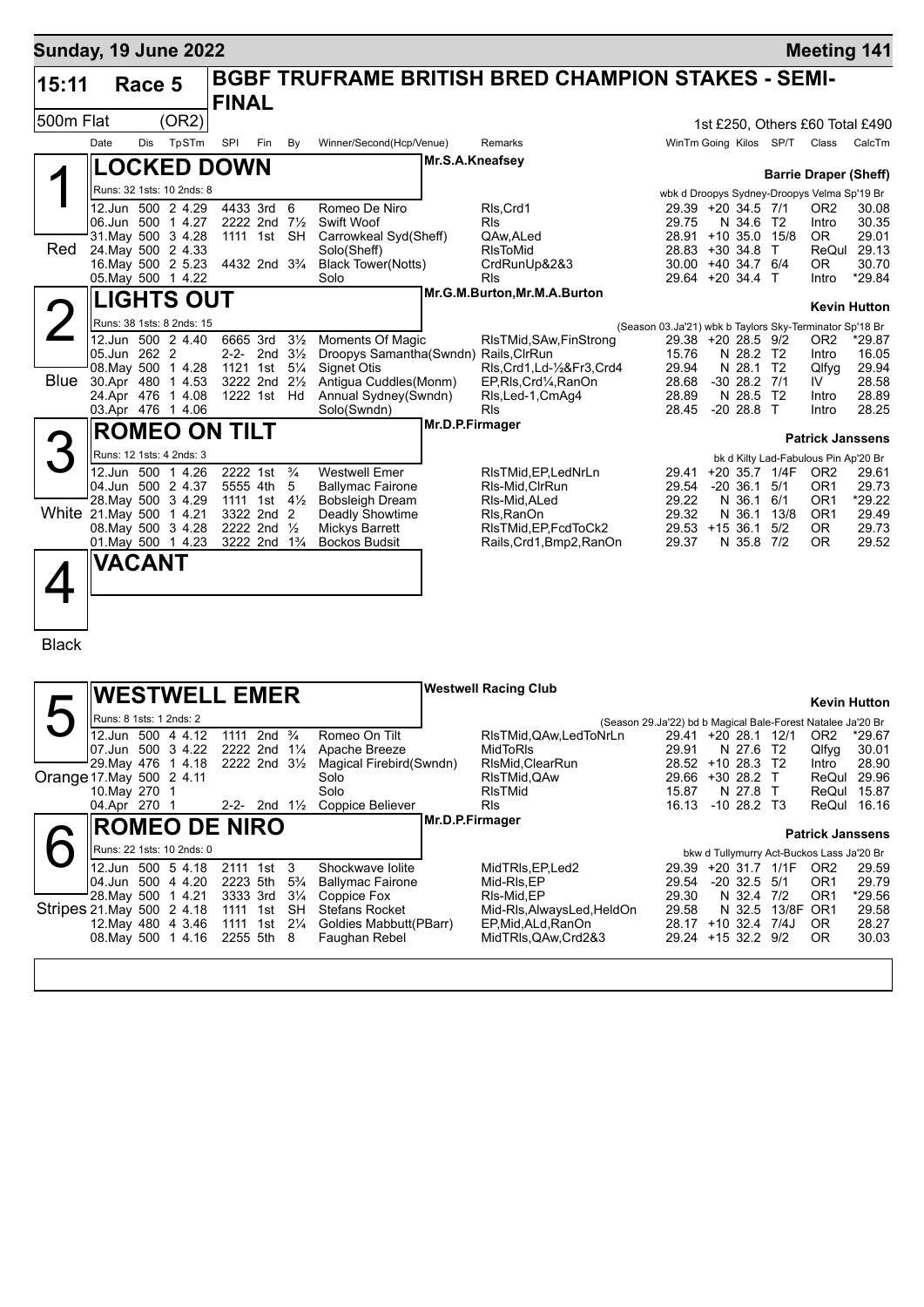| <b>Sunday, 19 June 2022</b>        |               |        |                                               |                                        |                                                                                  |                |                                                |               |                                                           |                                                                                   |                           |                         | <b>Meeting 141</b>                                                             |                                 |
|------------------------------------|---------------|--------|-----------------------------------------------|----------------------------------------|----------------------------------------------------------------------------------|----------------|------------------------------------------------|---------------|-----------------------------------------------------------|-----------------------------------------------------------------------------------|---------------------------|-------------------------|--------------------------------------------------------------------------------|---------------------------------|
| 15:28                              |               | Race 6 |                                               | <b>FINAL</b>                           |                                                                                  |                |                                                |               | <b>BGBF TRUFRAME BRITISH BRED CHAMPION STAKES - SEMI-</b> |                                                                                   |                           |                         |                                                                                |                                 |
| 500m Flat                          |               |        | (OR2)                                         |                                        |                                                                                  |                |                                                |               |                                                           |                                                                                   |                           |                         |                                                                                | 1st £250, Others £60 Total £550 |
|                                    | Date          | Dis    | TpSTm                                         | SPI                                    | Fin                                                                              | By             | Winner/Second(Hcp/Venue)                       |               | Remarks                                                   |                                                                                   |                           | WinTm Going Kilos SP/T  | Class                                                                          | CalcTm                          |
|                                    |               |        | <b>GLATTON GIANNI</b>                         |                                        |                                                                                  |                |                                                |               | Mr.R.Devenish, Mrs.D.I.Steels                             |                                                                                   |                           |                         |                                                                                |                                 |
|                                    |               |        | Runs: 20 1sts: 6 2nds: 3                      |                                        |                                                                                  |                |                                                |               |                                                           |                                                                                   |                           |                         | <b>Richard Devenish (Hnlow)</b><br>bk d Droopys Sydney-Southoe Silver De'19 Br |                                 |
|                                    |               |        | 12.Jun 500 3 4.17                             |                                        | 1222 2nd 1 <sup>3</sup> / <sub>4</sub>                                           |                | Moments Of Magic                               |               | RIsTMid, QAw, LedTo2                                      | 29.38 +20 33.8 11/4                                                               |                           |                         | OR <sub>2</sub>                                                                | 29.73                           |
|                                    | 30. May 270 1 |        | 06.Jun 500 1 4.25                             |                                        |                                                                                  |                | Solo<br>Solo                                   |               | <b>R</b> ls<br>Rails                                      | 30.25<br>16.19                                                                    | N 34.0 T<br>$-20, 34.1$ T |                         | Intro<br>Intro                                                                 | 30.25<br>15.99                  |
| Red                                |               |        | 17.Apr 500 2 4.26                             | 3666 6th                               |                                                                                  | 15             | <b>Bockos Belly</b>                            |               | Rails, Baulked1                                           | 29.34                                                                             | N 34.5 9/2                |                         | 0R.                                                                            | 30.54                           |
|                                    |               |        | 03.Apr 500 2 4.14<br>27.Mar 500 1 4.22        | 1111 1st<br>1111 2nd SH                |                                                                                  | $1\frac{1}{2}$ | Antigua Bigun<br><b>Balterio</b>               |               | RIs, QAw, ALed<br>Rls, SnLedTNrLn                         | 29.40<br>29.76                                                                    | N 33.5 9/2<br>N 33.0 11/4 |                         | <b>OR</b><br>0R                                                                | $*29.40$<br>29.77               |
|                                    |               |        | THE GRAFTER                                   |                                        |                                                                                  |                |                                                | Mr.R.J.Turney |                                                           |                                                                                   |                           |                         |                                                                                |                                 |
|                                    |               |        | Runs: 30 1sts: 10 2nds: 2                     |                                        |                                                                                  |                |                                                |               |                                                           |                                                                                   |                           |                         | <b>Ray Turney (Hnlow)</b>                                                      |                                 |
|                                    |               |        | 12.Jun 500 4 4.26                             | 2333 3rd                               |                                                                                  | $5\frac{1}{2}$ | Pocket Lola                                    |               | MidTRIs, EP, Crd1&2                                       | 29.56 +20 32.0 7/1                                                                |                           |                         | be d Toolatetosell-Westmead Rena Nv'19 Br<br>OR <sub>2</sub>                   | $*30.21$                        |
|                                    | 06.Jun 270 2  |        | 21. May 460 4 3.81                            |                                        | 1-1- 1st $7\frac{1}{4}$                                                          |                | <b>Myrtle Grove</b>                            |               | RIsToMid, ALed                                            | 16.01<br>27.72                                                                    | N 32.0 T2                 | N 31.6 1/1F             | Intro<br>A1                                                                    | 16.01                           |
| <b>Blue</b>                        | 14. May 460 4 |        |                                               | 1366 6th                               | 1111 1st 2 <sup>3</sup> / <sub>4</sub>                                           | 7              | Savana Splish (Hnlow)<br>Savana Lilypop(Hnlow) |               | EP,LedToBmp1,Crd2<br>VQAw,ALed,(HT)                       | 27.40                                                                             | $-20$ 31.6 $2/1$          |                         | A1                                                                             | 28.29<br>27.20                  |
|                                    |               |        | 08. May 476 4 4.05<br>01 May 476 3 4.04       | 5444 4th                               | 3444 3rd 5 <sup>3</sup> / <sub>4</sub>                                           | 5              | Only You(Swndn)<br>Ballymac Ino(Swndn)         |               | Mid, SAw, Crd3<br>MidRails, Bmp2                          | 28.36<br>28.07 +10 30.7 14/1                                                      | N 31.7 9/1                |                         | 0R<br><b>OR</b>                                                                | 28.76<br>28.64                  |
|                                    |               |        | <b>SLEEK BY DESIGN</b>                        |                                        |                                                                                  |                |                                                |               | Mr.J.M.Dickie, Miss.S.McNellie                            |                                                                                   |                           |                         |                                                                                |                                 |
|                                    |               |        |                                               |                                        |                                                                                  |                |                                                |               |                                                           |                                                                                   |                           |                         |                                                                                | <b>Kevin Hutton</b>             |
|                                    |               |        | Runs: 17 1sts: 3 2nds: 4<br>12.Jun 500 5 4.35 |                                        | 5533 3rd                                                                         | $3\frac{3}{4}$ | Romeo On Tilt                                  |               | MidTRIs, SAw                                              | (Season Unknown) bk b Magical Bale-Forest Natalee Ja'20 Br<br>29.41 +20 29.4 3/1  |                           |                         | OR <sub>2</sub>                                                                | 29.91                           |
|                                    |               |        | 31. May 500 1 4.29                            |                                        | 1111 1st 61/4                                                                    |                | Fair Ria                                       |               | RIsToMid.ALed                                             | 29.58                                                                             | N 29.5 T2                 |                         |                                                                                | ReQul *29.58                    |
| White 08. May 262 3                |               |        | 22. May 476 2 4.10                            |                                        | $1 - 1 - 1$ st 2                                                                 |                | Solo(Swndn)<br>Anniversary Girl(Swndn)         |               | Rails<br>Mid, ALed                                        | 28.16<br>15.93                                                                    | N 29.8 T<br>N 29.8        | T2                      | Intro<br>Intro                                                                 | 28.16<br>15.93                  |
|                                    | 01. May 262 2 |        |                                               |                                        | 2-2- 2nd $\frac{1}{2}$                                                           |                | Anniversary Girl(Swndn)                        |               | RIsMid, ClearRun                                          | 15.91                                                                             | +5 29.7 T2                |                         | Intro                                                                          | 16.01                           |
|                                    | 24.Apr 262 3  |        |                                               |                                        | 2-2- 2nd $4\frac{3}{4}$                                                          |                | Magical Silas(Swndn)                           |               | Mid, ClearRun<br><b>Westwell Racing Club</b>              | 15.91                                                                             | N 29.8 T2                 |                         | Intro                                                                          | 16.30                           |
|                                    |               |        | <b>MOMENTS OF MAGIC</b>                       |                                        |                                                                                  |                |                                                |               |                                                           |                                                                                   |                           |                         |                                                                                | <b>Kevin Hutton</b>             |
|                                    |               |        | Runs: 17 1sts: 4 2nds: 6<br>12.Jun 500 1 4.25 | 3111 1st 1 <sup>3</sup> / <sub>4</sub> |                                                                                  |                | Glatton Gianni                                 |               | RIs, EP, Led <sub>2</sub>                                 | (Season Unknown) bd b Magical Bale-Forest Natalee Ja'20 Br<br>29.38 +20 30.5 2/1F |                           |                         | OR <sub>2</sub>                                                                | *29.58                          |
|                                    | 31. May 500 2 |        |                                               |                                        |                                                                                  |                | Solo                                           |               | RailsToMiddle, (HandTime)                                 | 29.68                                                                             | N 30.1 T                  |                         | Qlfyg                                                                          | 29.68                           |
| Black 07. May 630 4 12.57 1111 1st |               |        | 14. May 630 1 12.55 1111 1st Nk               |                                        |                                                                                  | 1              | Droopys Sputnik(Monm)<br>Droopys Sputnik(Monm) |               | QAw,RIsToMid,Crd3,ALed<br>QAw, RIs To Mid, ALed           | 38.39<br>38.54                                                                    | $-40,30.0,6/5$            | -40 29.8 1/1F           | OR3<br>OR <sub>3</sub>                                                         | 37.99<br>38.14                  |
|                                    |               |        | 23.Apr 630 1 12.72 2211 1st                   |                                        |                                                                                  | Nk             | Magical Richie(Monm)                           |               | RailsToMiddle, Led3                                       | 38.58                                                                             | $-2529.6$                 | T <sub>2</sub>          | Intro                                                                          | 38.33                           |
|                                    |               |        | 16.Apr 630 1 12.75 1111 2nd 1/2               |                                        |                                                                                  |                | Magical Richie(Monm)                           |               | QAw, Rails, EvCh<br>Ms.K.Gooding, Mr.D.J.Wiepen           | 38.68                                                                             | $-25$ 29.6 T2             |                         | Qlfyg                                                                          | 38.47                           |
|                                    |               |        | <b>SHOCKWAVE IOLITE</b>                       |                                        |                                                                                  |                |                                                |               |                                                           |                                                                                   |                           |                         | <b>Kim Gooding (Notts)</b>                                                     |                                 |
|                                    |               |        | Runs: 18 1sts: 7 2nds: 1                      |                                        |                                                                                  |                |                                                |               |                                                           |                                                                                   |                           |                         | bd d Droopys Sydney-Southoe Silver De'19 Br                                    |                                 |
|                                    |               |        | 12.Jun 500 3 4.14<br>05.Jun 500 2 4.21        |                                        | 1222 2nd 3                                                                       |                | Romeo De Niro<br>Solo                          |               | RIsTMid, LedTo2<br>RIsToMid                               | 29.87 +10 34.3 T                                                                  |                           |                         | 29.39 +20 34.6 8/1 OR2 *29.84<br>Intro                                         | 29.97                           |
|                                    |               |        | 09. May 500 1 5.19                            | 6656 6th 9½                            |                                                                                  |                | Bellmore Rossi(Notts)                          |               | Crd1&3                                                    | 29.94 +30 34.2 9/2                                                                |                           |                         | A1                                                                             | 31.00                           |
| Orange 25.Apr 500 1 5.22           |               |        | 04.Apr 500 1 5.17                             |                                        | 2222 2nd 3 <sup>1</sup> / <sub>4</sub><br>6666 6th 8 <sup>3</sup> / <sub>4</sub> |                | Midfield Chick(Notts)<br>Bluejig Jet(Notts)    |               | CIrRun, RIs-Mid<br>SAw, ClrRun, RIs                       | 29.85 +50 34.4 T2<br>29.66 +40 34.9 6/4F                                          |                           |                         | 0R                                                                             | ReQui 30.61<br>30.75            |
|                                    |               |        | 28.Mar 500 3 4.87                             |                                        | 1111 1st 5 <sup>3</sup> / <sub>4</sub>                                           |                | Bluejig Jet(Notts)                             |               | EP, ALd, RIs-Mid                                          | 29.84 +30 34.9 2/1                                                                |                           |                         | 0R                                                                             | 30.14                           |
|                                    |               |        | <b>POCKET LOLA (M)</b>                        |                                        |                                                                                  |                |                                                |               | <b>Magnificent Five (UK)</b>                              |                                                                                   |                           |                         | <b>Seamus Cahill (Hove)</b>                                                    |                                 |
|                                    |               |        | Runs: 43 1sts: 25 2nds: 4                     |                                        |                                                                                  |                |                                                |               |                                                           | (Season 20.Ja'22) bk b Droopys Sydney-Banabane Jn'19 Br                           |                           |                         |                                                                                |                                 |
|                                    | 02.Jun 285 4  |        | 12.Jun 500 5 4.16                             |                                        |                                                                                  |                | 1111 1st 11/2 Shelbys Memory<br>Solo(Hove)     |               | Mid,QAw,ALed<br>Middle                                    | 16.61                                                                             | -5 28.1 T                 | 29.56 +20 28.5 1/1F OR2 |                                                                                | 29.76<br>16.56                  |
|                                    | 29. May 265 4 |        |                                               |                                        |                                                                                  |                | Solo(CPark)                                    |               | Middle                                                    | 16.50                                                                             | $-528.6$ T                |                         | Intro                                                                          | 16.45                           |
| Stripes 21 May 500 5 4.15          |               |        | 08. May 500 5 4.27                            | 5666 6th<br>4666 6th                   |                                                                                  | - 10<br>10     | Bockos Vieira<br>Faughan Rebel                 |               | Mid, FcdTCk2<br>MidTWide, Crd2                            | 29.08<br>29.24 +15 29.1 10/3                                                      |                           | N 28.6 5/2F             | OR <sub>1</sub><br>OR.                                                         | 29.88<br>30.20                  |
|                                    |               |        | 01. May 500 4 4.09                            | 1111 1st 2¼                            |                                                                                  |                | Old Fort Chicago                               |               | Mid, VQAw, ALd                                            | 29.56                                                                             | N 29.5 5/2                |                         | 0R                                                                             | *29.56                          |
|                                    |               |        |                                               |                                        |                                                                                  |                |                                                |               |                                                           |                                                                                   |                           |                         |                                                                                |                                 |
|                                    |               |        |                                               |                                        |                                                                                  |                |                                                |               |                                                           |                                                                                   |                           |                         |                                                                                |                                 |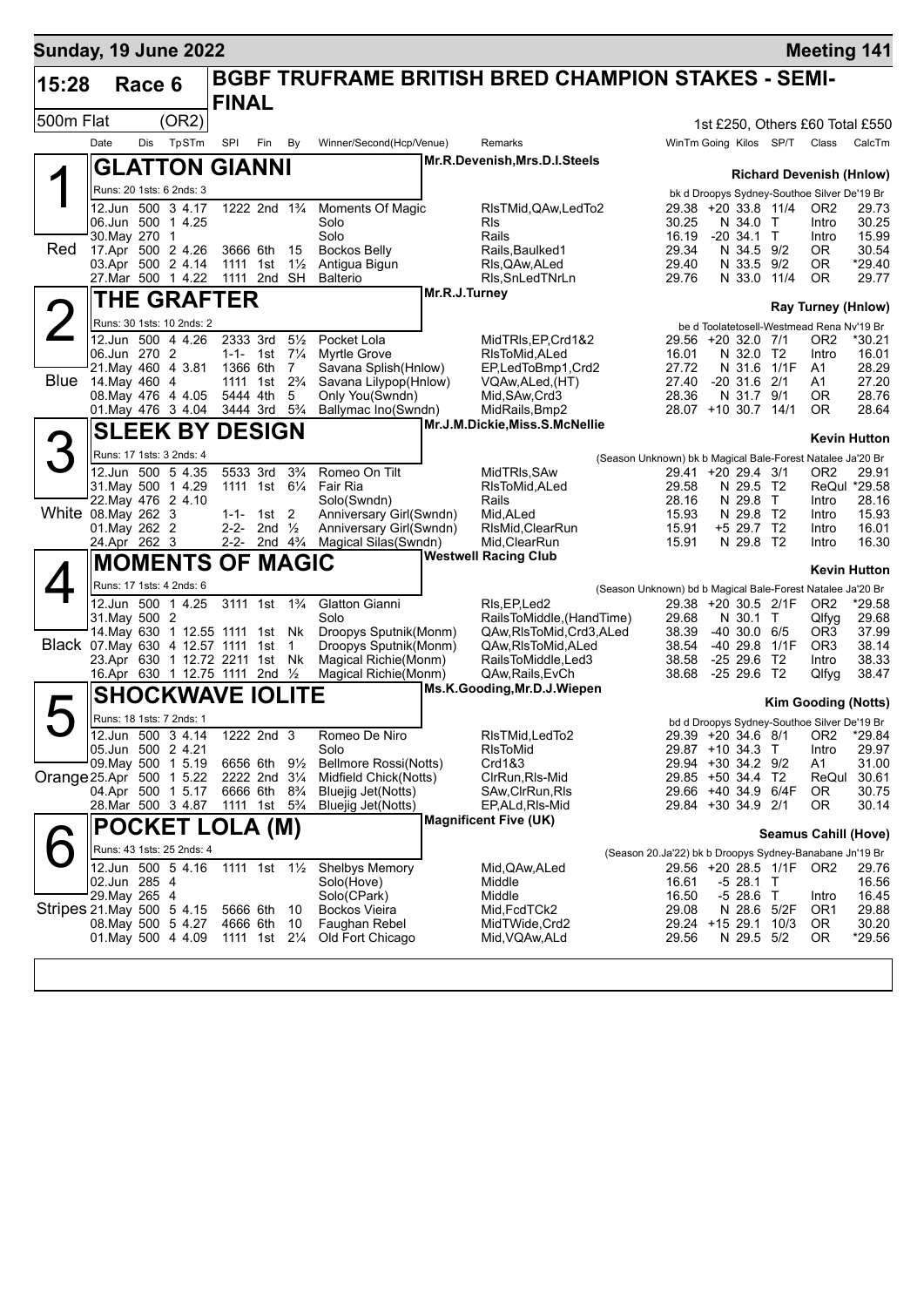| <b>Sunday, 19 June 2022</b> |      |               |                                                  |                      |                                                      |                                  |                                           |                         |                                                               |                                                |                                |                            |                                             | <b>Meeting 141</b>            |
|-----------------------------|------|---------------|--------------------------------------------------|----------------------|------------------------------------------------------|----------------------------------|-------------------------------------------|-------------------------|---------------------------------------------------------------|------------------------------------------------|--------------------------------|----------------------------|---------------------------------------------|-------------------------------|
| 15:48                       |      | Race 7        |                                                  |                      |                                                      |                                  |                                           |                         | 1st £190, Others £50 Total £440 (BGRF CONTRIBUTION £30)       |                                                |                                |                            |                                             |                               |
| 500m Flat                   |      |               | (A1)                                             |                      |                                                      |                                  |                                           |                         |                                                               |                                                |                                |                            |                                             |                               |
|                             | Date | Dis           | TpSTm                                            | SPI                  | Fin                                                  | By                               | Winner/Second(Hcp/Venue)                  |                         | Remarks                                                       | WinTm Going Kilos SP/T                         |                                |                            | Class                                       | CalcTm                        |
|                             |      |               | <b>ROMEO TROOPER</b>                             |                      |                                                      |                                  |                                           | Mr.D.P.Firmager         |                                                               |                                                |                                |                            |                                             |                               |
|                             |      |               | Runs: 15 1sts: 1 2nds: 4                         |                      |                                                      |                                  |                                           |                         |                                                               |                                                |                                |                            | bk d Droopys Sydney-Drive On Betsy My'20 Br | <b>Laurence Tuffin</b>        |
|                             |      |               | 10.Jun 712 2 16.13 2323 5th 81/2                 |                      |                                                      |                                  | <b>Guiri Steve</b>                        |                         | Mid-RIs,EP                                                    | 43.43                                          |                                | N 35.2 12/1                | OR <sub>2</sub>                             | 44.10                         |
|                             |      |               | 04.Jun 500 2 4.33<br>27. May 500 1 4.26          |                      | 5665 5th<br>4333 1st                                 | -5<br>$1\frac{1}{4}$             | Droopys Mural<br><b>Magical Oscar</b>     |                         | RIs-Mid, CIrRun<br>RIs, LedNrLine                             | 29.64<br>29.60                                 | $-10$ 35.2 $7/1$<br>N 35.0 4/1 |                            | 0R<br>A1                                    | 29.91<br>*29.60               |
| Red                         |      |               | 17. May 500 1 4.31                               |                      | 4444 2nd 3 <sup>3</sup> / <sub>4</sub>               |                                  | <b>Trubbys Sigh</b>                       |                         | RIsTMid, Crd1, RanOn                                          | 29.58 +10 34.9 5/1                             |                                |                            | A1                                          | 29.98                         |
|                             |      |               | 10. May 500 1 4.32<br>01.May 500 4 4.25          |                      | 6544 2nd<br>6664 3rd 41/ <sub>2</sub>                | $\overline{1}$                   | Icemans Savana<br><b>Ballyblack Speed</b> |                         | RIs, SAw, Crd1, RanOn<br>Rails, FcdTCk1, Crd4                 | 29.78<br>29.60                                 | N 35.1 7/1                     | N 35.2 9/4F                | A1<br>0R                                    | 29.87<br>29.97                |
|                             |      |               | <b>CRESCENT ALLSTAR</b>                          |                      |                                                      |                                  |                                           |                         | Mr.G.Carpenter, Mr.E.J.Herbert, Mr.P.Janssens, Mr.R.S.Marling |                                                |                                |                            |                                             |                               |
| $\angle$                    |      |               | Runs: 2 1sts: 1 2nds: 0                          |                      |                                                      |                                  |                                           |                         |                                                               |                                                |                                |                            | bk d Droopys Sydney-Jaytee Ruby Sp'20 Ir    | <b>Patrick Janssens</b>       |
|                             |      |               | 12.Jun 500 3 4.23                                | 1111 1st             |                                                      | $1\frac{3}{4}$                   | Ladybear                                  |                         | RIsTMid, EP, SnLed                                            |                                                |                                | 29.69 +20 37.4 11/8F A1    |                                             | *29.89                        |
|                             |      |               | 05.Jun 500 2 4.25<br>26. May 500 1 4.22          |                      | 3222 4th 2 <sup>3</sup> / <sub>4</sub><br>1111 1st 9 |                                  | Perfecto Syd<br>Zazzeras Girl             |                         | RIsToMid, EP, Crd1<br>RIsToMid, EP, ALed                      | 30.03 +10 37.7 2/1F<br>29.88 +10 37.2 T3       |                                |                            | A1<br>Qlfyg                                 | 30.35<br>29.98                |
| <b>Blue</b>                 |      |               | 11.May 500 2 4.25                                |                      |                                                      |                                  | Solo                                      |                         | <b>RIsTMid</b>                                                | 29.99                                          | N 37.1 T                       |                            | Qlfyg                                       | 29.99                         |
|                             |      | 01. May 270 3 | 05. May 500 3 4.38                               |                      | 2222 2nd 51/4<br>$3-3-2nd4$                          |                                  | Scooby Prince<br>Scooby Prince            |                         | <b>RIsToMid</b><br>RIsTMid                                    | 29.38 +20 37.0 T3<br>16.03                     | N 36.8 T3                      |                            | Qlfyg                                       | 30.01<br>16.35                |
|                             |      |               | <b>MOYVANE IMAGE</b>                             |                      |                                                      |                                  |                                           | Mr.J.Jefford            |                                                               |                                                |                                |                            |                                             |                               |
|                             |      |               | Runs: 6 1sts: 2 2nds: 0                          |                      |                                                      |                                  |                                           |                         |                                                               |                                                |                                |                            | bk d Droopys Sydney-Mags Image Jn'20 Ir     | <b>Mark Wallis (SuffD)</b>    |
|                             |      |               | 07.Jun 500 3 4.18                                | 1111 1st             |                                                      | $3\frac{1}{4}$                   | Doohoma Wildcat                           |                         | Mid, QAw, ALed, Won Well                                      |                                                |                                | 29.51 +10 36.3 15/8F A1    |                                             | *29.61                        |
|                             |      |               | 27. May 500 3 4.29<br>20. May 500 5 4.31         | 6344 4th             | 5554 4th                                             | $1\frac{3}{4}$<br>9              | Romeo Trooper<br><b>Scarty Yank</b>       |                         | Mid-RIs, Fin Well<br>MidTRIs, SAw                             | 29.60<br>29.39                                 |                                | N 36.2 11/2<br>N 36.3 16/1 | A1<br>OR <sub>1</sub>                       | 29.73<br>30.11                |
| White 10 May 500 4 4.21     |      |               |                                                  |                      | 1222 1st                                             | $3\frac{3}{4}$                   | <b>Milton Harbour</b>                     |                         | Mid, QAw, Led4                                                | 29.61 +10 36.4                                 |                                | 2/1                        | A1                                          | 29.71                         |
|                             |      |               | 01. May 500 5 4.23<br>24.Apr 500 6 4.46 6654 3rd |                      | 5545 5th                                             | $8\frac{1}{2}$<br>$\mathbf{1}$   | <b>Ballyblack Speed</b><br>Icaal Danny    |                         | MidTWide, Crd4<br>Mid, SAw, Crd1, FinWell                     | 29.60<br>30.29                                 | N 36.8 5/1                     | N 36.8 11/8F OR            | 0R                                          | 30.28<br>30.38                |
|                             |      |               | <b>BLACKROSE TADHG</b>                           |                      |                                                      |                                  |                                           | <b>Mr.E.J.Cantillon</b> |                                                               |                                                |                                |                            |                                             |                               |
|                             |      |               | Runs: 14 1sts: 3 2nds: 1                         |                      |                                                      |                                  |                                           |                         |                                                               | bkw d Out Of Range ASB-Blackrose June Nv'19 Ir |                                |                            |                                             | <b>Patrick Janssens</b>       |
|                             |      | 12.Jun 270 3  |                                                  |                      | $3-3-3rd$                                            | $5\frac{3}{4}$                   | Droopys Good                              |                         | Middle                                                        | 15.76 +10 33.6 T3                              |                                |                            | Qlfyg                                       | 16.32                         |
|                             |      |               | 04.Jun 500 6 4.26<br>28. May 500 4 4.15          | 4665 4th<br>1233 3rd |                                                      | $8\frac{1}{2}$<br>$4\frac{3}{4}$ | Ballinabola Ed<br>Kildare                 |                         | Mid, CIrRun<br>Mid, QAw, Led To 1                             | 29.12 -10 33.4 33/1<br>29.11                   | N 33.1 16/1                    |                            | OR <sub>1</sub><br>OR <sub>1</sub>          | 29.70<br>*29.49               |
| Black 20. May 500 5 4.21    |      |               |                                                  | 5333 3rd             |                                                      | $2\frac{3}{4}$                   | Master Ten Ten                            |                         | Middle                                                        | 29.46                                          | N 33.3 8/1                     |                            | OR <sub>1</sub>                             | 29.69                         |
|                             |      |               | 08 May 500 4 4.44<br>01. May 500 4 4.22          |                      | 5555 3rd<br>1111 1st 5 <sup>3</sup> / <sub>4</sub>   | $6\frac{1}{4}$                   | Savana Beau<br>Lanzo                      |                         | Middle<br>Mid, ALed                                           | 29.20 +15 33.4 10/3<br>29.54                   | N 33.3 T2                      |                            | OR.<br>Qlfyg                                | 29.84<br>29.54                |
|                             |      |               | ANTIGUA BIGUN (W)                                |                      |                                                      |                                  |                                           |                         | <b>Markwallisgreyhounds Racing Club</b>                       |                                                |                                |                            |                                             |                               |
|                             |      |               | Runs: 22 1sts: 8 2nds: 5                         |                      |                                                      |                                  |                                           |                         |                                                               |                                                |                                |                            |                                             | <b>Mark Wallis (SuffD)</b>    |
|                             |      |               | 04.Jun 480 5 4.52                                |                      | 3333 3rd 2                                           |                                  | Tiffield Trajan(Monm)                     |                         | Middle, EvCh                                                  |                                                |                                |                            | bk d Droopys Sydney-Trumpers Floki Sp'19 Ir | 28.70 -20 35.7 T3 Intro 28.66 |
|                             |      |               | 19 May 500 6 4.31<br>11. May 500 6 4.23          |                      |                                                      |                                  | 6665 5th 101/4 Skywalker Barry<br>Solo    |                         | Wide, SAw, Crd3<br>MidTW                                      | 29.09<br>29.52                                 | N 35.9 11/2<br>N 36.1          | $\top$                     | OR <sub>1</sub><br>Qlfyg                    | 29.92<br>*29.52               |
| Orange 30 Apr 480 6 4.49    |      |               |                                                  |                      | 4432 2nd 2 <sup>3</sup> / <sub>4</sub>               |                                  | Annual Sydney(Monm)                       |                         | MsdBrk, Wide, RanOn                                           | 28.63                                          | $-30$ 35.7 $5/1$               |                            | OR.                                         | 28.55                         |
|                             |      |               | 24.Apr 500 6 4.29<br>17.Apr 500 6 4.22           |                      | 4433 6th 5<br>5333 3rd 61/4                          |                                  | Global Vision<br><b>Bockos Belly</b>      |                         | Wide,BmpRnIn<br>MidTWide,Crd1                                 | 29.67<br>29.34                                 | N 35.7 9/4<br>N 35.7 3/1       |                            | 0R<br>0R                                    | 30.07<br>29.85                |
|                             |      |               | <b>LEMON REUBEN (W)</b>                          |                      |                                                      |                                  |                                           |                         | The Apollo UK Syndicate                                       |                                                |                                |                            |                                             |                               |
|                             |      |               | Runs: 35 1sts: 9 2nds: 4                         |                      |                                                      |                                  |                                           |                         |                                                               |                                                |                                |                            |                                             | Jason Bloomfield (Hnlow)      |
|                             |      |               | 05.Jun 500 6 4.40                                |                      | 5544 3rd                                             | $2\frac{1}{4}$                   | Perfecto Syd                              |                         | Wide, SAw, Crd& Fcd VW1, RanOn 30.03 + 10 36.0 9/4            |                                                |                                |                            | bk d Ballymac Vic-Lemon Lucy Oc'18 Ir<br>A1 | 30.31                         |
|                             |      |               | 21. May 500 6 4.18                               |                      | 3544 4th                                             | $9\frac{1}{4}$                   | Ballymac Leon                             |                         | Wide,Crd1                                                     | 29.04                                          | N 36.7 20/1                    |                            | OR <sub>1</sub>                             | 29.78                         |
| Stripes 26 Apr 500 6 4.33   |      |               | 08.May 500 6 4.39                                |                      | 4643 3rd<br>4445 6th 4 <sup>3</sup> / <sub>4</sub>   | 12                               | Havana Lover<br>Lightfoot Tolu            |                         | Wide, SAw, Crd1<br>Wide                                       | 29.25 +15 37.2 10/1<br>29.76                   | N 36.8 7/2                     |                            | 0R<br>A1                                    | 30.37<br>30.14                |
|                             |      |               | 17.Apr 500 6 4.36                                |                      | 4322 2nd 2                                           |                                  | Coppice Flyer                             |                         | Wide,FinWell                                                  | 29.56                                          | N 36.7 6/1                     |                            | A1                                          | 29.73<br>*29.72               |
|                             |      |               | 03.Apr 500 6 4.24                                |                      | 2221 1st 41/ <sub>4</sub>                            |                                  | Swift Addition                            |                         | Wide, EP, Led <sup>3</sup> / <sub>4</sub> , RanOn             | 29.62 +10 36.8 9/4F                            |                                |                            | A2                                          |                               |
|                             |      |               |                                                  |                      |                                                      |                                  |                                           |                         |                                                               |                                                |                                |                            |                                             |                               |
|                             |      |               |                                                  |                      |                                                      |                                  |                                           |                         |                                                               |                                                |                                |                            |                                             |                               |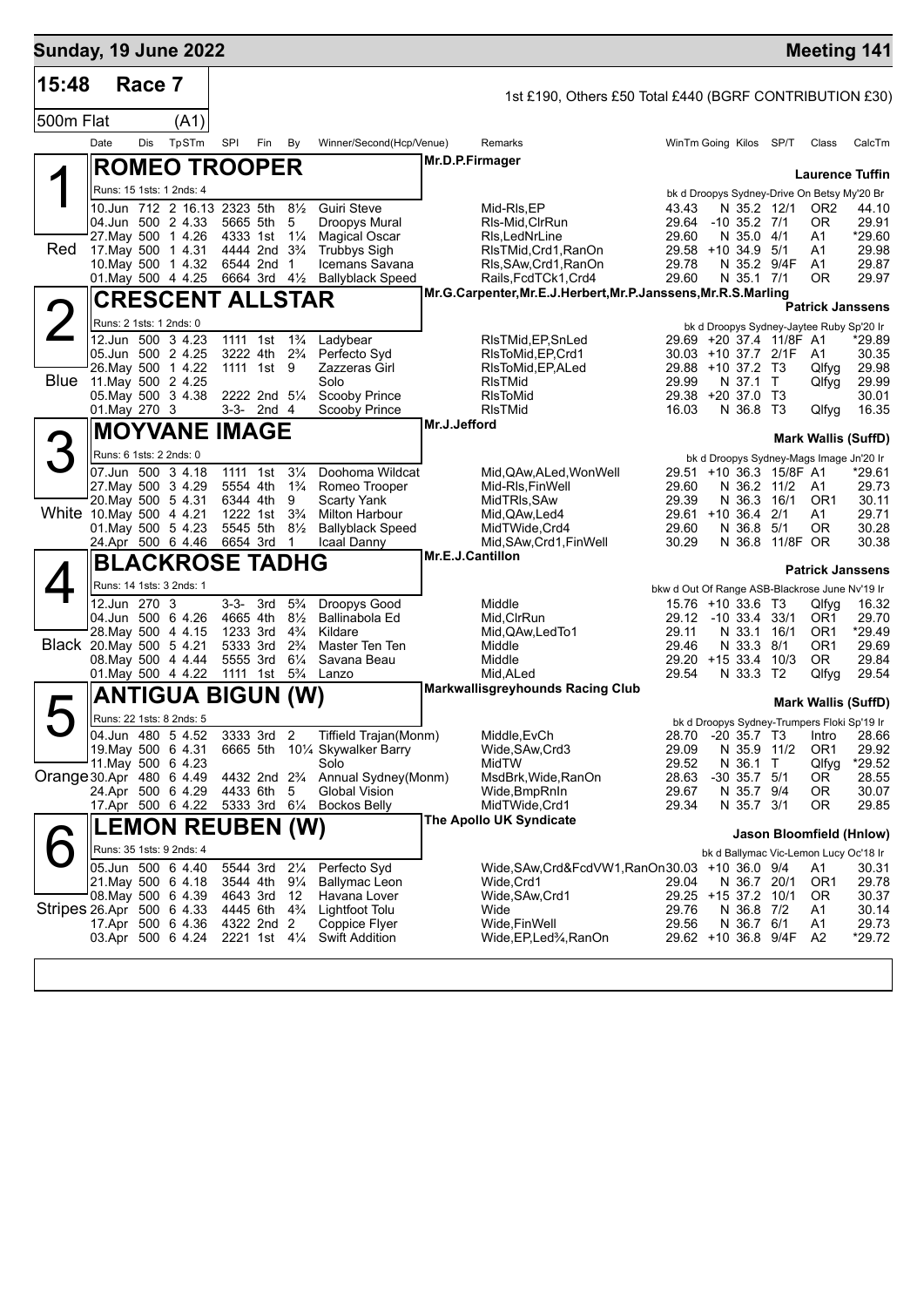| <b>Sunday, 19 June 2022</b> |                                                                                               |        |                                                     |                                                                    |                                                                                                        |                                                                                 |                                                                                                                                                                      |                                                                                                                           |                                                               |                                                                                                                                                                   |                                            | <b>Meeting 141</b>                                       |                                                           |
|-----------------------------|-----------------------------------------------------------------------------------------------|--------|-----------------------------------------------------|--------------------------------------------------------------------|--------------------------------------------------------------------------------------------------------|---------------------------------------------------------------------------------|----------------------------------------------------------------------------------------------------------------------------------------------------------------------|---------------------------------------------------------------------------------------------------------------------------|---------------------------------------------------------------|-------------------------------------------------------------------------------------------------------------------------------------------------------------------|--------------------------------------------|----------------------------------------------------------|-----------------------------------------------------------|
| 16:08                       |                                                                                               | Race 8 |                                                     |                                                                    |                                                                                                        |                                                                                 |                                                                                                                                                                      | 1st £150, Others £40 Total £350 (BGRF CONTRIBUTION £30)                                                                   |                                                               |                                                                                                                                                                   |                                            |                                                          |                                                           |
| 270m Flat                   |                                                                                               |        | (D1)                                                |                                                                    |                                                                                                        |                                                                                 |                                                                                                                                                                      |                                                                                                                           |                                                               |                                                                                                                                                                   |                                            |                                                          |                                                           |
|                             | Date                                                                                          | Dis    | TpSTm                                               | <b>SPI</b>                                                         | Fin                                                                                                    | By                                                                              | Winner/Second(Hcp/Venue)                                                                                                                                             | Remarks                                                                                                                   |                                                               | WinTm Going Kilos SP/T                                                                                                                                            |                                            | Class                                                    | CalcTm                                                    |
|                             |                                                                                               |        | <b>BALLYCASSIDY</b>                                 |                                                                    |                                                                                                        |                                                                                 |                                                                                                                                                                      | <b>Seville Syndicate</b>                                                                                                  |                                                               |                                                                                                                                                                   |                                            |                                                          |                                                           |
|                             |                                                                                               |        | Runs: 16 1sts: 10 2nds: 1                           |                                                                    |                                                                                                        |                                                                                 |                                                                                                                                                                      |                                                                                                                           |                                                               | bk b Laughil Blake-Kearneys Lane Au'19 Ir                                                                                                                         |                                            |                                                          | <b>Frank Gray</b>                                         |
| Red                         | 08.Jun 270 2<br>14.Apr 270 2<br>10.Apr 270 2<br>01.Apr 270 2<br>26.Mar 270 2<br>14. Mar 270 1 |        |                                                     | 5-5-<br>6-6-<br>6-6-<br>$2 - 1 -$<br>$1 - 1 -$                     | 5th<br>6th<br>6th<br>1st<br>1st                                                                        | $4\frac{3}{4}$<br>$\frac{1}{2}$<br>1                                            | Solo<br>10 <sup>3</sup> / <sub>4</sub> Service Level<br>10 <sup>1</sup> / <sub>2</sub> Bennslittlelady<br>Service Level<br><b>Wessex Headford</b><br>Makeit For Ella | RIsToMid<br>RIsTMid,Crd1&2<br>RIsTMid, Crd1&2<br>RIsTMid, Crd1, HitRIs2<br>RIsTMid, EP, Led 1<br>RIsTMid, ALed            | 16.16<br>16.26<br>15.94<br>16.20<br>16.01<br>16.09            | N 27.7 T<br>-10 28.7<br>$+5$ 28.8<br>N 27.3<br>N 27.2 T3                                                                                                          | 3/1F<br>10/3<br>N 28.0 5/4F<br>5/4F        | D1<br>D1<br>D1<br>D <sub>2</sub><br>Qlfyg                | ReQul *16.16<br>17.03<br>16.83<br>16.57<br>16.01<br>16.09 |
|                             |                                                                                               |        | <b>SALACRES LEE</b>                                 |                                                                    |                                                                                                        |                                                                                 |                                                                                                                                                                      | Mr.P.H.Harnden, Mr.B.G.Slater                                                                                             |                                                               |                                                                                                                                                                   |                                            |                                                          | Peter Harnden                                             |
| $\leftarrow$                |                                                                                               |        | Runs: 22 1sts: 8 2nds: 9                            |                                                                    |                                                                                                        |                                                                                 |                                                                                                                                                                      |                                                                                                                           |                                                               | f d Ballymac Best-Ballymac Shirley Mr'20 Ir                                                                                                                       |                                            |                                                          |                                                           |
| <b>Blue</b>                 | 13.Jun 270 1<br>26.Apr 270 2<br>21.Apr 270 2<br>15.Apr 270 3<br>05.Apr 270 1<br>26.Mar 270 2  |        |                                                     | $1 - 1 -$<br>$1 - 1 -$<br>$1 - 2 -$<br>2-4-                        | 1st<br>1st $\frac{3}{4}$<br>2nd <sub>1</sub><br>4th<br>4-4- 4th 31/ <sub>2</sub>                       | $5\frac{1}{2}$<br>$2\frac{3}{4}$                                                | Salacres Palermo<br>Poker King<br>Drumdoit Jewel<br>Solo<br>Swift Iconic<br>Sureiknownothing                                                                         | RIsToMid,ALed<br>RIsTMid,QAw,ALed<br>MidToRIs, QAw, LedTo1<br><b>RIsTMid</b><br>RIs, Clear Run<br><b>RIsTMid</b>          | 15.97<br>16.11<br>15.93<br>16.21<br>15.95<br>15.93            | N 34.6 T4<br>N 33.3<br>N 33.7<br>N 32.7 5/2                                                                                                                       | N 34.3 13/8F D1<br>N 34.3 11/4<br>T<br>3/1 | Qlfyg<br>D1<br>D1<br>D1                                  | *15.97<br>16.11<br>16.02<br>16.21<br>16.17<br>16.21       |
|                             |                                                                                               |        | <b>KILLDUFF GALLEY</b>                              |                                                                    |                                                                                                        |                                                                                 |                                                                                                                                                                      | Mrs.W.M.Richards                                                                                                          |                                                               |                                                                                                                                                                   |                                            | <b>Mattie Richards</b>                                   |                                                           |
| З<br>White 16. May 270 4    | 12.Jun 270 3<br>02.Jun 270 4<br>26. May 270 4<br>12. May 270 5<br>05. May 270 4               |        | Runs: 35 1sts: 7 2nds: 12<br><b>BENNSLITTLELADY</b> | 2-2-<br>$4 - 3 -$<br>2-2-<br>$2 - 2 -$<br>3-3-                     | 2nd Hd<br>1st $\frac{1}{2}$<br>2nd $1\frac{1}{2}$<br>4-2- 1st Hd                                       | 2nd $1\frac{1}{2}$<br>$3rd \frac{1}{4}$                                         | Makeit An Alien<br>Makeit An Alien<br><b>Orions Belt</b><br><b>Russian Blaze</b><br><b>Nutty Gem</b><br>Lagile Sky                                                   | Mid, RanOn<br>Mid, EP, RanOn<br>Mid, EP, RanOn<br>Mid, Led Run In<br>Middle<br>Mid, LedNrLn<br><b>Endless Partnership</b> | 15.85<br>16.03                                                | bkw d Laughil Duke-Killduff Kerry Au'19 Ir<br>15.76 +10 33.0 9/2<br>15.87 +10 33.2 5/1<br>$+5$ 32.8 10/3<br>$-5$ 32.4<br>15.75 +10 33.0 7/2<br>15.94 +10 33.2 5/1 | 10/3                                       | D1<br>D1<br>D1<br>D <sub>1</sub><br>D <sub>1</sub><br>D1 | 15.98<br>16.07<br>*15.92<br>15.98<br>15.98<br>16.04       |
|                             |                                                                                               |        | Runs: 27 1sts: 8 2nds: 5                            |                                                                    |                                                                                                        |                                                                                 |                                                                                                                                                                      |                                                                                                                           | (Season Unknown) bk b Laughil Blake-Tyrur Jennamarie Mr'20 Ir |                                                                                                                                                                   |                                            |                                                          | <b>Richard Baker</b>                                      |
| <b>Black</b> 15. May 270    | 12.Jun 270 5<br>02.Jun 270 6<br>26. May 270<br>09. May 270<br>03. May 270 5                   |        | -5<br>- 6<br>-5                                     | $4 - 4 -$<br>$2 - 5 -$<br>$1 - 1 -$<br>4-4-<br>$3 - 2 -$<br>4-4-   | 4th<br>6th<br>1st<br>5th<br>1st<br>5th                                                                 | $4\frac{1}{2}$<br>$4\frac{3}{4}$<br>$2\frac{3}{4}$<br>$9\frac{3}{4}$<br>Nk<br>3 | Makeit An Alien<br>Makeit An Alien<br>Poker King<br>Drumdoit Jewel<br><b>Orions Belt</b><br>Russian Blaze                                                            | Middle<br>MidToWide, CrdRnIn<br>MidToWide, QAw, ALed<br>MidTWide, Crd2<br>MidTW,EP,LdNrLn<br>MidTW, CrdRnIn               | 15.82<br>16.03                                                | 15.76 +10 27.2 9/2<br>15.87 +10 27.3 3/1<br>+5 27.2 5/1<br>15.59 +15 27.5<br>16.04 +10 26.9 5/2<br>$+5$ 26.9 10/3                                                 | 9/2                                        | D1<br>D1<br>D1<br>D1<br>D1<br>D1                         | 16.23<br>16.35<br>*15.87<br>16.53<br>16.14<br>16.30       |
|                             |                                                                                               |        | <b>DISTANT OSCAR (W)</b>                            |                                                                    |                                                                                                        |                                                                                 |                                                                                                                                                                      | Mr.F.Brieskorn, Mr.T.G.Jander, Mr.V.F.E.Schleusner, Mr.S.P.Vogt                                                           |                                                               |                                                                                                                                                                   |                                            | <b>Patrick Janssens</b>                                  |                                                           |
|                             |                                                                                               |        | Runs: 11 1sts: 4 2nds: 0                            |                                                                    |                                                                                                        |                                                                                 |                                                                                                                                                                      |                                                                                                                           |                                                               | bd d Droopys Sydney-Distant Lucy Oc'20 Ir                                                                                                                         |                                            |                                                          |                                                           |
| Orange 12. May 275 4        | 12.Jun 270 6<br>05.Jun 270 6<br>26. May 270 6<br>01. May 270 5<br>24.Apr 270 4                |        |                                                     | $5 - 5 -$<br>$1 - 1 -$<br>$3-4-$<br>$1 - 2 -$<br>$1 - 3 -$<br>5-5- | 5th<br>4th<br>2nd<br>3rd<br>4th                                                                        | $4\frac{3}{4}$<br>3<br>$3\frac{1}{2}$<br>$\frac{3}{4}$<br>$6\frac{1}{4}$        | Makeit An Alien<br>1st 3 <sup>1</sup> / <sub>2</sub> Alabama Kid<br>Orions Belt<br>Newtown Sydney(PBarr)<br>Swift Iconic<br>Sureiknownothing                         | MidTW<br>MidToWide, EP, ALed<br>MidToWide, CIrRun<br>QAw,Mid,Ld-1<br>MidTW, QAw, LdTo1<br>Mid, SAw, Crd1                  | 15.85<br>16.09<br>15.91<br>15.86                              | 15.76 +10 33.3 11/4 D1 16.24<br>15.92 +10 33.0 15/8F D1<br>+5 32.9 11/4<br>N 33.1<br>N 33.3 9/1<br>N 33.4 7/1                                                     | T2                                         | D1<br>Intro<br>0R<br>0R                                  | 16.02<br>16.14<br>16.37<br>*15.98<br>16.37                |
|                             |                                                                                               |        | <b>BLUE BERNIE (W)</b>                              |                                                                    |                                                                                                        |                                                                                 |                                                                                                                                                                      | Value Racing Club Co UK                                                                                                   |                                                               |                                                                                                                                                                   |                                            | <b>Patrick Janssens</b>                                  |                                                           |
| Stripes 01.Apr 400 5 3.87   | 12.Jun 270 5<br>03.Apr 270 6<br>27. Mar 270 6<br>20.Mar 270 5                                 |        | Runs: 26 1sts: 3 2nds: 3<br>08.Apr 400 5 3.90       | 6-4-                                                               | 2-2- 2nd $4\frac{1}{2}$<br>6666 6th 91/ <sub>2</sub><br>6333 3rd 2<br>3rd 4<br>2-2- 3rd $5\frac{1}{2}$ |                                                                                 | Droopys Good<br>Bang On Sonia(Rom)<br>3-1- 1st 6 <sup>3</sup> / <sub>4</sub> Ay Up Buster<br><b>Binksy Stevie(Rom)</b><br><b>Signet Goofy</b><br>Coolavanny Shado    | Wide<br>SAw, Wide, Bumped 1<br>Wide,MsdTbl&Led1<br>SlowAway, Wide, RanOn<br>Wide,,SAw,RanOn<br>VeryWide2                  | 24.12<br>16.00<br>24.24<br>15.81<br>15.62                     | be d Ballymac Best-Droopys Mazda Nv'19 Ir<br>15.76 +10 33.1 T3<br>N 32.1 7/1<br>N 32.2 4/1<br>N 32.1 6/1<br>N 31.7 T3                                             | N 32.0 16/1                                | Qlfyg<br>0R<br>D1<br>0R<br>OR.<br>Qlfyg                  | 16.23<br>24.88<br>*16.00<br>24.40<br>16.13<br>16.06       |
|                             |                                                                                               |        |                                                     |                                                                    |                                                                                                        |                                                                                 |                                                                                                                                                                      |                                                                                                                           |                                                               |                                                                                                                                                                   |                                            |                                                          |                                                           |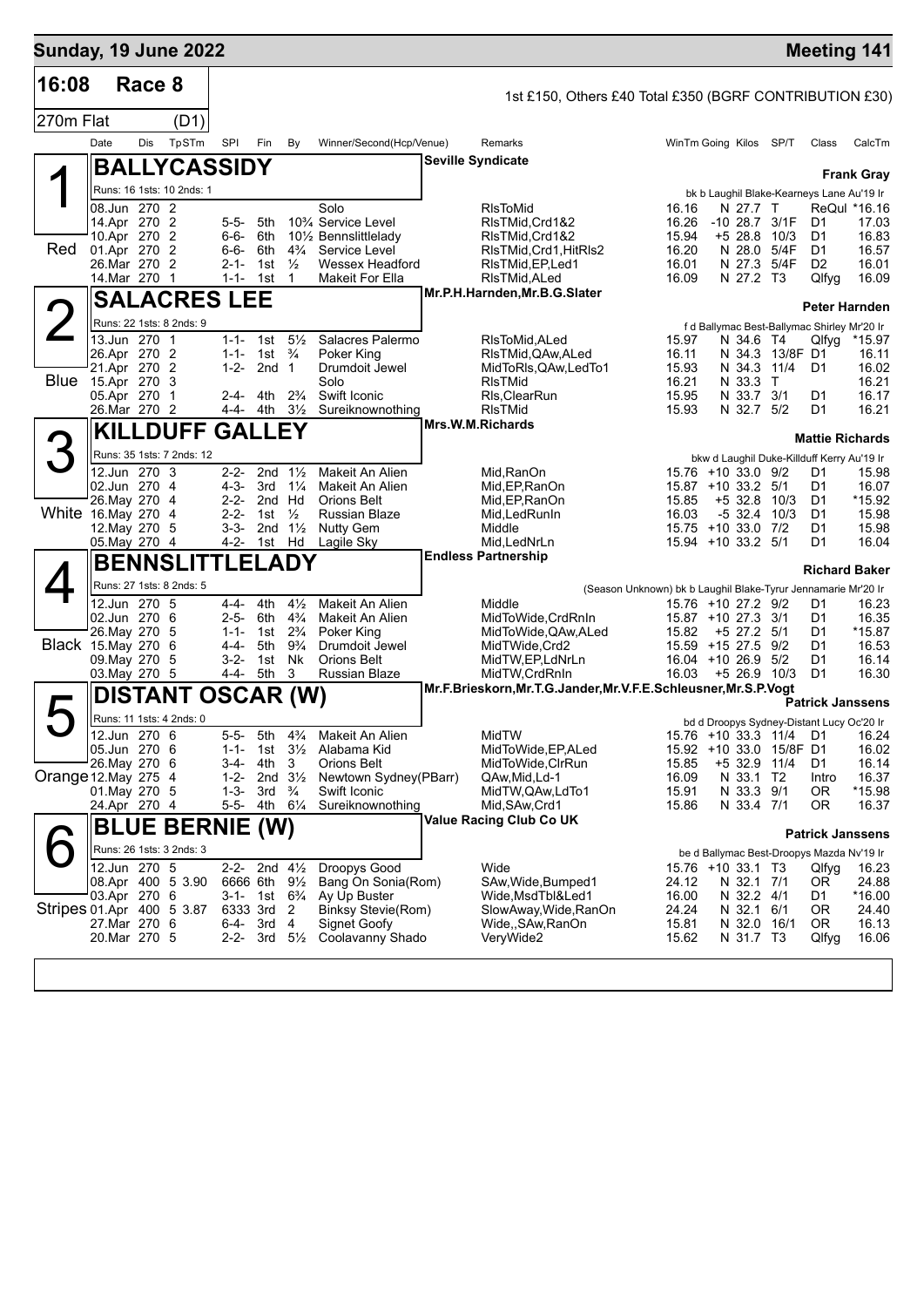| <b>Sunday, 19 June 2022</b> |                                    |        |                                                |                         |                                     |                                  |                                                                    |                     |                                                                             |                                                                                |                                 |                         |                                            | <b>Meeting 141</b>     |
|-----------------------------|------------------------------------|--------|------------------------------------------------|-------------------------|-------------------------------------|----------------------------------|--------------------------------------------------------------------|---------------------|-----------------------------------------------------------------------------|--------------------------------------------------------------------------------|---------------------------------|-------------------------|--------------------------------------------|------------------------|
| 16:28                       |                                    | Race 9 |                                                |                         |                                     |                                  |                                                                    |                     | 1st £110, Others £40 Total £310 (BGRF CONTRIBUTION £30)                     |                                                                                |                                 |                         |                                            |                        |
| 500m Flat                   |                                    |        | (A6)                                           |                         |                                     |                                  |                                                                    |                     |                                                                             |                                                                                |                                 |                         |                                            |                        |
|                             | Date                               | Dis    | TpSTm                                          | SPI                     | Fin                                 | <b>By</b>                        | Winner/Second(Hcp/Venue)                                           |                     | Remarks                                                                     | WinTm Going Kilos SP/T                                                         |                                 |                         | Class                                      | CalcTm                 |
|                             |                                    |        |                                                | <b>CLONKIL BLACKIE</b>  |                                     |                                  |                                                                    |                     | <b>Wessex Greyhounds</b>                                                    |                                                                                |                                 |                         |                                            | <b>Kevin Crocker</b>   |
|                             |                                    |        | Runs: 66 1sts: 18 2nds: 10                     |                         |                                     |                                  |                                                                    |                     | (Ssn Suppressed) bkw b Laughil Blake-Clonkil Storm Mr'17 Ir                 |                                                                                |                                 |                         |                                            |                        |
|                             |                                    |        | 13.Jun 500 1 4.40                              | 6443 5th                |                                     | $7\frac{1}{4}$                   | Ardnasool Sky                                                      |                     | RIs, SAw                                                                    | $30.37 + 1027.12$ /1F                                                          |                                 |                         | A6                                         | 31.05                  |
|                             | 06.Jun 500 2 4.30                  |        | 30. May 500 2 4.28                             |                         | 1222 3rd<br>2112 2nd $4\frac{3}{4}$ | $2\frac{3}{4}$                   | Dankeschon<br><b>Tuftys Onespeed</b>                               |                     | RIs, EP, 2nd From 1 To Rn In<br>RIs, EP, Led 1 To 4                         | 30.49 +10 27.2 5/2F<br>30.59                                                   | -10 27.1 7/1                    |                         | A6<br>A6                                   | 30.81<br>30.88         |
| Red                         | 15 May 500 1 4.30                  |        |                                                |                         | 3333 4th                            | $5\frac{3}{4}$                   | <b>Blazey Missdaisy</b>                                            |                     | RIs, EP                                                                     | 30.08 +30 27.3 3/1                                                             |                                 |                         | A6                                         | 30.84                  |
|                             |                                    |        | 28.Apr 500 3 4.40<br>19.Apr 500 3 4.42         | 4555 5th                |                                     |                                  | 121/4 Fabulous Sierra<br>2222 2nd $12\frac{1}{2}$ Druids Why So    |                     | MidTRIs, Crd2<br><b>RIsTMid</b>                                             | 30.08 +20 27.5 7/1<br>29.77                                                    | N 27.9 T3                       |                         | A <sub>5</sub>                             | 31.26<br>ReQul *30.77  |
|                             |                                    |        |                                                | <b>AT A CANTER</b>      |                                     |                                  |                                                                    | <b>Georges Wish</b> |                                                                             |                                                                                |                                 |                         |                                            | <b>Laurence Tuffin</b> |
|                             | Runs: 7 1sts: 1 2nds: 0            |        |                                                |                         |                                     |                                  |                                                                    |                     |                                                                             |                                                                                |                                 |                         | bk d Droopys Buick-Droopys Dinner Sp'20 Ir |                        |
|                             |                                    |        | 13.Jun 500 3 4.34                              |                         | 4655 4th<br>6665 4th                | 6                                | Ardnasool Sky                                                      |                     | MidRIs, LckEP                                                               | $30.37 + 10.34.8$ 6/1                                                          |                                 |                         | A6                                         | 30.96                  |
|                             | 06.Jun 500 4 4.49                  |        | 30. May 500 3 4.45                             |                         | 6666 5th                            | $4\frac{1}{2}$<br>8              | <b>Unlikely Breeze</b><br>Fighter Gun                              |                     | MidToRIs, SAw, RanOnLate<br>MidRIs, Eased RnUp, FcdTCk4                     | 30.65<br>30.70                                                                 | N 35.3 11/2<br>$-10, 34.8, 9/2$ |                         | A6<br>A6                                   | 30.99<br>31.25         |
| <b>Blue</b>                 | 19 May 460 3 3.90                  |        |                                                |                         | 3334 5th                            | $9\frac{3}{4}$<br>$9\frac{3}{4}$ | Burgess Blaze(Hnlow)<br><b>Blazey Missdaisy</b>                    |                     | Crd <sub>2</sub>                                                            | 28.22<br>30.08 +30 34.4 2/1F                                                   | N 34.6 11/2                     |                         | IT<br>A6                                   | 29.00                  |
|                             |                                    |        | 15. May 500 3 4.44<br>08.Apr 500 4 4.40        | 6666 5th                | 2222 3rd                            | 1                                | One For Moll                                                       |                     | RIsTMid, FcdTCkRnUp, Crd3<br><b>MidTRIS</b>                                 | 30.53                                                                          | N 33.6 T3                       |                         | Qlfyg                                      | 31.17<br>*30.61        |
|                             |                                    |        |                                                | <b>KLOPPS WEE TOOTS</b> |                                     |                                  |                                                                    | <b>Mr.R.Steward</b> |                                                                             |                                                                                |                                 |                         |                                            | <b>Abbie Steels</b>    |
|                             |                                    |        | Runs: 11 1sts: 2 2nds: 3                       |                         |                                     |                                  |                                                                    |                     | (Ssn Suppressed) wbk b Skywalker Farloe-Rafas Wee Toots My'19 Ir            |                                                                                |                                 |                         |                                            |                        |
|                             |                                    |        | 09.Jun 500 1 4.30                              |                         | 4444 4th                            | $3\frac{1}{2}$                   | <b>Ballycowen Rox</b>                                              |                     | RIsToMid, Crd&FcdOff1                                                       | $30.47 + 10.30.2$ 5/2                                                          |                                 |                         | A6                                         | 30.84                  |
|                             | 02.Jun 500 3 4.24                  |        | 26. May 500 3 4.27                             | 2111 1st                | 3333 3rd                            | $1\frac{1}{4}$<br>$2\frac{1}{2}$ | Leferrari<br>Savana Superdry                                       |                     | MidToRIs, QAw, Led1<br>MidToRIs, RanOn                                      | $30.27 + 20.30.3$ 15/8<br>$30.52 + 10 29.8 10/3$                               |                                 |                         | A7<br>A7                                   | *30.47<br>30.83        |
| White 15. May 500 3 4.28    |                                    |        |                                                |                         | 1222 2nd 2                          |                                  | <b>Unlikely Breeze</b>                                             |                     | MidTRIs, LedTo2                                                             | 30.41 +30 29.9                                                                 |                                 | 11/4C A7                |                                            | 30.88                  |
|                             | 02. May 500 3 4.37                 |        | 25.Apr 500 2 4.40                              |                         | 3222 2nd 21/4<br>2221 2nd Nk        |                                  | Salacres Hilda<br>Talk Of The Town                                 |                     | MidTRIs, EP, Crd1<br>MidTRIs, EP, Ld3ToNrLn                                 | $30.50 + 10.30.9$ 7/2<br>30.93                                                 | N 30.4 6/1                      |                         | A7<br>A7                                   | 30.79<br>30.96         |
|                             |                                    |        |                                                | <b>ALARMING WINNIE</b>  |                                     |                                  |                                                                    |                     | Mrs.J.Harrop-Conway                                                         |                                                                                |                                 |                         |                                            | David Jeans            |
|                             |                                    |        | Runs: 72 1sts: 14 2nds: 10                     |                         |                                     |                                  |                                                                    |                     | (Ssn Suppressed) bk b Alarming Alan-Alarming Jacks De'17 Br                 |                                                                                |                                 |                         |                                            |                        |
|                             |                                    |        | 09.Jun 500 4 4.31                              |                         | 1111 1st                            | $\frac{3}{4}$                    | One For Moll                                                       |                     | Mid, ALed                                                                   | 30.81                                                                          | N 29.6 11/2                     |                         | A7                                         | 30.81                  |
|                             | 05.Jun 500 3 4.46                  |        | 23. May 500 4 4.40                             |                         | 6444 6th<br>5556 6th                | 10<br>8                          | Savana Kilara<br>Mummy Roo                                         |                     | Mid, SAw<br>Mid, SAw, Crd4                                                  | 30.30 +20 29.8 10/1<br>$30.30 + 30.29.8$ 8/1                                   |                                 |                         | A6<br>A6                                   | 31.29<br>31.24         |
| Black 14. May 500 3 4.35    |                                    |        |                                                |                         | 3332 3rd                            | $2\frac{1}{4}$                   | Handy Forward                                                      |                     | Mid, SAw, EP                                                                | 30.38 +20 29.6 4/1                                                             |                                 |                         | A5                                         | *30.77                 |
|                             | 05. May 500 3 4.37<br>18.Apr 270 5 |        |                                                |                         | 3334 4th<br>3-3- 2nd $\frac{1}{2}$  | $4\frac{1}{4}$                   | Fighter Gun<br>Cactus Destroyer                                    |                     | Mid, Crd2<br>Mid, Crd1                                                      | 30.59 +20 29.8 8/1<br>16.56                                                    | N 29.8 T3                       |                         | A5                                         | 31.12<br>ReQul 16.61   |
|                             |                                    |        |                                                | <b>BLAZEY MISSDAISY</b> |                                     |                                  |                                                                    | <b>Curlys Gang</b>  |                                                                             |                                                                                |                                 |                         |                                            |                        |
|                             |                                    |        | Runs: 57 1sts: 5 2nds: 8                       |                         |                                     |                                  |                                                                    |                     |                                                                             |                                                                                |                                 |                         |                                            | <b>Kevin Crocker</b>   |
|                             | 13.Jun 500 4 4.28                  |        |                                                |                         |                                     |                                  | 1334 3rd 51/4 Ardnasool Sky                                        |                     | (Season 16.Oc'20) bk b Dorotas Wildcat-Daisys Bliss Sp'18 Br<br>Mid, CIrRun |                                                                                |                                 |                         | 30.37 +10 26.8 4/1 A6                      | 30.90                  |
|                             | 06.Jun 500 5 4.31                  |        |                                                |                         | 3334 4th 31/4                       |                                  | Dankeschon                                                         |                     | Mid, RanOn                                                                  | 30.49 +10 26.9 11/2                                                            |                                 |                         | A6                                         | 30.84                  |
| Orange 22 May 500 5 4.36    | 30 May 500 4 4.30                  |        |                                                | 6666 6th                | 4435 5th                            |                                  | 7 <sup>1</sup> / <sub>2</sub> Tuftys Onespeed<br>13% My Jersey Boy |                     | Mid, Chl3To3/4<br>Mid, Crd1                                                 | 30.59<br>29.58 +30 27.5 8/1                                                    | -10 27.1 7/1                    |                         | A6<br>A <sub>5</sub>                       | 31.07<br>30.98         |
|                             |                                    |        | 15. May 500 5 4.21                             |                         | 1111 1st 21/ <sub>4</sub>           |                                  | Unlikely Dream                                                     |                     | Mid, QAw, ALed                                                              | 30.08 +30 27.5 10/1                                                            |                                 |                         | A6                                         | *30.38                 |
|                             |                                    |        | 05 May 500 5 4.37                              |                         | 6333 6th 81/2                       |                                  | Roman Premier                                                      | Mr.S.G.Harvey       | Mid, Crd1                                                                   | 30.11 +20 27.9 16/1                                                            |                                 |                         | A6                                         | 31.00                  |
|                             |                                    |        |                                                | LIBRA SHAR (W)          |                                     |                                  |                                                                    |                     |                                                                             |                                                                                |                                 |                         |                                            | David Jeans            |
|                             |                                    |        | Runs: 62 1sts: 13 2nds: 8<br>13.Jun 500 5 4.23 |                         | 2122 2nd 21/2                       |                                  | Ardnasool Sky                                                      |                     | Wide, EP, SnLedTo2                                                          | (Ssn Suppressed) bd b Magical Bale-Dorotas Star My'19 Br<br>30.37 +10 28.0 5/1 |                                 |                         | A6                                         | *30.67                 |
|                             | 06.Jun 500 5 4.31                  |        |                                                |                         | 5111 1st 31/ <sub>2</sub>           |                                  | <b>Slippy Ellie</b>                                                |                     | Wide, EP, SnLed                                                             | 30.79 +10 28.4 15/8                                                            |                                 |                         | A7                                         | 30.89                  |
| Stripes 21. May 460 6 3.87  |                                    |        | 02.Jun 500 5 4.29                              |                         | 4234 6th<br>1221 3rd                | 4<br>2                           | Bangers And Mash<br>Slippy Ophelia(Hnlow)                          |                     | Wide, SAw, EP<br>EP,LedTo2&¾ToRunIn                                         | 30.74 +20 28.4 5/2<br>28.72                                                    | N 28.3 4/1                      |                         | A7<br>IT                                   | 31.25<br>28.88         |
|                             |                                    |        | 15. May 500 6 4.34                             |                         | 3665 6th                            | $9\frac{3}{4}$                   | Unlikely Breeze                                                    |                     | W,Crd3                                                                      |                                                                                |                                 | 30.41 +30 28.1 11/4C A7 |                                            | 31.49                  |
|                             | 07. May 270 6                      |        |                                                | 1-1-                    | 1st $3\frac{1}{4}$                  |                                  | Savana Wise                                                        |                     | W, QAw, ALed                                                                | 16.40                                                                          | N 27.9 9/4                      |                         | D4                                         | 16.40                  |
|                             |                                    |        |                                                |                         |                                     |                                  |                                                                    |                     |                                                                             |                                                                                |                                 |                         |                                            |                        |
|                             |                                    |        |                                                |                         |                                     |                                  |                                                                    |                     |                                                                             |                                                                                |                                 |                         |                                            |                        |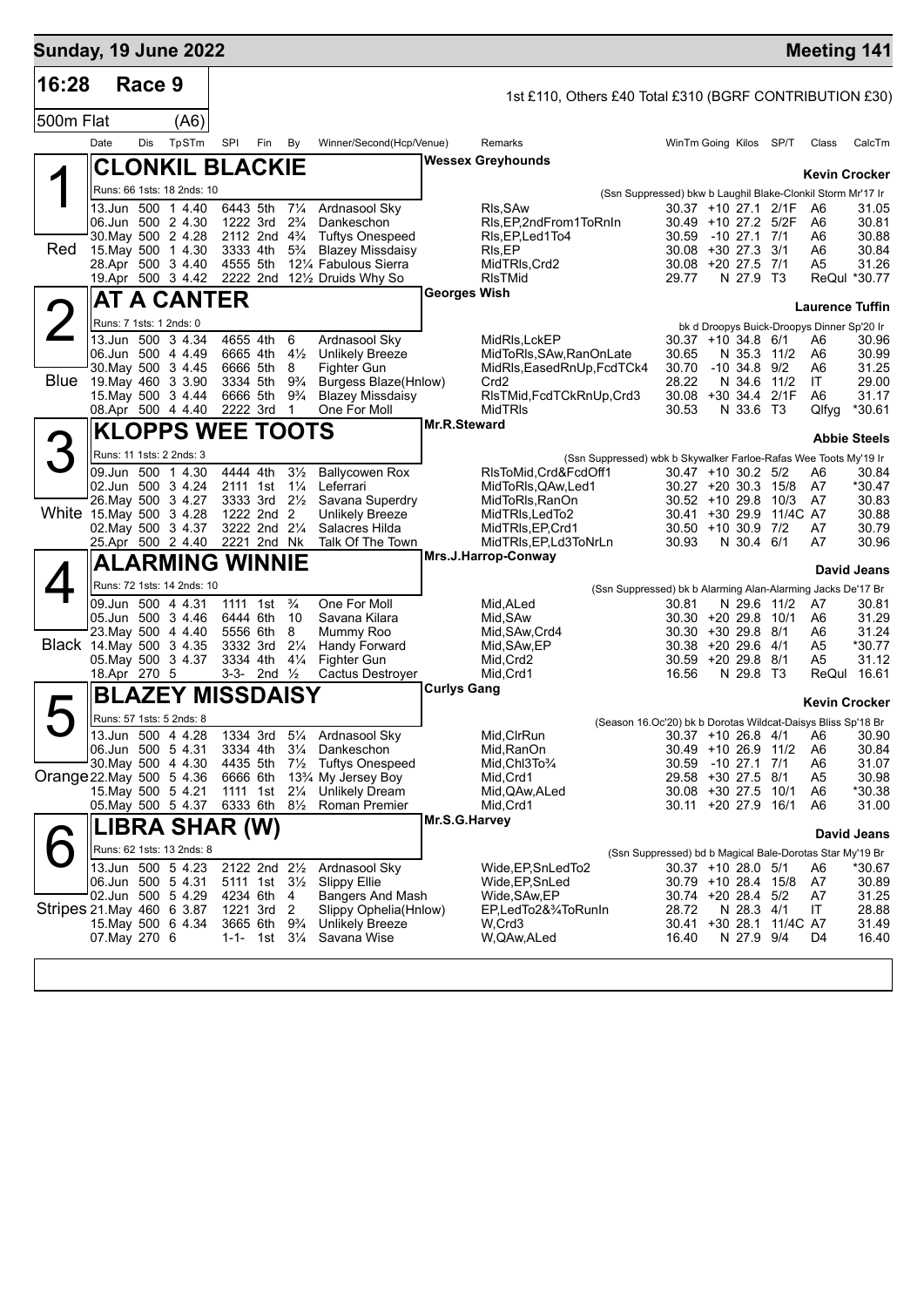| <b>Sunday, 19 June 2022</b> |                           |     |                                                   |                   |                                  |                                                    |                                                                |                |                                                                   |                                                               |                           |                         |                                               | <b>Meeting 141</b>      |
|-----------------------------|---------------------------|-----|---------------------------------------------------|-------------------|----------------------------------|----------------------------------------------------|----------------------------------------------------------------|----------------|-------------------------------------------------------------------|---------------------------------------------------------------|---------------------------|-------------------------|-----------------------------------------------|-------------------------|
| 16:48 Race 10               |                           |     |                                                   |                   |                                  |                                                    |                                                                |                | 1st £105, Others £40 Total £305 (BGRF CONTRIBUTION £30)           |                                                               |                           |                         |                                               |                         |
| 500m Flat                   |                           |     | (A7)                                              |                   |                                  |                                                    |                                                                |                |                                                                   |                                                               |                           |                         |                                               |                         |
|                             | Date                      | Dis | TpSTm                                             | SPI               | Fin                              | By                                                 | Winner/Second(Hcp/Venue)                                       |                | Remarks                                                           | WinTm Going Kilos SP/T                                        |                           |                         | Class                                         | CalcTm                  |
|                             |                           |     | <b>SALACRES ARMANI</b>                            |                   |                                  |                                                    |                                                                | Mr.P.H.Harnden |                                                                   |                                                               |                           |                         |                                               |                         |
|                             |                           |     | Runs: 86 1sts: 12 2nds: 14                        |                   |                                  |                                                    |                                                                |                | (Season Unknown) bk b Leamaneigh Turbo-Incredible Ruby Jn'18 Br   |                                                               |                           |                         |                                               | <b>Peter Harnden</b>    |
|                             |                           |     | 13.Jun 500 1 4.44<br>06.Jun 500 3 4.45            |                   | 6322 2nd 4<br>1444 4th           | $7\frac{3}{4}$                                     | Oreillys Bow<br>Libra Shar                                     |                | Rls, SAw, RanOn<br>MidRIs, EP, Crd&FcdToCkRnUp 30.79 +10 28.6 5/1 | 30.58 +10 28.4 9/2                                            |                           |                         | A7<br>A7                                      | *31.01<br>31.52         |
| Red                         | 05. May 270 1             |     | 22. May 500 4 4.41<br>25.Apr 500 2 4.65           |                   | 5554 4th<br>1-1- 1st<br>5533 3rd | $3\frac{1}{4}$<br>$1\frac{1}{4}$<br>$4\frac{1}{2}$ | <b>Crossfield Blake</b><br>Hang On Sha<br>Salacres Lord        |                | Mid-Rls,Bmp4,RanOn<br>RIs, ALed<br>VSAw, FcdToCk2, (ReQul)        | $30.75 + 30.28.1$<br>16.44 +10 28.3 T3<br>31.50               | N 27.6 8/1                | 10/3                    | A7<br>Qlfyg<br>A7                             | 31.31<br>16.54<br>31.86 |
|                             |                           |     | 04.Apr 500 1 4.44                                 |                   | 5655 5th                         | 5                                                  | Salacres Liberty                                               |                | RIs, SAw<br>Mr.K.A.Boothby, Mr.F.J.Gray                           | 31.07 -10 27.9 7/1                                            |                           |                         | A7                                            | 31.37                   |
|                             |                           |     | <b>SAVANA MIRANDA</b>                             |                   |                                  |                                                    |                                                                |                |                                                                   |                                                               |                           |                         |                                               | <b>Frank Gray</b>       |
|                             |                           |     | Runs: 10 1sts: 1 2nds: 3                          |                   |                                  |                                                    |                                                                |                | (Season Unknown) bk b Eden The Kid-Savana Poppy Oc'20 Br          |                                                               |                           |                         |                                               |                         |
|                             |                           |     | 09.Jun 500 2 4.33<br>02.Jun 500 2 4.31            |                   | 2256 6th<br>4222 3rd             |                                                    | 141/4 Salacres Lord<br>11 <sup>3</sup> / <sub>4</sub> Some Aim |                | RIsToMid, EP, ChI&FcdToCk2<br>RIsToMid.2ndFr1ToRnIn               | 30.68 +10 24.9 2/1F                                           |                           | 30.56 +20 25.2 11/8F A7 | A7                                            | 31.90<br>31.71          |
|                             |                           |     | 22. May 500 3 4.26                                |                   | 1111 2nd 1                       |                                                    | <b>Crossfield Blake</b>                                        |                | RIs-Mid, LedToNrLine                                              | 30.75 +30 25.8 7/2                                            |                           |                         | A7                                            | *31.14                  |
|                             |                           |     | Blue 07 May 500 3 4.36<br>27.Apr 500 1 4.35       |                   | 3111 4th<br>1133 3rd             | $5\frac{1}{4}$<br>$8\frac{1}{4}$                   | Salacres Lord<br>Makeit A Dream                                |                | RIsTMid, Ld1-4, ImpRnIn<br>RIsTMid, Led To 1/2                    | 30.90 +10 26.3 7/2<br>30.98                                   | N 26.5                    | - ТЗ                    | A7<br>ReQul                                   | 31.42<br>31.65          |
|                             | 08.Apr 270 1              |     |                                                   |                   | 3-2- 3rd                         | 2                                                  | Alien Mirage                                                   |                | RIsTMid, EP                                                       | 16.33 +10 26.8 7/2                                            |                           |                         | D <sub>4</sub>                                | 16.59                   |
|                             |                           |     | <b>ATTILA THE HUN</b>                             |                   |                                  |                                                    |                                                                | Mr.T.Popescu   |                                                                   |                                                               |                           |                         |                                               | <b>Heather Dimmock</b>  |
| 3                           | Runs: 4 1sts: 0 2nds: 0   |     |                                                   |                   |                                  |                                                    |                                                                |                |                                                                   | wbk d Jaxx On Fantasy-Jumeirah Georgia Nv'20 O                |                           |                         |                                               |                         |
|                             |                           |     | 13.Jun 500 2 4.34                                 |                   | 1233 3rd<br>1222 2nd 61/2        | $9\frac{3}{4}$                                     | Oreillys Bow                                                   |                | RIsMid.EP                                                         | 30.58 +10 32.3 11/2                                           |                           |                         | A7                                            | 31.46                   |
|                             | 23. May 270 2             |     | 30. May 500 1 4.38                                |                   | 3-4- 4th                         | $3\frac{3}{4}$                                     | Ghingis Khan<br><b>Haile Selassie</b>                          |                | RIsToMid, EP<br>RIsToMid, Crd1                                    | 31.32 -40 32.5 T3<br>16.48 +10 32.5 11/4                      |                           |                         | Qlfyg<br>D4                                   | *31.45<br>16.88         |
| White 14. May 270 2         |                           |     |                                                   | $5 - 5 -$         | 5th                              | $8\frac{3}{4}$                                     | Savana Wise                                                    |                | RIsTMid, Crd1                                                     | 16.14 +15 31.9 7/2                                            |                           |                         | D4                                            | 17.00                   |
|                             | 05. May 270<br>18.Apr 270 |     | $\mathbf{1}$<br>-1                                | 6-4-<br>$1 - 2 -$ | 4th<br>3rd                       | $8\frac{3}{4}$<br>$1\frac{3}{4}$                   | <b>Headford Jasmine</b><br>Haile Selassie                      |                | <b>RIsToMid</b><br><b>RIsTMid</b>                                 | 16.19<br>16.82                                                | +5 31.9 10/1<br>N 32.0 T3 |                         | D4<br>Qlfyg                                   | 16.94<br>16.94          |
|                             |                           |     | <b>SLIPPY CARRIE</b>                              |                   |                                  |                                                    |                                                                | Mr.G.B.Hicks   |                                                                   |                                                               |                           |                         |                                               | Peter Harnden           |
|                             |                           |     | Runs: 47 1sts: 5 2nds: 6                          |                   |                                  |                                                    |                                                                |                |                                                                   | (Season 16.Au'21) bk b Kinloch Brae-Slippy Articfire My'19 Ir |                           |                         |                                               |                         |
|                             | 13.Jun 270 5              |     |                                                   | 3-3-              | 3rd                              |                                                    | 121/4 Salacres Lee                                             |                | Mid, CIrRun                                                       | 15.97                                                         | N 24.1 T4                 |                         |                                               | ReQul 16.96             |
|                             |                           |     | 01.Apr 500 3 4.34<br>25. Mar 712 3 16.93 4444 4th |                   | 2555 3rd                         | 10<br>9                                            | Savana Pendra<br>Salacres Vienna                               |                | Mid, QAw, Crd2<br>MidTRIs, SAw                                    | 30.92<br>45.17                                                | $-1525.171$<br>N 25.2 9/1 |                         | A7<br>S3                                      | *31.58<br>45.90         |
| Black 17. Mar 500 3 4.43    |                           |     |                                                   |                   | 4333 5th                         | $2\frac{1}{4}$                                     | <b>Wessex Clare</b>                                            |                | Middle                                                            | 31.68                                                         | -30 25.4                  | 9/2                     | A7                                            | 31.56                   |
|                             |                           |     | 07.Mar 500 5 4.41<br>28.Feb 500 4 4.45            |                   | 4443 3rd<br>5656 6th             | $9\frac{1}{4}$<br>$8\frac{3}{4}$                   | <b>Crossfield Blake</b><br><b>Bobbing Gnorma</b>               |                | Mid, Crd1<br>Mid, FcdToCk2                                        | 30.89<br>30.63                                                | N 25.0 7/1<br>N 25.0 9/1  |                         | A7<br>A7                                      | 31.64<br>31.32          |
|                             |                           |     | <b>SANCTURY PRINCE</b>                            |                   |                                  |                                                    |                                                                | Mr.P.Davis     |                                                                   |                                                               |                           |                         |                                               |                         |
|                             |                           |     | Runs: 81 1sts: 9 2nds: 10                         |                   |                                  |                                                    |                                                                |                |                                                                   |                                                               |                           |                         |                                               | David Jeans             |
|                             |                           |     | 13.Jun 500 4 4.36                                 |                   | 5555 5th 81/4                    |                                                    | Phone Liz Now                                                  |                | Mid, Crd2                                                         |                                                               |                           | 30.64 +20 34.7 4/1      | bkw d Tullymurry Act-Micks Bid Au'17 Ir<br>A7 | 31.48                   |
|                             | 07.Jun 270 4              |     |                                                   | 3-6-              | 6th                              | 6                                                  | <b>Tuftys Micky</b>                                            |                | Mid, FcdToCk1/2                                                   | 16.44 +10 34.0 11/2                                           |                           |                         | D4                                            | 17.01                   |
| Orange 22.May 270 5         |                           |     | 02.Jun 500 4 4.34                                 | 3-4-              | 4324 5th<br>3rd                  | 11<br>$1\frac{3}{4}$                               | Klopps Wee Toots<br><b>Tuftys Donald</b>                       |                | Mid,2ndFr2To3,Crd4<br>Mid                                         | 30.27 +20 34.4 7/1<br>16.39 +10 34.2 12/1                     |                           |                         | A7<br>D4                                      | 31.36<br>16.63          |
|                             | 15. May 270 5             |     |                                                   | $5 - 4 -$         | 4th                              | 5                                                  | <b>Tuftys Baloo</b>                                            |                | Mid, SAw                                                          | 16.11 +15 34.2 7/1                                            |                           |                         | D4                                            | 16.67                   |
|                             |                           |     | 01.Apr 500 4 4.35                                 |                   | 1111 3rd 3                       |                                                    | Sterling                                                       |                | Mid, Led To RnIn<br><b>Faversham Flyers</b>                       | 30.76                                                         |                           | N 33.7 10/3             | A7                                            | *30.99                  |
|                             |                           |     | <b>HOFFMANS LASS (W)</b>                          |                   |                                  |                                                    |                                                                |                |                                                                   |                                                               |                           |                         |                                               | David Jeans             |
|                             |                           |     | Runs: 101 1sts: 13 2nds: 15                       |                   |                                  |                                                    |                                                                |                |                                                                   | (Ssn Suppressed) bk b Swift Hoffman-Tauriel Mr'18 Ir          |                           |                         |                                               |                         |
|                             | 02.Jun 270 6              |     | 09.Jun 500 5 4.43                                 | $1 - 3 -$         | 6665 5th<br>3rd                  | $5\frac{1}{4}$<br>$1\frac{1}{4}$                   | Salacres Lord<br>Farran Puma                                   |                | Wide,SAw,RanOn<br>Wide, QAw, Crd&StbNrLn                          | 30.68 +10 30.3 9/1<br>16.69                                   | $+5$ 30.2 3/1             |                         | A7<br>D4                                      | 31.18<br>16.84          |
|                             | 29. May 270 6             |     |                                                   | 3-3-              | 3rd                              | $1\frac{1}{4}$                                     | Savana Ice                                                     |                | Wide,RanOn                                                        | 16.69                                                         | N 30.6 9/1                |                         | D4                                            | 16.79                   |
| Stripes 21 May 460 6 4.03   |                           |     | 15. May 500 5 4.45                                |                   | 2455 4th<br>5544 4th             | $2\frac{1}{2}$<br>$8\frac{1}{4}$                   | Savana Aidan(Hnlow)<br>Plaza Lummox                            |                | Bmp1<br>Wide, RanOn                                               | 29.27<br>30.36 +30 30.7 14/1                                  | N 30.5                    | 3/1                     | IT<br>A7                                      | 29.46<br>31.32          |
|                             |                           |     | 05.Apr 500 5 4.39                                 |                   | 4222 2nd 11/4                    |                                                    | Kingswood Gilly                                                |                | Wide, RanOn                                                       | 30.63                                                         | N 30.5 5/1                |                         | A7                                            | $*30.74$                |
|                             |                           |     |                                                   |                   |                                  |                                                    |                                                                |                |                                                                   |                                                               |                           |                         |                                               |                         |
|                             |                           |     |                                                   |                   |                                  |                                                    |                                                                |                |                                                                   |                                                               |                           |                         |                                               |                         |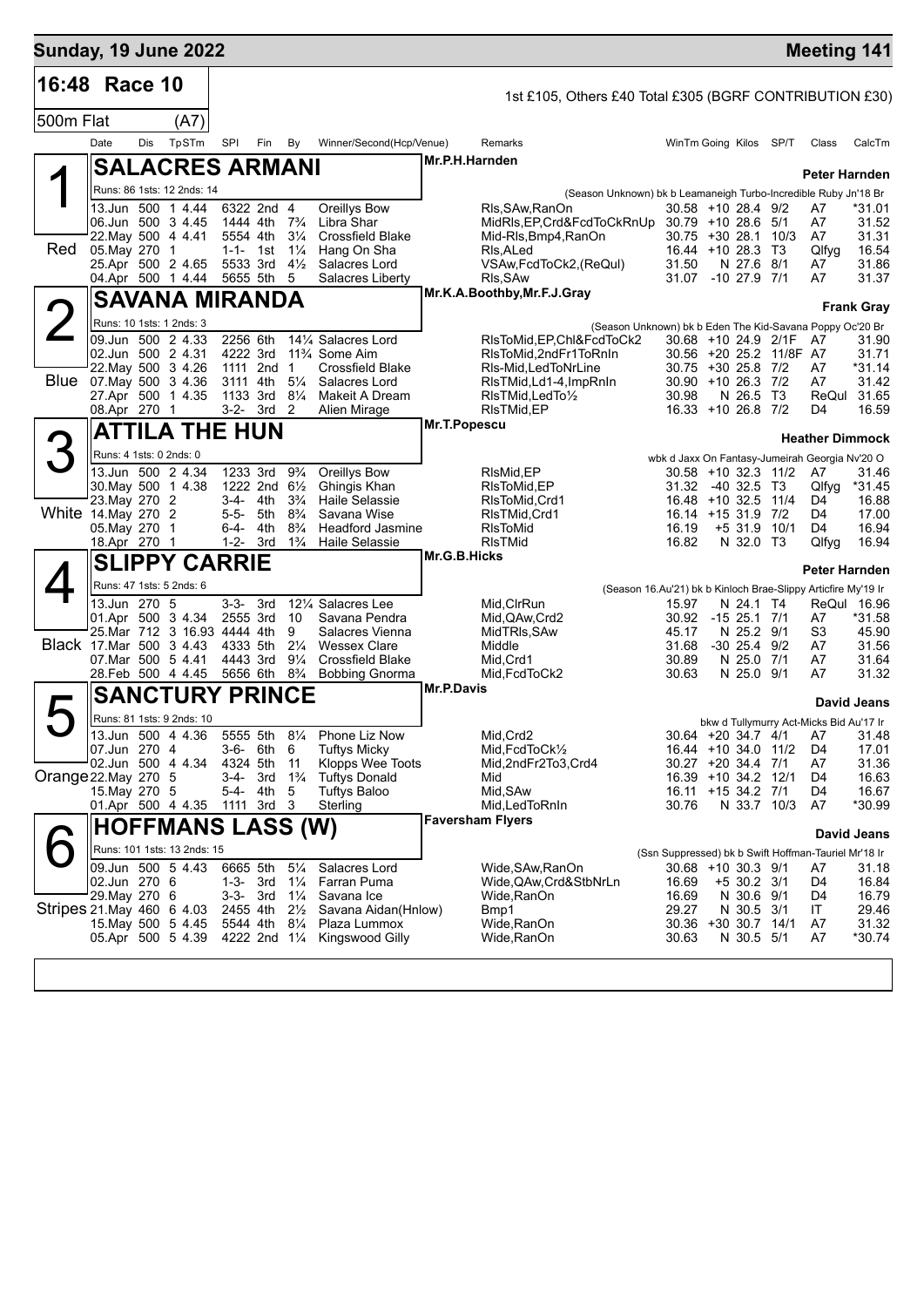| <b>Sunday, 19 June 2022</b> |                                         |     |                            |                          |                                                    |                                  |                                                                             |                |                                                               |                                                |   |                                  |                         | <b>Meeting 141</b>                                                   |                   |
|-----------------------------|-----------------------------------------|-----|----------------------------|--------------------------|----------------------------------------------------|----------------------------------|-----------------------------------------------------------------------------|----------------|---------------------------------------------------------------|------------------------------------------------|---|----------------------------------|-------------------------|----------------------------------------------------------------------|-------------------|
| 17:08 Race 11               |                                         |     |                            |                          |                                                    |                                  |                                                                             |                | 1st £115, Others £40 Total £315 (BGRF CONTRIBUTION £30)       |                                                |   |                                  |                         |                                                                      |                   |
| 500m Flat                   |                                         |     | (A5)                       |                          |                                                    |                                  |                                                                             |                |                                                               |                                                |   |                                  |                         |                                                                      |                   |
|                             | Date                                    | Dis | TpSTm                      | <b>SPI</b>               | Fin                                                | By                               | Winner/Second(Hcp/Venue)                                                    |                | Remarks                                                       |                                                |   |                                  | WinTm Going Kilos SP/T  | Class                                                                | CalcTm            |
|                             |                                         |     |                            | <b>UNLIKELY FRIEND</b>   |                                                    |                                  |                                                                             | Mr.M.Fathers   |                                                               |                                                |   |                                  |                         |                                                                      |                   |
|                             |                                         |     | Runs: 48 1sts: 10 2nds: 4  |                          |                                                    |                                  |                                                                             |                | (Ssn Suppressed) bk b Ballymac Eske-Droopys Rogue My'18 Ir    |                                                |   |                                  |                         | Stephen Rayner                                                       |                   |
|                             | 13.Jun 500 1 4.43                       |     |                            |                          | 5555 4th                                           | $1\frac{1}{4}$                   | <b>Tuftys Onespeed</b>                                                      |                | RIsMid, SAw, RanOn                                            | $30.35 + 20.27.1$ 5/1                          |   |                                  |                         | A <sub>5</sub>                                                       | 30.64             |
|                             | 06.Jun 500 2 4.36<br>30 May 500 1 4.48  |     |                            |                          | 2245 6th<br>6443 1st                               | $6\frac{1}{4}$<br>$1\frac{1}{4}$ | <b>Unlikely George</b><br>Contingency                                       |                | RIsTMid, EP<br>RIsToMid,, SAw, Led RnIn                       | 30.25 +10 27.6 7/1<br>30.72 -10 27.6 2/1F      |   |                                  |                         | A5<br>A <sub>5</sub>                                                 | 30.86<br>30.62    |
| <b>Red</b>                  | 22. May 500 2 4.40                      |     |                            |                          | 6665 3rd                                           | $1\frac{1}{2}$                   | <b>Ballinulty Zip</b>                                                       |                | RIs-Mid, FcdTCk1, RanOn                                       | 30.45 +30 27.7 9/2                             |   |                                  |                         | A <sub>5</sub>                                                       | 30.87             |
|                             | 29.Apr 500 2 4.43<br>22.Apr 500 3 4.32  |     |                            |                          | 6666 5th                                           |                                  | 121/4 Marcos Flash<br>1111 2nd 1 <sup>1</sup> / <sub>2</sub> Fabulous World |                | RIsTMid, FcdToCk&Crd1<br>RIsTMid, EP, Led TRunIn              | 29.92 +10 28.0 5/2<br>30.31                    |   | N 27.3 7/2                       |                         | A <sub>5</sub><br>A5                                                 | 30.99<br>*30.44   |
|                             |                                         |     |                            | <b>ROMAN PREMIER</b>     |                                                    |                                  |                                                                             |                | Mr.F.Allcock, Mr.P.Clark, Mr.R.B.Dolan                        |                                                |   |                                  |                         |                                                                      |                   |
|                             | Runs: 9 1sts: 2 2nds: 1                 |     |                            |                          |                                                    |                                  |                                                                             |                |                                                               |                                                |   |                                  |                         | bkw d Premier Fantasy-Velvet Lilly May Sp'20 Ir                      | <b>Frank Gray</b> |
|                             | 13.Jun 500 2 4.33                       |     |                            |                          | 3455 5th                                           |                                  | 101/ <sub>2</sub> Borna Buck                                                |                | RIsMid, EP, Crd1&2                                            | $30.39 + 10.28.1$ 5/2                          |   |                                  |                         | A5                                                                   | 31.33             |
|                             | 06.Jun 270 1<br>05. May 500 3 4.24      |     |                            |                          | $1-1-2nd2$<br>1111 1st                             | $3\frac{3}{4}$                   | Avion Milo<br>Coom Bella                                                    |                | RIsToMid, LedTo2<br>MidToRIs, QAw, ALed, Won Well             | 16.24<br>30.11                                 | N | $+2029.1$                        | T3<br>13/8F A6          | xCgh                                                                 | 16.41<br>*30.31   |
| <b>Blue</b> 27.Apr 270 3    |                                         |     |                            |                          | $2-2-3rd$                                          | $4\frac{1}{2}$                   | Makeit God                                                                  |                | MidToRIs, QAw                                                 | 15.88                                          |   | N 29.1 T3                        |                         |                                                                      | ReQul 16.24       |
|                             | 12.Apr 500 2 4.40                       |     |                            |                          | 2222 3rd                                           | $1\frac{1}{4}$                   | <b>Tinks Gem</b><br>07.Apr 500 3 4.26 4223 3rd 101/2 Business Diamond       |                | RIsTMid, EP, Crd1, Chl2TCrd4<br>MidToRIs                      | 30.85 +10 29.3 5/4F<br>30.29                   |   | N 29.4 5/4F                      |                         | A6<br>A6                                                             | 31.04<br>31.14    |
|                             |                                         |     |                            | <b>HEADFORD ALANA</b>    |                                                    |                                  |                                                                             |                | <b>Wessex Greyhounds</b>                                      |                                                |   |                                  |                         |                                                                      |                   |
|                             | Runs: 8 1sts: 2 2nds: 1                 |     |                            |                          |                                                    |                                  |                                                                             |                | (Season Unknown) bk b Ballymac Best-Headford Fantasy Au'20 Ir |                                                |   |                                  |                         | <b>Kevin Crocker</b>                                                 |                   |
|                             | 13.Jun 500 3 4.20                       |     |                            |                          | 1111 1st                                           | $2\frac{1}{2}$                   | Savana Penny                                                                |                | Mid,QAw,ALed                                                  |                                                |   |                                  | 30.42 +20 24.0 11/10FA6 |                                                                      | 30.62             |
|                             | 06.Jun 500 2 4.33<br>30. May 500 3 4.24 |     |                            |                          | 2333 2nd 21/2<br>1254 4th                          | 7                                | Plaza Lummox<br><b>Tuftys Onespeed</b>                                      |                | MidStart,QAw,RanOn<br>MidToRIs, EP, FcdToCk <sup>3</sup> /4   | 30.59 -10 24.3 9/4F                            |   |                                  | 30.31 +10 24.1 11/4C A6 | A6                                                                   | *30.61<br>31.04   |
| White 22. May 500 3 4.19    |                                         |     |                            |                          | 1344 5th                                           |                                  | 11% My Jersey Boy                                                           |                | Mid, QAw, Led To 2                                            | 29.58 +30 25.0 9/2                             |   |                                  |                         | A5                                                                   | 30.83             |
|                             | 09. May 500 3 4.27<br>28.Apr 270 3      |     |                            |                          | 3333 3rd<br>6-4- 4th                               | $8\frac{1}{2}$<br>$4\frac{1}{2}$ | Sandling Prince<br>Millridge Diesel                                         |                | Middle<br>MidToRIs,FcdToCk1                                   | 29.99<br>16.23 +10 25.1 8/1                    |   | N 25.1 T3                        |                         | Qlfyg<br>D3                                                          | 30.67<br>16.70    |
|                             |                                         |     |                            | <b>DANKESCHON</b>        |                                                    |                                  |                                                                             |                | The Five Of Us Racing Club                                    |                                                |   |                                  |                         |                                                                      |                   |
|                             |                                         |     | Runs: 6 1sts: 1 2nds: 2    |                          |                                                    |                                  |                                                                             |                |                                                               |                                                |   |                                  |                         | <b>Paul Braithwaite</b><br>dkbd d Sh Avatar-Muchas Gracias Sp'19 Ir  |                   |
|                             | 13.Jun 500 4 4.15                       |     |                            |                          | 1111 2nd $\frac{3}{4}$                             |                                  | <b>Tuftys Onespeed</b>                                                      |                | Mid, QAw, Led ToNrLn                                          | 30.35 +20 29.8 7/2                             |   |                                  |                         | A5                                                                   | 30.61             |
|                             | 06.Jun 500 4 4.24<br>29. May 500 4 4.29 |     |                            |                          | 2111 1st $\frac{1}{2}$<br>2222 4th                 |                                  | <b>Essential Change</b><br>7 <sup>3</sup> / <sub>4</sub> Unlikely Dream     |                | Mid, EP, SnLed<br>Mid, EP                                     | $30.49 + 1029.810/3$<br>$30.33 + 10.30.2$ 5/1  |   |                                  |                         | A6<br>A6                                                             | *30.59<br>31.05   |
| Black 15. May 500 4 4.31    |                                         |     |                            |                          | 4455 6th                                           |                                  | 101/2 Blazey Missdaisy                                                      |                | Mid, Crd3                                                     | $30.08 + 30.29.9$ 5/2                          |   |                                  |                         | A6                                                                   | 31.23             |
|                             | 05. May 500 3 4.23<br>21.Apr 500 4 4.37 |     |                            |                          | 1111 3rd<br>3112 2nd Hd                            | $4\frac{1}{4}$                   | Contingency<br>Greencroft Hawk                                              |                | Mid, EP, Led To4<br>Mid, QAw, SnLed To 3/4                    | $30.43 + 10.300$ $3/1J$<br>31.06 -10 29.4 10/3 |   |                                  |                         | A6<br>A6                                                             | 30.88<br>30.98    |
|                             |                                         |     |                            | <b>SALACRES JOE (W)</b>  |                                                    |                                  |                                                                             |                | P Harnden & Guy Pearce                                        |                                                |   |                                  |                         |                                                                      |                   |
|                             |                                         |     | Runs: 59 1sts: 8 2nds: 7   |                          |                                                    |                                  |                                                                             |                |                                                               |                                                |   |                                  |                         | <b>Peter Harnden</b><br>bd d Droopys Roddick-Stride On Baby Sp'18 Ir |                   |
|                             | 13.Jun 500 5 4.50                       |     |                            |                          |                                                    |                                  | 6666 6th 41/4 Tuftys Onespeed                                               |                | Wide, VSAw                                                    |                                                |   |                                  |                         | 30.35 +20 31.4 11/2 A5                                               | 30.88             |
|                             | 06.Jun 500 5 4.35<br>30. May 500 6 4.28 |     |                            |                          | 4555 5th<br>3444 4th                               | $3\frac{3}{4}$<br>$4\frac{1}{2}$ | Snooty Katie<br><b>Forest Pippa</b>                                         |                | Wide, ClearRun<br>Wide, SItCrd1                               | 30.61<br>30.30                                 |   | N 31.3 10/3<br>$-10$ 31.4 $10/1$ |                         | A <sub>5</sub><br>A4                                                 | 30.91<br>30.57    |
| Orange 22 May 500 6 4.40    |                                         |     |                            |                          | 5655 4th                                           | 8                                | Knock Tilly                                                                 |                | Wide, SAw                                                     | 30.00 +30 31.6 7/2                             |   |                                  |                         | A4                                                                   | 30.94             |
|                             | 09. May 500 5 4.35<br>25.Apr 500 6 4.28 |     |                            |                          | 4666 4th<br>1111 1st $2\frac{1}{2}$                | 4                                | Salacres Boothby<br><b>Alarming Franco</b>                                  |                | MidTW,RanOn<br>Wide, QAw, ALd                                 | 30.21 +20 31.5 12/1<br>30.34                   |   | N 30.9 7/1                       |                         | A4<br>A5                                                             | 30.73<br>*30.34   |
|                             |                                         |     |                            | <b>HANDY FORWARD (W)</b> |                                                    |                                  |                                                                             | Miss.J.D.Payne |                                                               |                                                |   |                                  |                         |                                                                      |                   |
|                             |                                         |     | Runs: 70 1sts: 11 2nds: 15 |                          |                                                    |                                  |                                                                             |                | (Ssn Suppressed) bk b Droopys Jet-Price Promise Ap'19 Ir      |                                                |   |                                  |                         |                                                                      | David Jeans       |
|                             | 13.Jun 500 6 4.41                       |     |                            |                          | 6666 3rd                                           | - 6                              | Mummy Roo                                                                   |                | Wide,SAw,RanOnLate                                            | 30.19 +20 22.6 9/2                             |   |                                  |                         | A5                                                                   | 30.87             |
|                             | 06.Jun 500 5 4.47<br>02.Jun 500 6 4.57  |     |                            |                          | 5555 4th<br>6665 5th                               | 3<br>$8\frac{1}{4}$              | <b>Glengar Belles</b><br><b>Grafton Whitepaw</b>                            |                | Wide, SAw, RanOn<br>Wide, VSAw                                | 30.37 +10 22.5 14/1<br>29.78 +30 22.3 16/1     |   |                                  |                         | A5<br>A4                                                             | 30.72<br>30.74    |
| Stripes 26. May 500 5 4.49  |                                         |     |                            |                          | 4666 6th                                           | $2\frac{1}{2}$                   | <b>Salacres Wilfred</b>                                                     |                | Wide,SAw,RanOn                                                | 30.44 +10 22.6 8/1                             |   |                                  |                         | A4                                                                   | 30.75             |
|                             | 21. May 460 6 3.92<br>25.Apr 500 6 4.43 |     |                            |                          | 2443 2nd <sup>3</sup> / <sub>4</sub><br>3111 1st 4 |                                  | Westmead Cory(Hnlow)<br>Coom Bella                                          |                | Crd1, RanOnStr<br>Wide, EP, Led 2                             | 28.81<br>30.47                                 |   | N 22.5<br>N 22.3 10/3            | 14/1                    | IT<br>A6                                                             | 28.87<br>*30.47   |
|                             |                                         |     |                            |                          |                                                    |                                  |                                                                             |                |                                                               |                                                |   |                                  |                         |                                                                      |                   |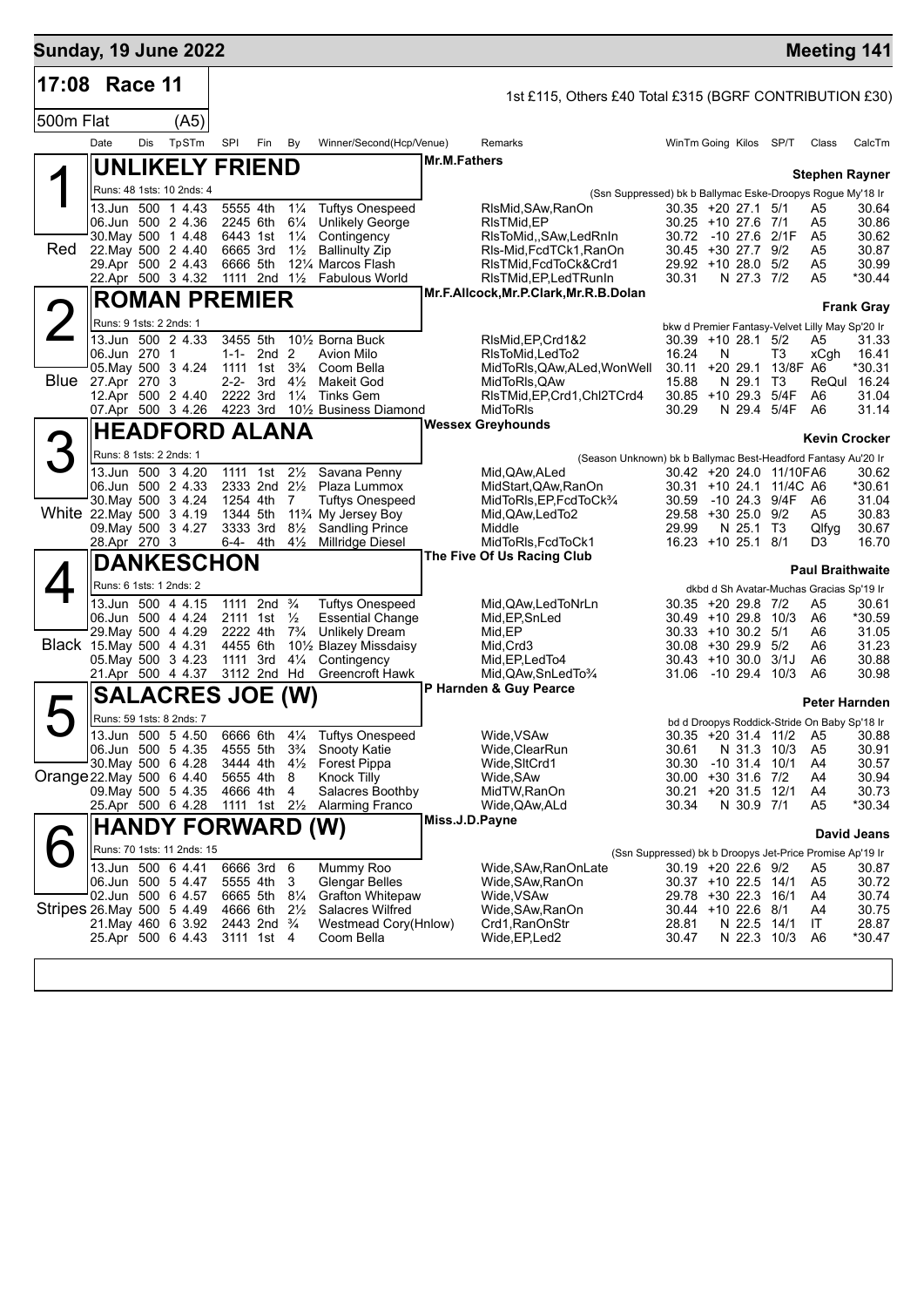| <b>Sunday, 19 June 2022</b> |                               |     |                             |                        |                                  |                             |                                                |               |                                                               |                                                                      |                                  |              |                                           | <b>Meeting 141</b>     |
|-----------------------------|-------------------------------|-----|-----------------------------|------------------------|----------------------------------|-----------------------------|------------------------------------------------|---------------|---------------------------------------------------------------|----------------------------------------------------------------------|----------------------------------|--------------|-------------------------------------------|------------------------|
| 17:28 Race 12               |                               |     |                             |                        |                                  |                             |                                                |               | 1st £120, Others £40 Total £320 (BGRF CONTRIBUTION £30)       |                                                                      |                                  |              |                                           |                        |
| 270m Flat                   |                               |     | (D2)                        |                        |                                  |                             |                                                |               |                                                               |                                                                      |                                  |              |                                           |                        |
|                             | Date                          | Dis | TpSTm                       | SPI                    | Fin                              | By                          | Winner/Second(Hcp/Venue)                       |               | Remarks                                                       | WinTm Going Kilos SP/T                                               |                                  |              | Class                                     | CalcTm                 |
|                             |                               |     | <b>RUSHMOOR PEPPER</b>      |                        |                                  |                             |                                                | Mr.P.Slater   |                                                               |                                                                      |                                  |              |                                           |                        |
|                             |                               |     | Runs: 66 1sts: 10 2nds: 12  |                        |                                  |                             |                                                |               |                                                               |                                                                      |                                  |              |                                           | <b>Mattie Richards</b> |
|                             | 09.Jun 270 1                  |     |                             |                        | 1-1- 1st $\frac{1}{2}$           |                             | Jolbergs Paddy                                 |               | RIs.ALed                                                      | (Ssn Suppressed) dkbd b Hondo Black-Rushmoor Dolly Au'18 Ir<br>16.28 | N 27.2 5/2                       |              | D <sub>3</sub>                            | *16.28                 |
|                             | 02.Jun 270 1                  |     |                             | $5 - 3 -$              | 3rd                              | $\overline{1}$              | Lockdown Julie                                 |               | Rls, RanOn                                                    | 16.41 +10 27.2 4/1                                                   |                                  |              | D <sub>3</sub>                            | 16.59                  |
| Red                         | 26. May 270<br>22. May 270    |     | $\mathbf 1$<br>$\mathbf{1}$ | 4-4-                   | 4th<br>2-1- 1st                  | $3\frac{1}{2}$<br>-1        | <b>Lilys Pearl</b><br>Lilys Candy              |               | RIs, FcdToCk1<br>RIs, EP, Led2                                | 16.21<br>16.33 +10 26.9                                              | +5 27.0 5/1                      | 3/1          | D3<br>D <sub>3</sub>                      | 16.55<br>16.43         |
|                             | 07. May 270                   |     | $\mathbf 1$                 | $2 - 5 -$              | 5th                              | $5\frac{3}{4}$              | <b>Footfield Daisy</b>                         |               | RIs, EP, Crd2                                                 | 16.15                                                                | $+5$ 27.0 8/1                    |              | D <sub>3</sub>                            | 16.65                  |
|                             | 02. May 270 1                 |     |                             | 6-5-                   | 4th                              | $7\frac{1}{4}$              | Cumbawn Jonnie                                 |               | <b>RIsTMid</b><br>Mrs.W.M.Richards                            | 16.07                                                                | N 26.5 2/1                       |              | D3                                        | 16.66                  |
|                             |                               |     | <b>MASTER BLAKE</b>         |                        |                                  |                             |                                                |               |                                                               |                                                                      |                                  |              |                                           | <b>Mattie Richards</b> |
| 2                           | Runs: 44 1sts: 9 2nds: 5      |     |                             |                        |                                  |                             |                                                |               |                                                               |                                                                      |                                  |              | bk d Laughil Blake-Nuke Lassie Sp'18 Ir   |                        |
|                             | 06.Jun 270 1<br>29. May 270 2 |     |                             | $6 - 5 -$<br>$1 - 2 -$ | 5th<br>2nd Nk                    | $4\frac{1}{2}$              | Makeit A Dancer<br><b>Garnacanty Diva</b>      |               | RIs, SAw, FcdTCk1<br>RIs, EP, ChIFrom 1                       | 16.13<br>16.40                                                       | $+5$ 34.9 9/2<br>$-5$ 35.7 $5/2$ |              | D <sub>2</sub><br>D <sub>2</sub>          | 16.55<br>16.38         |
|                             | 12. May 270 1                 |     |                             | $1 - 3 -$              | 3rd                              | 3                           | Savana Glory                                   |               | RIs, QAw, Led To 1, Crd 2                                     | 16.24                                                                |                                  | N 36.2 6/4F  | D <sub>2</sub>                            | 16.48                  |
| Blue                        | 24.Apr 270 1<br>18.Apr 270 1  |     |                             | $2 - 2 -$<br>$4 - 3 -$ | 2nd $3\frac{1}{2}$<br>3rd        | $6\frac{3}{4}$              | Oh Cosmopolitan<br>Alabama Kid                 |               | RIs, EP<br>RIs, Crd1&2                                        | 15.94<br>15.83 +15 35.8 9/4F                                         | N 36.2 8/1                       |              | D <sub>2</sub><br>D <sub>2</sub>          | 16.23<br>16.52         |
|                             | 11.Apr 270 1                  |     |                             | 1-1-                   |                                  | 2nd $1\frac{3}{4}$          | <b>Churchtown Annie</b>                        |               | RIs, QAw, Led To 2                                            | 16.02                                                                | $+5$ 35.6 7/1                    |              | D <sub>2</sub>                            | $*16.21$               |
|                             |                               |     | <b>HEADFORD JASMINE</b>     |                        |                                  |                             |                                                |               | <b>Wessex Greyhounds</b>                                      |                                                                      |                                  |              |                                           |                        |
| З                           | Runs: 6 1sts: 2 2nds: 2       |     |                             |                        |                                  |                             |                                                |               | (Season Unknown) bk b Ballymac Best-Headford Fantasy Au'20 Ir |                                                                      |                                  |              |                                           | <b>Kevin Crocker</b>   |
|                             | 09.Jun 270 2                  |     |                             | 4-6-                   | 6th                              | 4                           | Fayes Boy                                      |               | RIsToMid, EP, FcdToCk1                                        | 16.20                                                                | N 25.7 7/2                       |              | D2                                        | 16.51                  |
|                             | 29. May 270 2                 |     |                             | $2 - 1 -$              | 1st $1\frac{1}{4}$               |                             | Oh Delhi                                       |               | RIsToMid, SnLed                                               | 16.12                                                                |                                  | +5 25.7 10/3 | D <sub>3</sub>                            | $*16.17$               |
| White 12. May 270           | 16. May 270 2                 |     | -3                          | $2 - 3 -$<br>$3 - 2 -$ | 2nd Hd<br>2nd                    | $1\frac{1}{4}$              | Fayes Boy<br>Dreaming Jenny                    |               | MidTRIs, QAw, Fin Well<br>MidToRIs, ChITo2                    | 16.45<br>16.08 +10 25.6 9/2                                          | N 25.4 3/1                       |              | D3<br>D3                                  | 16.47<br>16.28         |
|                             | 05.May 270 4                  |     |                             | $1 - 1 -$              | 1st                              | $5\frac{3}{4}$              | <b>Wide Receiver</b>                           |               | Mid, QAw, ALed, Won Well                                      | 16.19                                                                | +5 25.4                          | 15/8         | D4                                        | 16.24                  |
|                             | 29.Apr 270 4                  |     |                             | $3 - 3 -$              | 3rd                              | 4                           | Jolbergs Toby                                  |               | Mid, SAw<br>Mr.R.S.Manson                                     | 16.22                                                                | $+5$ 25.5 8/1                    |              | D4                                        | 16.59                  |
|                             |                               |     | <b>FINDO GASK</b>           |                        |                                  |                             |                                                |               |                                                               |                                                                      |                                  |              |                                           | <b>Frank Gray</b>      |
|                             | Runs: 6 1sts: 2 2nds: 1       |     |                             |                        |                                  |                             |                                                |               |                                                               | (Season Unknown) bk b Laughil Blake-Lifes A Beauty Ap'20 Ir          |                                  |              |                                           |                        |
|                             | 08.Jun 270 4<br>12. May 270 3 |     |                             | $1 - 2 -$<br>$2 - 2 -$ | 2nd <sub>6</sub>                 | 1st SH                      | Gougane Jet<br>Lockdown Julie                  |               | Mid, QAw<br>Mid, EP, ChlTh'out, LedNrLn                       | 15.85<br>16.27 +10 26.7 5/2                                          | N 25.7 T3                        |              | D3                                        | ReQul *16.33<br>16.37  |
|                             | 05.May 270                    |     | 3                           | $5 - 5 -$              | 4th                              | $6\frac{3}{4}$              | <b>Drumcrow Ember</b>                          |               | Mid, Crd1                                                     | 16.08                                                                | $+5, 26.6$                       | 4/1          | D3                                        | 16.66                  |
| Black 27.Apr 500 4 4.23     | 07.Apr 270 4                  |     |                             | $2 - 2 -$              | 1133 3rd<br>2nd Hd               |                             | 121/ <sub>2</sub> Jumeirah Lola<br>Lilys Pearl |               | Mid, Led To 3<br>MidToWide, QAw                               | 30.37<br>16.26                                                       | N 26.7 T3<br>+5 26.5 7/1         |              | Qlfyg<br>D3                               | 31.37<br>16.33         |
|                             | 26.Mar 270 4                  |     |                             | $4 - 3 -$              | 3rd                              | $1\frac{1}{2}$              | Banjo Lad                                      |               | Middle                                                        | 16.39                                                                | N 26.1 3/1                       |              | D3                                        | 16.50                  |
|                             |                               |     | TUFTYS DONALD               |                        |                                  |                             |                                                | Mr.A.P.Tuffin |                                                               |                                                                      |                                  |              |                                           | <b>Laurence Tuffin</b> |
|                             | Runs: 39 1sts: 5 2nds: 5      |     |                             |                        |                                  |                             |                                                |               |                                                               |                                                                      |                                  |              | bd d Swift Hoffman-Linden Twiggy Jn'19 Br |                        |
|                             | 09.Jun 270 4                  |     |                             |                        | 1-1- 1st $\frac{3}{4}$           |                             | Salacres Maybach                               |               | Mid, QAw, ALed                                                | 16.32                                                                |                                  |              |                                           | +5 30.5 8/1 D3 16.37   |
|                             | 02.Jun 270 3<br>28. May 270 3 |     |                             | 3-2-<br>$1 - 1 -$      | 2nd <sub>1</sub>                 |                             | 3rd 21⁄4 Tuftys Baloo<br>Unlikely Kojak        |               | Mid, EP<br>Mid, QAw, Led To Run In                            | 16.20 +10 30.1 7/1<br>16.22                                          | N 30.3 4/1                       |              | D <sub>3</sub><br>D3                      | 16.48<br>*16.30        |
| Orange 22. May 270          |                               |     | -4                          | 2-1-                   | 1st $1\frac{1}{2}$               |                             | Savana Pesoto                                  |               | Mid,Led2                                                      | 16.39 +10 30.6                                                       |                                  | 10/3         | D4                                        | 16.49                  |
|                             | 14. May 270 4                 |     |                             | $2 - 2 -$              | 2nd Hd<br>3-2- 4th $\frac{3}{4}$ |                             | Hang On Sha                                    |               | Mid, Fin WII<br>Mid, EP                                       | 16.31 +10 31.0 6/4J<br>16.58                                         | N 31.1 7/2                       |              | D4<br>D4                                  | 16.43<br>16.64         |
|                             | 07. May 270 4                 |     |                             |                        |                                  |                             | <b>Ballymac Babes</b>                          |               | Miss.J.D.Payne                                                |                                                                      |                                  |              |                                           |                        |
|                             |                               |     | <b>BALLYMAC BABES (W)</b>   |                        |                                  |                             |                                                |               |                                                               |                                                                      |                                  |              |                                           | David Jeans            |
|                             | 13.Jun 270 6                  |     | Runs: 85 1sts: 15 2nds: 17  |                        |                                  |                             |                                                |               |                                                               | (Ssn Suppressed) bd b Ballymac Best-Ballymac Blue Sp'18 Ir           |                                  |              |                                           |                        |
|                             | 06.Jun 270 6                  |     |                             | $6 - 5 -$              | 3rd<br>2-1- 1st $4\frac{1}{4}$   | $5\frac{1}{4}$              | <b>Bobcat</b><br>Gerrys Pet                    |               | Wide, SAw<br>Wide, EP, Crd& Led1                              | 16.26<br>16.31                                                       | +5 29.4 7/1<br>+5 29.6 11/4      |              | D2<br>D <sub>3</sub>                      | 16.73<br>*16.36        |
|                             | 29. May 270 5                 |     |                             | 4-4-                   | 4th                              | 4                           | Lilys Candy                                    |               | MidToWide,Crd1                                                | 16.37                                                                | +5 29.5 7/1                      |              | D3                                        | 16.74                  |
| Stripes 22. May 270 6       | 07.May 270 5                  |     |                             | $1 - 1 -$<br>4-4-      | 1st<br>1st                       | $2\frac{1}{2}$<br><b>SH</b> | Salacres Maybach<br>No More Mondays            |               | Wide, QAw, ALed<br>Wide,LedNrLn                               | 16.08 +30 29.4 7/1<br>16.58                                          |                                  | N 29.2 2/1F  | D3<br>D4                                  | 16.38<br>16.58         |
|                             | 25.Apr 270 5                  |     |                             | $3 - 3 -$              | 3rd                              | $2\frac{1}{2}$              | Hang On Wombat                                 |               | MiddleToWide                                                  | 16.52                                                                | N 29.0 4/1                       |              | D4                                        | 16.72                  |
|                             |                               |     |                             |                        |                                  |                             |                                                |               |                                                               |                                                                      |                                  |              |                                           |                        |
|                             |                               |     |                             |                        |                                  |                             |                                                |               |                                                               |                                                                      |                                  |              |                                           |                        |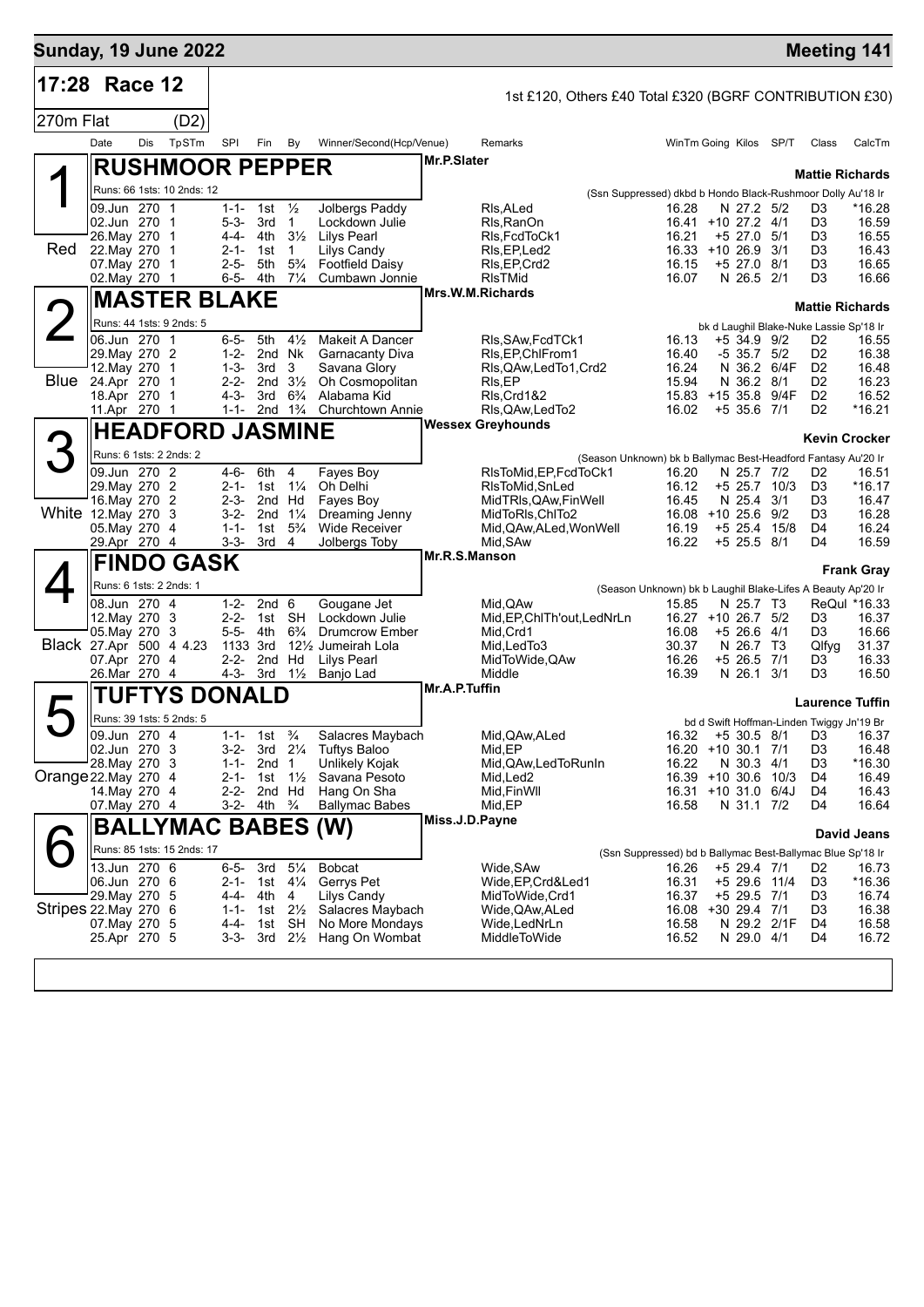| <b>Sunday, 19 June 2022</b> |                                          |     |                          |                        |                                        |                                  |                                                  |                |                                                                            |                                                        |                            |                  |                | <b>Meeting 141</b>                           |
|-----------------------------|------------------------------------------|-----|--------------------------|------------------------|----------------------------------------|----------------------------------|--------------------------------------------------|----------------|----------------------------------------------------------------------------|--------------------------------------------------------|----------------------------|------------------|----------------|----------------------------------------------|
| 17:44 Race 13               |                                          |     |                          |                        |                                        |                                  |                                                  |                | 1st £105, Others £40 Total £305 (BGRF CONTRIBUTION £30)                    |                                                        |                            |                  |                |                                              |
| 500m Flat                   |                                          |     | (A7)                     |                        |                                        |                                  |                                                  |                |                                                                            |                                                        |                            |                  |                |                                              |
|                             | Date                                     | Dis | TpSTm                    | SPI                    | Fin                                    | By                               | Winner/Second(Hcp/Venue)                         |                | Remarks                                                                    | WinTm Going Kilos SP/T                                 |                            |                  | Class          | CalcTm                                       |
|                             |                                          |     | <b>FOOTFIELD VIXEN</b>   |                        |                                        |                                  |                                                  | Mr.M.P.Hagan   |                                                                            |                                                        |                            |                  |                |                                              |
|                             |                                          |     | Runs: 42 1sts: 7 2nds: 6 |                        |                                        |                                  |                                                  |                |                                                                            |                                                        |                            |                  |                | David Jeans                                  |
|                             |                                          |     | 12.Jun 500 2 4.29        |                        | 4455 5th                               | $8\frac{3}{4}$                   | Talk Of The Town                                 |                | (Ssn Suppressed) bk b Droopys Jet-Madabout Bella Sp'18 Ir<br>RIsTMid, Crd1 | 30.53 +20 28.7 9/2                                     |                            |                  | A7             | 31.41                                        |
|                             | 02.Jun 500 2 4.29                        |     |                          |                        | 1322 3rd                               | $\overline{1}$                   | <b>Bangers And Mash</b>                          |                | RIsToMid, QAw, RanOn                                                       | 30.74 +20 28.6 4/1                                     |                            |                  | A7             | 31.01                                        |
| Red                         | 26. May 500 1 4.29<br>22. May 500 1      |     |                          |                        | 2655 5th 9                             |                                  | Savana Superdry                                  |                | RIsToMid.CrdStt<br>(NoRace)                                                | 30.52 +10 28.3 11/2                                    | $+2028.4$                  |                  | A7<br>A7       | 31.35                                        |
|                             | 07. May 270 2                            |     |                          |                        | $3-3-4th$                              | 6                                | Libra Shar                                       |                | Rails                                                                      | 16.40                                                  | N 28.0 3/1                 |                  | D <sub>4</sub> | 16.88                                        |
|                             |                                          |     | 02. May 500 1 4.32       |                        | 1133 3rd 31/4                          |                                  | Salacres Hilda                                   |                | RIs, EP, Led To 3<br>Mr.C.Creighton, Mrs.J.M.Liles                         | $30.50 + 1028.25/2$                                    |                            |                  | A7             | *30.87                                       |
|                             |                                          |     | <b>TRAPSTYLE DOMINO</b>  |                        |                                        |                                  |                                                  |                |                                                                            |                                                        |                            |                  |                | <b>Mattie Richards</b>                       |
|                             | Runs: 5 1sts: 1 2nds: 1                  |     |                          |                        |                                        |                                  |                                                  |                |                                                                            | wbk d Out Of Range ASB-Marians Dream De'20 Ir          |                            |                  |                |                                              |
|                             | 06.Jun 500 1 4.30                        |     | 13.Jun 500 3 4.32        |                        | 1133 3rd 81/2<br>2113 3rd 43/4         |                                  | Pennys Tigris<br><b>Tungsten Tim</b>             |                | MidToRIs, LedToBCrd2<br>RIsToMid, Led1To3/4, Crd2                          | 30.57<br>30.95                                         | N 29.9 T3<br>N 30.0 T3     |                  | Qlfyg<br>Intro | 31.24<br>31.33                               |
|                             | 30. May 400 2 4.06                       |     |                          |                        | 6544 4th                               | $9\frac{1}{2}$                   | Headford Rachel(Rom)                             |                | Rails, CrdRnUp, Badly Blk1                                                 | 25.01                                                  | $-10$ 30.3 9/4F            |                  | A9             | 25.67                                        |
| Blue                        | 23. May 500 1 4.30<br>16. May 400 2 3.96 |     |                          |                        | 1122 2nd 3<br>1111 1st                 | $\mathbf 1$                      | Droopys Good One<br>Inamo(Rom)                   |                | RIsToMid, LedTo3<br>QuickAway, Rails, ALed                                 | 30.56 +10 30.2 T3<br>25.07                             | N 30.7                     | 11/4J A10        | Intro          | *30.91<br>25.07                              |
|                             |                                          |     | 10. May 400 1 3.92       |                        | 3222 2nd 1 <sup>3</sup> / <sub>4</sub> |                                  | Canvas Mandy(Rom)                                |                | Rails.RanOn                                                                | 25.02                                                  |                            | N 31.1 13/8F A10 |                | 25.16                                        |
|                             |                                          |     | <b>LADY LANGFORD</b>     |                        |                                        |                                  |                                                  | Mr.A.L.Steward |                                                                            |                                                        |                            |                  |                | <b>Abbie Steels</b>                          |
| 3                           |                                          |     | Runs: 57 1sts: 8 2nds: 5 |                        |                                        |                                  |                                                  |                |                                                                            | (Ssn Suppressed) bk b Kinloch Brae-Baby Sugar Ap'19 Ir |                            |                  |                |                                              |
|                             | 02.Jun 500 3 4.36                        |     |                          |                        | 3666 5th                               | $3\frac{3}{4}$                   | Bangers And Mash                                 |                | MidToRIs, CIrRun                                                           | 30.74 +20 26.0 7/1                                     |                            |                  | A7             | 31.23                                        |
|                             | 26. May 500 3 4.44<br>15 May 500 3 4.33  |     |                          | 4                      | 4th<br>3433 3rd                        | $9\frac{1}{4}$<br>$7\frac{1}{4}$ | Never Enough<br>Plaza Lummox                     |                | MidToRIs, CrdRnUp<br>RIsTMid, RanOn                                        | 30.83<br>30.36 +30 25.6 11/4                           | N 26.4 11/2                |                  | A7<br>A7       | 31.58<br>31.25                               |
| White 25.Apr 500 3 4.48     |                                          |     |                          | 6544 4th               |                                        | $7\frac{1}{2}$                   | Handy Forward                                    |                | MidTRIs, Crd2                                                              | 30.47                                                  | N 26.5                     | 12/1             | A6             | 31.06                                        |
|                             | 18.Apr 500 1 4.43                        |     | 07.Apr 500 1 4.55        | 4455 3rd               | 5555 4th                               | 6<br>$4\frac{3}{4}$              | <b>Footfield Comet</b><br><b>Footfield Comet</b> |                | Rls, RanOn<br>RIsToMid, LckEP                                              | 30.10<br>30.86                                         | +40 26.8 7/1<br>N 26.4 6/1 |                  | A6<br>A6       | *30.99<br>31.24                              |
|                             |                                          |     | <b>LIMEKILN CHIC</b>     |                        |                                        |                                  |                                                  |                | The Jakarta Syndicate                                                      |                                                        |                            |                  |                |                                              |
|                             |                                          |     | Runs: 17 1sts: 0 2nds: 5 |                        |                                        |                                  |                                                  |                |                                                                            |                                                        |                            |                  |                | <b>Paul Braithwaite</b>                      |
|                             |                                          |     | 12.Jun 500 4 4.34        |                        | 5544 4th                               | $6\frac{1}{4}$                   | Talk Of The Town                                 |                | (Season Unknown) bk b Droopys Buick-Mrs Chippy My'20 Ir<br>Mid, Crd1       | 30.53 +20 27.4 11/4                                    |                            |                  | A7             | 31.22                                        |
|                             | 02.Jun 500 4 4.34                        |     |                          |                        | 5443 2nd <sup>3</sup> / <sub>4</sub>   |                                  | <b>Bangers And Mash</b>                          |                | Mid, RanOn                                                                 | 30.74 +20 27.3                                         |                            | 2/1F             | A7             | 31.00                                        |
| Black 15 May 500 4 4.34     |                                          |     | 26. May 500 4 4.33       | $\mathbf{2}^{\circ}$   | 3rd<br>4443 3rd                        | $3\frac{1}{2}$<br>$4\frac{1}{4}$ | Never Enough<br><b>Unlikely Breeze</b>           |                | Mid, EP, ChITo 3/4<br>Mid, FcdTCk1, Crd3                                   | 30.83<br>30.41                                         | N 27.6 5/2<br>$+30, 27.6$  | - 5/1            | A7<br>A7       | 31.11<br>31.05                               |
|                             |                                          |     | 07 May 500 4 4.35        |                        | 1111 2nd 2 <sup>3</sup> / <sub>4</sub> |                                  | <b>Ballycowen Rox</b>                            |                | Mid, EP, Sn Led To Rn In                                                   | 30.78                                                  | N 27.4                     | 5/1              | A7             | 31.00                                        |
|                             | 15.Apr 500 5                             |     |                          |                        | 2212 2nd 41/2                          |                                  | Way Out Rawhide                                  | Mr.T.Popescu   | MidTW,LdTo1&Fr3-4                                                          | 30.60                                                  | $-10$ 26.6 $4/1$           |                  | A7             | *30.86                                       |
|                             |                                          |     | GHINGIS KHAN (W)         |                        |                                        |                                  |                                                  |                |                                                                            |                                                        |                            |                  |                | <b>Heather Dimmock</b>                       |
|                             | Runs: 6 1sts: 1 2nds: 1                  |     |                          |                        |                                        |                                  |                                                  |                |                                                                            | bk d Jaxx On Fantasy-Jumeirah Georgia Nv'20 O          |                            |                  |                |                                              |
|                             | 06.Jun 500 5 4.44                        |     | 13.Jun 500 5 4.42        |                        | 6666 6th<br>5556 6th 91/4              | 10                               | Phone Liz Now<br><b>Unlikely Breeze</b>          |                | MidWide, SAw, Crd2<br>MidToWide, SAw                                       | 30.65                                                  | N 34.9 8/1                 |                  | A <sub>6</sub> | 30.64 +20 35.0 5/1 A7 31.62<br>31.37         |
|                             | 30 May 500 5 4.35                        |     |                          |                        | 2111 1st                               | $6\frac{1}{2}$                   | Attila The Hun                                   |                | MidToWide, EP, SnLed                                                       | 31.32                                                  | $-40,35.0$ T <sub>3</sub>  |                  | Qlfyg          | *30.92                                       |
| Orange 23. May 270 5        | 16. May 270 6                            |     |                          | $2 - 2 -$<br>$5 - 5 -$ | 1st<br>5th                             | $1\frac{1}{4}$<br>$6\frac{1}{2}$ | Perfecto Willie<br>Tuftys Micky                  |                | MidToWide, Chl&Bmp1, LdRnIn<br>Mid, SAw, BCrd2                             | 16.48<br>16.67 -10 34.8 9/2                            | $+15$ 34.8                 | 7/1              | D4<br>D4       | 16.63<br>17.09                               |
|                             | 09. May 270 6                            |     |                          | $2 - 2 -$              |                                        | 2nd $3\frac{3}{4}$               | <b>Unlikely Rosie</b>                            |                | MidTW, Crd1, RanOn                                                         | 16.38 +10 34.7 5/2                                     |                            |                  | D4             | 16.79                                        |
|                             |                                          |     | <b>CROSSFIELD</b>        |                        |                                        |                                  | <b>BLAKE (W)</b>                                 | Mr.S.J.Rayner  |                                                                            |                                                        |                            |                  |                | Stephen Rayner                               |
|                             |                                          |     | Runs: 62 1sts: 9 2nds: 7 |                        |                                        |                                  |                                                  |                |                                                                            |                                                        |                            |                  |                | bk d Romeo Recruit-Crossfield Molly Ap'18 Ir |
|                             | 13.Jun 500 6 4.30                        |     |                          |                        | 4444 4th                               | $2\frac{1}{2}$                   | Phone Liz Now                                    |                | Wide, EP, RanOn                                                            | 30.64 +20 33.7 9/2                                     |                            |                  | A7             | *31.02                                       |
|                             | 09.Jun 500 6 4.33<br>02.Jun 500 6 4.37   |     |                          |                        | 3544 3rd<br>6555 4th                   | $3\frac{3}{4}$<br>3              | Salacres Lord<br>Bangers And Mash                |                | Wide, RanOn<br>Wide, SAw, RanOn                                            | 30.68 +10 33.9 10/3<br>30.74 +20 34.0 10/1             |                            |                  | A7<br>A7       | 31.08<br>31.18                               |
| Stripes 26. May 500 6 4.39  |                                          |     |                          |                        | 5566 6th                               | $9\frac{1}{4}$                   | Savana Superdry                                  |                | Wide, SAw                                                                  | 30.52 +10 34.2 9/1                                     |                            |                  | A7             | 31.36                                        |
|                             | 22. May 500 6 4.37                       |     |                          |                        | 3333 1st                               | $\mathbf{1}$                     | Savana Miranda                                   |                | Wide, Fin Well, LedNrLine                                                  | 30.75 +30 34.4 11/4                                    |                            |                  | A7             | 31.05                                        |
|                             | 07. May 500 6 4.53                       |     |                          |                        | 6665 5th 6                             |                                  | <b>Ballycowen Rox</b>                            |                | Wide,VSAw                                                                  | 30.78                                                  | N 34.6 4/1                 |                  | A7             | 31.26                                        |
|                             |                                          |     |                          |                        |                                        |                                  |                                                  |                |                                                                            |                                                        |                            |                  |                |                                              |
|                             |                                          |     |                          |                        |                                        |                                  |                                                  |                |                                                                            |                                                        |                            |                  |                |                                              |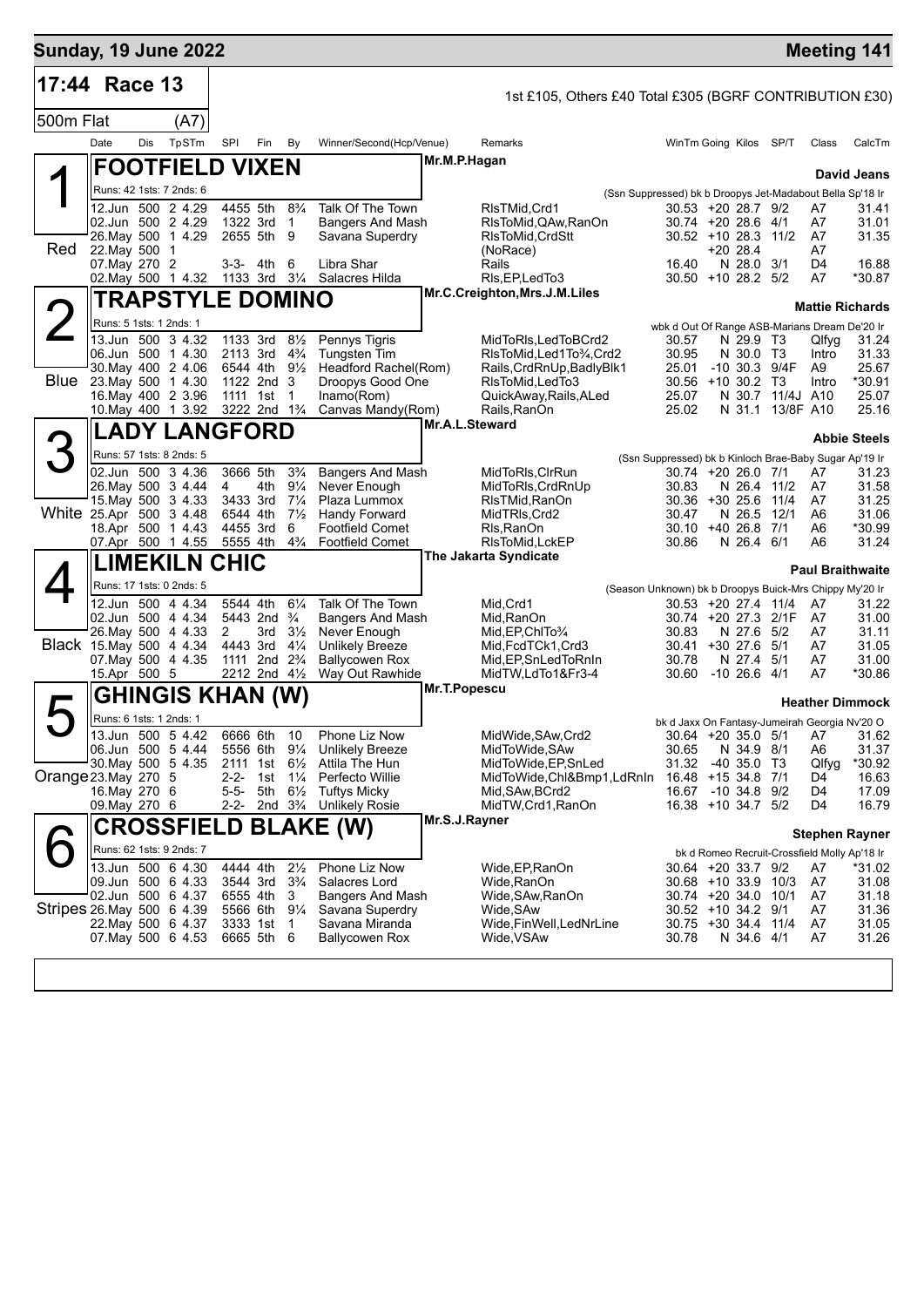|           | <b>Sunday, 19 June 2022</b>                         |                         |     |                                                                   |                                 |                                                       |                 |                                                               |                                                                                   |                              |                        |          | <b>Meeting 141</b>                                        |
|-----------|-----------------------------------------------------|-------------------------|-----|-------------------------------------------------------------------|---------------------------------|-------------------------------------------------------|-----------------|---------------------------------------------------------------|-----------------------------------------------------------------------------------|------------------------------|------------------------|----------|-----------------------------------------------------------|
|           | 18:02 Race 14                                       |                         |     |                                                                   |                                 |                                                       |                 | 1st £115, Others £40 Total £315 (BGRF CONTRIBUTION £30)       |                                                                                   |                              |                        |          |                                                           |
| 500m Flat |                                                     | (A5)                    |     |                                                                   |                                 |                                                       |                 |                                                               |                                                                                   |                              |                        |          |                                                           |
|           | Date                                                | TpSTm<br>Dis            | SPI | Fin                                                               | By                              | Winner/Second(Hcp/Venue)                              |                 | Remarks                                                       | WinTm Going Kilos SP/T                                                            |                              |                        | Class    | CalcTm                                                    |
|           | <b>PLAZA LUMMOX</b>                                 |                         |     |                                                                   |                                 |                                                       | Mr.G.M.Costello |                                                               |                                                                                   |                              |                        |          | Peter Harnden                                             |
|           | Runs: 11 1sts: 3 2nds: 0                            |                         |     |                                                                   |                                 |                                                       |                 |                                                               |                                                                                   |                              |                        |          | bk d Eden The Kid-Plaza Pearl Ap'20 Ir                    |
|           | 13.Jun 500 2 4.52                                   |                         |     | 6433 3rd                                                          | $5\frac{1}{4}$                  | Sennen Cove                                           |                 | <b>RIsMidVSAw</b>                                             | $30.23 + 20.34.2$ 4/1                                                             |                              |                        | A5       | 30.85                                                     |
|           | 06.Jun 500 1 4.36<br>30. May 500 1 4.48             |                         |     | 3211 1st 21/ <sub>2</sub><br>5321 3rd                             | $3\frac{1}{2}$                  | <b>Headford Alana</b><br>Fighter Gun                  |                 | RIsToMid, Led3<br>RIsToMid, SAw, Led%To4                      | $30.31 + 10.34.6$ 6/1<br>30.70                                                    | $-10,35.0,10/3$              |                        | A6<br>A6 | *30.41<br>30.89                                           |
| Red       | 22. May 500 1 4.39                                  |                         |     | 4456 6th                                                          | 9¾                              | Perfecto Al<br>Leferrari                              |                 | RIs-Mid, SAw, Crd1&3                                          | $30.13 + 30.34.7$                                                                 |                              | 5/1                    | A6       | 31.21<br>30.66                                            |
|           | 15 May 500 1 4.36<br>05 May 500 1 4.44              |                         |     | 2111 1st<br>3333 3rd 5                                            | 5                               | At A Canter                                           |                 | RIsTMid, EP, Led1<br>RIsToMid, BCrd1                          | $30.36 + 30.34.6$<br>$30.81 + 10.34.6$ 4/1                                        |                              | 7/4F                   | A7<br>A6 | 31.30                                                     |
|           | <b>UNLIKELY BREEZE</b>                              |                         |     |                                                                   |                                 |                                                       | Mr.S.Gaughan    |                                                               |                                                                                   |                              |                        |          | <b>Stephen Rayner</b>                                     |
| $\angle$  | Runs: 44 1sts: 12 2nds: 4                           |                         |     |                                                                   |                                 |                                                       |                 |                                                               | (Ssn Suppressed) bk b Jaytee Jet-Droopys Rogue Fb'19 Ir                           |                              |                        |          |                                                           |
|           | 13.Jun 500 1 4.29                                   |                         |     | 2222 2nd 5                                                        |                                 | Mummy Roo                                             |                 | RIsMid, EP                                                    | 30.19 +20 31.7 4/1                                                                |                              |                        | A5       | 30.79                                                     |
|           | 06.Jun 500 2 4.29<br>30. May 500 2 4.33             |                         |     | 2111 1st Nk<br>2245 4th                                           | $5\frac{1}{2}$                  | Greencroft Hawk<br>Fighter Gun                        |                 | RIsToMid, EP, SnLed<br>RIsToMid,EP                            | 30.65<br>30.70                                                                    | N 31.7 10/3<br>-10 31.6 9/4F |                        | A6<br>A6 | *30.65<br>31.04                                           |
| Blue      | 23. May 500 2 4.37                                  |                         |     | 3222 3rd                                                          | $3\frac{1}{4}$                  | Mummy Roo                                             |                 | RIsToMid, EP                                                  | $30.30 + 30.31.6$ 8/1                                                             |                              |                        | A6       | 30.86                                                     |
|           | 15. May 500 1 4.30<br>05. May 500 1 4.30 3226 6th 8 |                         |     | 2111 1st                                                          | 2                               | Klopps Wee Toots<br>Contingency                       |                 | RIsTMid,Led2<br>RIsToMid, ChIToStb3                           | 30.41 +30 31.5<br>$30.43 + 10.31.4$ 10/3                                          |                              | 3/1                    | A7<br>A6 | 30.71<br>31.16                                            |
|           |                                                     | <b>SALACRES ESCAPED</b> |     |                                                                   |                                 |                                                       | Mr.P.H.Harnden  |                                                               |                                                                                   |                              |                        |          |                                                           |
|           | Runs: 26 1sts: 5 2nds: 7                            |                         |     |                                                                   |                                 |                                                       |                 |                                                               |                                                                                   |                              |                        |          | Peter Harnden<br>wbk d Greenwell Hulk-Esker Jill Sp'18 Ir |
|           | 13.Jun 500 3 4.34                                   |                         |     | 2566 6th                                                          | 11                              | Borna Buck                                            |                 | MidRIs, Crd1&2                                                | 30.39 +10 32.8 7/1                                                                |                              |                        | A5       | 31.36                                                     |
|           | 05.Jun 500 3 4.33                                   |                         |     | 4322 1st 1/ <sub>2</sub>                                          |                                 | Antigua Doc                                           |                 | MidToRIs, LedNrLn                                             | 30.34 +10 32.8 6/1                                                                |                              |                        | A5       | 30.44                                                     |
|           | 30 May 500 3 4.38<br>White 22. May 500 2 4.31       |                         |     | 4333 5th $4\frac{1}{2}$<br>4433 2nd 8 <sup>1</sup> / <sub>2</sub> |                                 | <b>Avion Merlin</b><br>My Jersey Boy                  |                 | MidToRIs, CIrRun<br>Mid-RIs                                   | 30.46 -10 32.7 9/1<br>29.58 +30 32.0 6/1                                          |                              |                        | A5<br>A5 | 30.72<br>30.56                                            |
|           | 09. May 500 2 4.24                                  |                         |     | 1111 1st $\frac{3}{4}$                                            |                                 | <b>Tuftys Onespeed</b>                                |                 | MidTRIs, ALed                                                 | $30.15 + 20.32.7$ 6/1                                                             |                              |                        | A6       | *30.35                                                    |
|           | 02. May 500 2 4.34<br><b>FOOTFIELD FERN</b>         |                         |     | 3222 1st 1                                                        |                                 | Never Enough                                          | Mr.M.P.Hagan    | MidTRIs, Led4                                                 | 30.68                                                                             | N 32.7 11/4                  |                        | A7       | 30.68                                                     |
|           | Runs: 51 1sts: 7 2nds: 6                            |                         |     |                                                                   |                                 |                                                       |                 |                                                               |                                                                                   |                              |                        |          | <b>David Jeans</b>                                        |
|           | 12.Jun 500 4 4.33                                   |                         |     | 4344 4th                                                          | $7\frac{1}{2}$                  | Keeperhill Hanna                                      |                 | Middle, RanOn                                                 | (Ssn Suppressed) bk b Confident Rankin-Good Legacy Jn'19 Ir<br>30.00 +20 29.0 7/1 |                              |                        | A5       | 30.80                                                     |
|           | 05.Jun 500 4 4.32                                   |                         |     | 1466 6th                                                          |                                 | 12% Avion Merlin                                      |                 | Mid, EP, Crd <sup>3</sup> /4                                  | 29.88 +20 29.6 10/1                                                               |                              |                        | A4       | 31.10                                                     |
|           | 31. May 500 4 4.31<br>Black 22. May 500 4 4.41      |                         |     | 3454 4th<br>4666 6th                                              |                                 | 51/ <sub>2</sub> Romantic Doll<br>111/4 Salacres Epic |                 | Mid, EP<br>Mid, Crd1                                          | 30.16 +20 29.7 4/1<br>29.96 +30 29.6 7/1                                          |                              |                        | A4<br>A4 | 30.81<br>31.16                                            |
|           | 09. May 500 4 4.29                                  |                         |     | 3455 5th                                                          |                                 | 91/ <sub>2</sub> Ballymull Dinger                     |                 | Mid, EP, Crd2                                                 | 30.04 +20 29.0 7/1                                                                |                              |                        | A4       | 31.01                                                     |
|           | 02. May 500 3 4.22                                  |                         |     | 2222 3rd                                                          |                                 | 3 <sup>1</sup> / <sub>2</sub> Avion Soraya            | Mr.P.H.Harnden  | MidTRIs, EP, LedTo1                                           | 29.87 +10 28.7 16/1                                                               |                              |                        | A4       | *30.24                                                    |
|           |                                                     |                         |     |                                                                   |                                 | <b>SALACRES MITCHEL (W)</b>                           |                 |                                                               |                                                                                   |                              |                        |          | Peter Harnden                                             |
|           | Runs: 79 1sts: 9 2nds: 17                           |                         |     |                                                                   |                                 |                                                       |                 |                                                               |                                                                                   |                              |                        |          | bd d Droopys Roddick-Teachers Friend Jy'18 Ir             |
|           | 13.Jun 500 6 4.51<br>06.Jun 500 4 4.36              |                         |     | 5665 5th<br>3444 3rd 2½                                           | 9                               | Sennen Cove<br>Glengar Belles                         |                 | Wide, VSAw<br>MidToWide, RanOn                                | 30.37 +10 36.9 9/2                                                                |                              |                        | A5       | $30.23 + 20.36.7$ 4/1 A5 31.16<br>30.67                   |
|           | 30. May 500 5 4.31                                  |                         |     | 2443 1st                                                          | Nk                              | Salacres Slater                                       |                 | MidToWide,LedNrLn                                             | 30.78                                                                             | -10 37.0 7/1                 |                        | A5       | 30.68                                                     |
|           | Orange 23 May 500 5 4.22<br>15. May 500 5 4.37      |                         |     | 2222 3rd<br>4655 4th                                              | $\frac{3}{4}$<br>$1\frac{3}{4}$ | Therehegoes<br>Glengar Bea                            |                 | MidToWide, FinWell<br>MidTW,RanOn                             | 30.08 +30 37.5 9/1<br>30.47 +30 37.4 9/1                                          |                              |                        | A5<br>A5 | *30.45<br>30.92                                           |
|           | 07. May 500 5 4.35                                  |                         |     | 4554 5th                                                          | $4\frac{3}{4}$                  | Salacres Harry                                        |                 | Wide                                                          |                                                                                   |                              | 30.22 +10 37.1 3/1C A5 |          | 30.68                                                     |
|           |                                                     | <b>CONTINGENCY (W)</b>  |     |                                                                   |                                 |                                                       |                 | Mrs.W.M.Richards                                              |                                                                                   |                              |                        |          | <b>Mattie Richards</b>                                    |
|           | Runs: 46 1sts: 5 2nds: 7                            |                         |     |                                                                   |                                 |                                                       |                 | (Ssn Suppressed) bk b Droopys Sydney-Maggie Me Mammy My'19 Ir |                                                                                   |                              |                        |          |                                                           |
|           | 13.Jun 500 5 4.39                                   |                         |     | 5555 4th                                                          | $6\frac{3}{4}$                  | Mummy Roo                                             |                 | Wide,SAw                                                      | $30.19 + 2025.66$                                                                 |                              |                        | A5       | 30.94                                                     |
|           | 06.Jun 500 6 4.38<br>30. May 500 6 4.40             |                         |     | 3666 5th<br>3665 2nd 11/4                                         | $5\frac{3}{4}$                  | Unlikely George<br><b>Unlikely Friend</b>             |                 | Wide,ClearRun<br>Wide,FinWell                                 | 30.25 +10 25.7 9/1<br>30.72 -10 25.7 6/1                                          |                              |                        | A5<br>A5 | 30.81<br>30.73                                            |
|           | Stripes 23 May 500 6 4.33                           |                         |     | 6665 5th                                                          | $8\frac{1}{2}$                  | Therehegoes                                           |                 | Wide, SAw, Crd1, Bmp4                                         | 30.08 +30 25.5 6/1                                                                |                              |                        | A5       | 31.06                                                     |
|           | 15. May 500 6 4.38<br>05. May 500 5 4.42            |                         |     | 6543 2nd SH<br>6652 1st 2 <sup>3</sup> / <sub>4</sub>             |                                 | Glengar Bea<br>Cactus Town                            |                 | Wide, Fin Well<br>Mid,Led4                                    | 30.47 +30 26.0 10/1<br>30.43 +10 25.9 7/1                                         |                              |                        | A5<br>A6 | 30.78<br>*30.53                                           |
|           |                                                     |                         |     |                                                                   |                                 |                                                       |                 |                                                               |                                                                                   |                              |                        |          |                                                           |
|           |                                                     |                         |     |                                                                   |                                 |                                                       |                 |                                                               |                                                                                   |                              |                        |          |                                                           |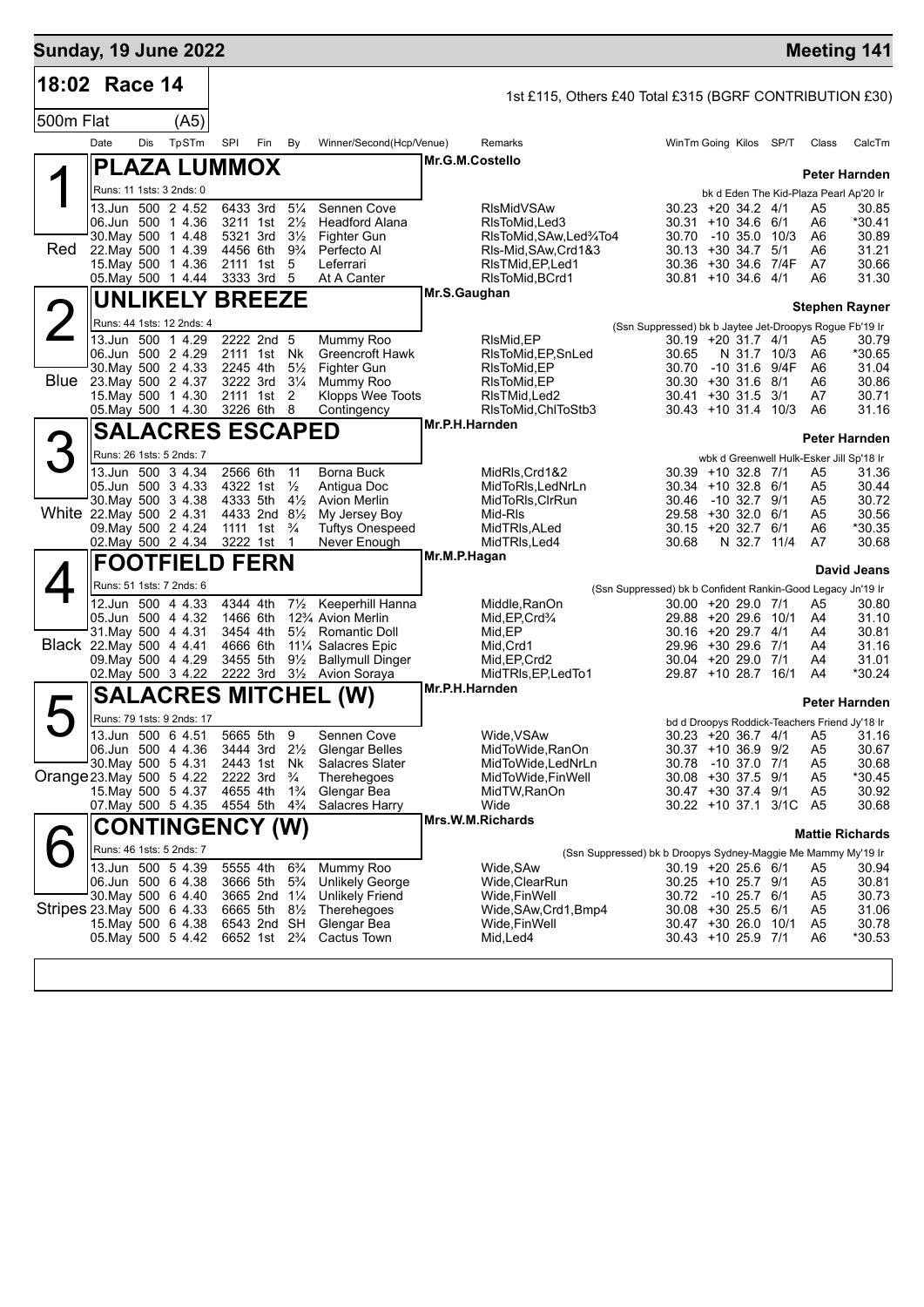## **Sunday, 19 June 2022 Meeting 141**

| <b>Reserves</b> |                                                                                                                     |                        |                                          |                                                 |                                                                                                                                             |
|-----------------|---------------------------------------------------------------------------------------------------------------------|------------------------|------------------------------------------|-------------------------------------------------|---------------------------------------------------------------------------------------------------------------------------------------------|
|                 | Dis<br>TpSTm<br>Date                                                                                                | SPI                    | Fin<br>By                                | Winner/Second                                   | WinTm Going Kilos SP/T<br>Remarks<br>Class<br>CalcTm                                                                                        |
|                 | <b>ALIEN SHADE</b>                                                                                                  |                        |                                          |                                                 | Mr.A.P.Tuffin<br><b>Laurence Tuffin</b>                                                                                                     |
|                 | Runs: 0 1sts: 0 2nds: 0                                                                                             |                        |                                          |                                                 | bk d Droopys Buick-Alien Rosebud Oc'20 Ir                                                                                                   |
|                 | 13.Jun 270 1<br>07.Jun 270 1                                                                                        | $1 - 1 - 1$ st         | $\frac{3}{4}$<br>2-2- 2nd $4\frac{1}{4}$ | Mango Loco<br>Mango Loco                        | RIsToMid, QAw, ALed<br>16.20<br>N 28.9 T3<br>Qlfyg<br>16.20<br>15.96<br><b>RIsToMid</b><br>N 29.1 T <sub>3</sub><br>Qlfyg<br>16.31          |
|                 | 23. May 270 3                                                                                                       |                        |                                          | Solo                                            | Middle<br>$+5$ 29.1 T<br>16.41<br>16.46<br>Nvice                                                                                            |
|                 | <b>GINANDTONIC</b>                                                                                                  |                        |                                          |                                                 | Mrs.S.A.Dimmock<br><b>Roger Dimmock</b>                                                                                                     |
|                 | Runs: 62 1sts: 10 2nds: 4                                                                                           |                        |                                          |                                                 | (Season Unknown) f b Forest Con-Between Thelines Oc'18 Br                                                                                   |
|                 | 12.Jun 270 2                                                                                                        | 6-5-                   | 5th<br>$6\frac{1}{4}$                    | Loggies Lenny                                   | RIsTMid, SAw, Crd2<br>16.14 +10 26.3 16/1<br>D <sub>2</sub><br>16.73                                                                        |
|                 | 23. May 270 2<br>12. May 270 3                                                                                      | 5-6- 6th<br>5-5- 5th   | $4\frac{1}{2}$<br>$6\frac{3}{4}$         | Kiaras Guinness<br><b>Nutty Gem</b>             | RIs, CIrRun<br>15.99<br>$+5$ 26.2 12/1<br>D1<br>16.38<br><b>MidToRIs</b><br>15.75 +10 25.7 12/1<br>D1<br>16.39                              |
|                 | <b>JOYCES JESSI</b>                                                                                                 |                        |                                          |                                                 | <b>Wessex Greyhounds</b>                                                                                                                    |
|                 |                                                                                                                     |                        |                                          |                                                 | <b>Kevin Crocker</b>                                                                                                                        |
|                 | Runs: 6 1sts: 0 2nds: 1<br>13.Jun 500 3 4.44                                                                        | 4554 4th               | $6\frac{3}{4}$                           | Sennen Cove                                     | (Season Unknown) bk b Sonic-Slaneyside Zaoa Oc'20 Ir<br>Mid, SAw, ClrRun<br>30.23 +20 27.8 2/1F A5<br>30.98                                 |
|                 | 06.Jun 500 4 4.33                                                                                                   |                        | 3432 2nd SH                              | <b>Snooty Katie</b>                             | Mid, RanOn<br>30.61<br>N 28.0 2/1J<br>30.62<br>A5                                                                                           |
|                 | 30. May 500 3 4.36                                                                                                  | 3334 6th               | 2                                        | Salacres Mitchel                                | 30.82<br>Mid, FcdToCk2, RanOn<br>30.78 -10 27.8 5/1<br>A5                                                                                   |
|                 | <b>MAKEIT A BLUEY</b>                                                                                               |                        |                                          |                                                 | <b>Makeit Syndicate</b><br><b>Frank Gray</b>                                                                                                |
|                 | Runs: 49 1sts: 8 2nds: 8                                                                                            |                        |                                          |                                                 | be d Farloe Rumble-Jaytee Grace Sp'19 Ir                                                                                                    |
|                 | $\overline{12.}$ Jun 270 3                                                                                          | $4-4-4$                | $5\frac{3}{4}$                           | Loggies Lenny                                   | Middle<br>$16.14 + 10.35.7$ 9/2<br>16.70<br>D <sub>2</sub>                                                                                  |
|                 | 31. May 270 3<br>19. May 460 5 3.84 1111 2nd 3                                                                      | 2-3- 4th               | 4                                        | Churchtown Annie<br><b>Burgess Blaze(Hnlow)</b> | Mid,EP<br>15.98 +10 35.4 4/1<br>D <sub>2</sub><br>16.41<br>28.22<br>IT<br>28.47<br>EP, Led To4<br>N 35.9 7/4                                |
|                 | <b>MANGO LOCO</b>                                                                                                   |                        |                                          |                                                 | Mr.N.R.Woods                                                                                                                                |
|                 |                                                                                                                     |                        |                                          |                                                 | <b>Laurence Tuffin</b>                                                                                                                      |
|                 | Runs: 0 1sts: 0 2nds: 0<br>13.Jun 270 5                                                                             | 2-2- 2nd               | $\frac{3}{4}$                            | Alien Shade                                     | bk d Ballymac Best-Laurdella Jane Ap'20 Ir<br>MidToWide, RanOn<br>16.20<br>N 35.1 T3<br>Qlfyg<br>16.27                                      |
|                 | 07.Jun 270 5                                                                                                        |                        |                                          | 1-1- 1st 41/4 Alien Shade                       | 15.96<br>MidToWide, QAw, ALed<br>N 34.7 T3<br>Qlfyg<br>15.96                                                                                |
|                 | 24. May 270 3                                                                                                       |                        |                                          | Solo                                            | 16.19<br>MidToWide<br>N 34.2 T<br>16.19<br>Qlfyg                                                                                            |
|                 | <b>NEARLYLAGERTIME</b>                                                                                              |                        |                                          |                                                 | Mr.B.A.McDonald, Mrs.M.McDonald<br><b>Mark Wallis (SuffD)</b>                                                                               |
|                 | Runs: 23 1sts: 4 2nds: 7                                                                                            |                        |                                          |                                                 | bk d Droopys Jet-Riverside Honey Mr'20 Ir                                                                                                   |
|                 | 10.Jun 712 3 16.21 3333 4th                                                                                         |                        | 9                                        | <b>Blueberry Bullet</b>                         | Mid-RIs, EP<br>43.02<br>N 34.0 10/1<br>OR <sub>2</sub><br>43.74                                                                             |
|                 | 04.Jun 630 2 13.01 5443 1st 21/4<br>31. May 500 2 4.32 3554 3rd 7                                                   |                        |                                          | Ballydoyle Pedro(Monm)<br><b>Chelms Fred</b>    | RIsToMid, Crd3, Crd&Led5<br>38.90<br>-25 34.0 13/8F OR<br>38.65<br>29.99<br>RIsToMid, Crd2&1/2, RanOn<br>29.42<br>N 34.1 7/1<br>A1          |
|                 | <b>PERFECTO SYD</b>                                                                                                 |                        |                                          |                                                 | Mr.J.D.Scofield                                                                                                                             |
|                 | Runs: 32 1sts: 4 2nds: 9                                                                                            |                        |                                          |                                                 | <b>Sally Johnson</b>                                                                                                                        |
|                 | 12.Jun 500 4 4.21                                                                                                   | 2444 3rd               | $2\frac{1}{2}$                           | <b>Crescent Allstar</b>                         | bk d Droopys Sydney-Badminton Blonde Sp'19 Ir<br>Mid, Crd1, RanOn<br>29.69 +20 35.7 7/4<br>30.10<br>A1                                      |
|                 | 05.Jun 500 4 4.35                                                                                                   | 4433 1st               | 2                                        | Cyclone Sydney                                  | Mid, Crd&FcdWide1, Led4<br>$30.03 + 10.356$ 9/4<br>A1<br>30.13                                                                              |
|                 | 29. May 500 4 4.28                                                                                                  | 2211 1st               | $\overline{1}$                           | Masons Pal                                      | Mid, Crd1, Led3<br>29.76 +10 35.4 9/4<br>A <sub>2</sub><br>29.86                                                                            |
|                 | <b>PRICKLY BAY</b>                                                                                                  |                        |                                          |                                                 | Miss.K.M.Cairns, Mrs.L.A.Cairns, Miss.E. Wright<br><b>Stephen Rayner</b>                                                                    |
|                 | Runs: 28 1sts: 2 2nds: 8                                                                                            |                        |                                          |                                                 | (Ssn Suppressed) be b Toolatetosell-Westmead Rena Nv'19 Br                                                                                  |
|                 | 13.Jun 500 1 4.42<br>06.Jun 500 1 4.40                                                                              | 5566 6th<br>6666 6th   | $5\frac{3}{4}$<br>$6\frac{1}{2}$         | <b>Headford Alana</b><br>Dankeschon             | RIs, SAw, CIrRun<br>30.42 +20 24.3 20/1<br>A6<br>31.08<br>RIs, SAw<br>30.49 +10 24.2 8/1<br>A6<br>31.09                                     |
|                 | 28. May 500 1 4.40                                                                                                  | 5566 5th               |                                          | 3 <sup>1</sup> / <sub>2</sub> Footfield Biddy   | Rls, RanOn<br>30.64<br>N 24.3 9/1<br>A6<br>30.89                                                                                            |
|                 | <b>ROMEO INDY</b>                                                                                                   |                        |                                          |                                                 | Mr.D.P.Firmager                                                                                                                             |
|                 | Runs: 30 1sts: 8 2nds: 4                                                                                            |                        |                                          |                                                 | <b>Laurence Tuffin</b>                                                                                                                      |
|                 | 12.Jun 270 4                                                                                                        | $5 - 6 -$              | 6th<br>7                                 | Loggies Lenny                                   | bk d Magical Bale-Fabulous Artist Au'19 Br<br>Mid, Crd2<br>16.14 +10 38.8 4/6F D2<br>16.79                                                  |
|                 | 07.Jun 270 5                                                                                                        |                        | 3-2- 2nd $\frac{1}{2}$                   | Hi Tidsy                                        | Mid, RanOn<br>16.00<br>$+5$ 38.3 9/4J<br>D1<br>16.10                                                                                        |
|                 | 26. May 270 4                                                                                                       |                        | 2-4- 4th $4\frac{3}{4}$                  | Bennslittleladv                                 | Mid, CIrRun<br>15.82<br>+5 38.5 11/4<br>D1<br>16.25                                                                                         |
|                 | <b>SALACRES DELIGHT</b>                                                                                             |                        |                                          |                                                 | Mr.P.H.Harnden<br>Peter Harnden                                                                                                             |
|                 | Runs: 55 1sts: 10 2nds: 10                                                                                          |                        |                                          |                                                 | (Season 09.De'21) bk b Droopys Cain-Follys View Au'18 Ir                                                                                    |
|                 | 13.Jun 500 1 4.36<br>05.Jun 500 1 4.45                                                                              | 1322 2nd 4<br>6444 4th | 5                                        | Sennen Cove<br>Therehegoes                      | RIs, QAw<br>$30.23 + 20.27.9$ 7/1<br>A5<br>30.76<br>Rls, SAw, Crd1<br>30.33 +10 27.8 10/1<br>A <sub>5</sub><br>30.81                        |
|                 | 22. May 500 1 4.38                                                                                                  |                        | 6566 5th 81/2                            | <b>Knock Tilly</b>                              | Rls<br>$30.00 + 30.28.5$ 9/2<br>A4<br>30.97                                                                                                 |
|                 | <b>SAVANA MASTER</b>                                                                                                |                        |                                          |                                                 | Mr.K.A.Boothby, Mr.F.J.Gray                                                                                                                 |
|                 |                                                                                                                     |                        |                                          |                                                 | <b>Frank Gray</b>                                                                                                                           |
|                 |                                                                                                                     |                        |                                          |                                                 |                                                                                                                                             |
|                 | Runs: 15 1sts: 2 2nds: 0                                                                                            |                        |                                          |                                                 | wbk d Eden The Kid-Droopys Basket Sp'20 Br<br>31.16                                                                                         |
|                 | 13.Jun 500 6 4.42<br>06.Jun 500 6 4.34<br>28. May 500 6 4.40 4443 6th 3 <sup>3</sup> / <sub>4</sub> Footfield Biddy | 5566 6th               | 4555 5th 61/4                            | 81/ <sub>2</sub> Ardnasool Sky<br>Dankeschon    | MidTW, SAw<br>30.37 +10 32.7 5/1<br>A6<br>Wide, SAw<br>31.08<br>30.49 +10 33.7 7/2<br>A6<br>Wide, SAw<br>30.64<br>N 33.1 4/1<br>A6<br>30.90 |